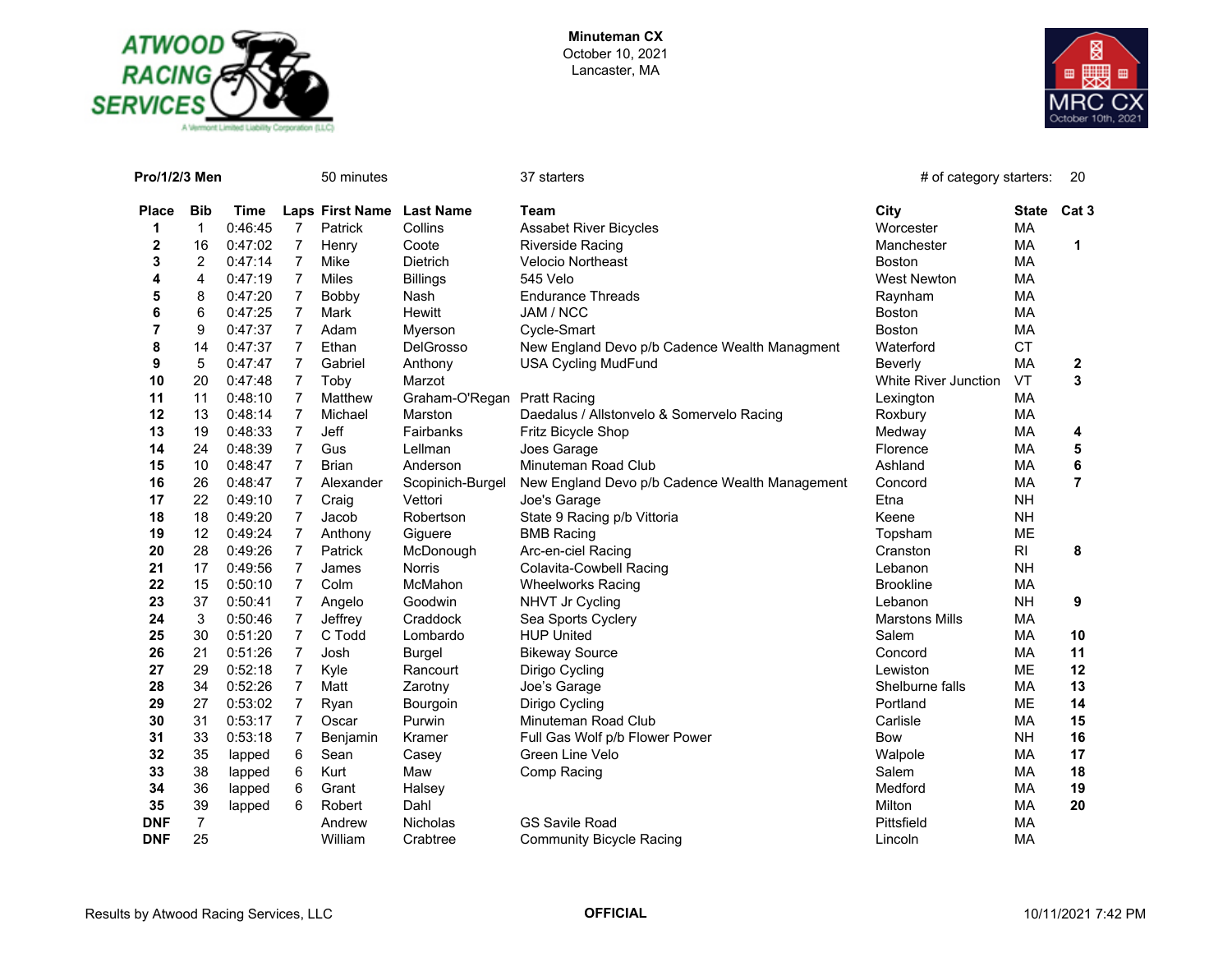



## **Pro/1/2/3 Men Lap Report**

|     | <b>Bib First</b> | Last             | Lap 1 | Rank           | Lap <sub>2</sub> | Rank | Delta  | Lap <sub>3</sub> | Rank           | <b>Delta</b> | Lap 4 | Rank        | Delta  | Lap 5 | Rank           | <b>Delta</b> | <b>Lap 6</b> | Rank | Delta  | Lap 7 | Rank           | <b>Delta</b> |
|-----|------------------|------------------|-------|----------------|------------------|------|--------|------------------|----------------|--------------|-------|-------------|--------|-------|----------------|--------------|--------------|------|--------|-------|----------------|--------------|
|     | Patrick          | Collins          | 6:59  | 4              | 6:39             | 1    | 0:20   | 6:43             | 9              | (0.04)       | 6:28  | $\mathbf 1$ | 0:15   | 6:35  | -1             | (0:07)       | 6:38         | 1    | (0.03) | 6:45  | 9              | (0:07)       |
| 16  | Henry            | Coote            | 7:00  | $\overline{7}$ | 6:44             | 4    | 0:17   | 6:37             | 1              | 0:07         | 6:39  | 3           | (0.02) | 6:39  | 3              | (0:00)       | 6:38         | 2    | 0:01   | 6:45  | 8              | (0:07)       |
|     | Mike             | Dietrich         | 6:59  | 3              | 6:39             | 3    | 0:19   | 6:42             | $\overline{7}$ | (0:03)       | 6:36  | 2           | 0:06   | 6:41  | $\overline{4}$ | (0:05)       | 6:40         | 3    | 0:01   | 6:57  | 15             | (0:17)       |
| 4   | Miles            | <b>Billings</b>  | 6:59  | 5              | 6:39             | 2    | 0:20   | 6:50             | 13             | (0:11)       | 6:44  | 6           | 0:06   | 6:41  | 5              | 0:03         | 6:42         | 4    | (0:00) | 6:44  | 5              | (0:02)       |
| 8   | Bobby            | Nash             | 6:58  | $\overline{2}$ | 6:44             | 6    | 0:14   | 6:40             | 4              | 0:04         | 6:44  | 6           | (0:04) | 6:46  | 8              | (0:02)       | 6:44         | 6    | 0:01   | 6:43  | $\overline{4}$ | 0:01         |
| 6   | Mark             | Hewitt           | 7:06  | 14             | 6:47             | 8    | 0:19   | 6:43             | 8              | 0:04         | 6:43  | 4           | (0:00) | 6:38  | $\overline{2}$ | 0:05         | 6:46         | 7    | (0:09) | 6:41  | $\mathbf 1$    | 0:05         |
| 9   | Adam             | Myerson          | 6:58  | $\mathbf{1}$   | 6:45             | 7    | 0:13   | 6:40             | 3              | 0:05         | 6:50  | 11          | (0:09) | 6:41  | 6              | 0:08         | 7:00         | 15   | (0:19) | 6:42  | $\overline{2}$ | 0:18         |
| 14  | Ethan            | <b>DelGrosso</b> | 7:01  | 8              | 6:44             | 5    | 0:17   | 6:38             | $\overline{2}$ | 0:06         | 6:44  | 5           | (0:06) | 6:55  | 14             | (0:11)       | 6:53         | 12   | 0:02   | 6:43  | 3              | 0:11         |
| 5   | Gabriel          | Anthony          | 7:07  | 15             | 6:49             | 9    | 0:17   | 6:41             | 5              | 0:08         | 6:48  | 10          | (0.08) | 6:49  | 11             | (0:00)       | 6:48         | 8    | 0:00   | 6:46  | 10             | 0:03         |
| 20  | Toby             | Marzot           | 7:07  | 15             | 6:49             | 10   | 0:17   | 6:41             | 6              | 0:08         | 6:48  | 9           | (0.07) | 6:49  | 12             | (0:01)       | 6:50         | 9    | (0:00) | 6:44  | 6              | 0:06         |
|     | Matthew          | Graham-O'Regan   | 7:02  | 11             | 6:52             | 12   | 0:10   | 6:58             | 17             | (0.06)       | 6:57  | 14          | 0:01   | 6:46  | 9              | 0:11         | 6:50         | 10   | (0.04) | 6:44  | $\overline{7}$ | 0:06         |
|     | 13 Michael       | Marston          | 7:30  | 25             | 6:52             | 11   | 0:38   | 6:49             | 11             | 0:03         | 6:47  | 8           | 0:02   | 6:45  | 7              | 0:02         | 6:44         | 5    | 0:01   | 6:48  | 11             | (0:04)       |
| 19. | Jeff             | Fairbanks        | 7:07  | 17             | 6:54             | 15   | 0:14   | 6:55             | 15             | (0:01)       | 6:58  | 17          | (0:03) | 6:48  | 10             | 0:10         | 6:52         | 11   | (0.04) | 6:59  | 16             | (0.07)       |
|     | 24 Gus           | Lellman          | 7:00  | 6              | 6:53             | 13   | 0:07   | 6:46             | 10             | 0:07         | 7:04  | 19          | (0.18) | 6:59  | 15             | 0:05         | 6:53         | 12   | 0:05   | 7:05  | 20             | (0:12)       |
| 10  | Brian            | Anderson         | 7:02  | 10             | 6:53             | 14   | 0:09   | 6:54             | 14             | (0:01)       | 6:58  | 16          | (0:04) | 7:13  | 23             | (0:15)       | 6:59         | 14   | 0:14   | 6:48  | 13             | 0:11         |
|     | 26 Alexander     | Scopinich-Burgel | 7:08  | 18             | 6:54             | 16   | 0:14   | 6:50             | 12             | 0:04         | 6:58  | 18          | (0:08) | 6:54  | 13             | 0:04         | 7:15         | 22   | (0:21) | 6:48  | 12             | 0:27         |
|     | 22 Craig         | Vettori          | 7:04  | 12             | 7:04             | 22   | (0:00) | 6:59             | 18             | 0:05         | 6:57  | 13          | 0:02   | 7:03  | 18             | (0:06)       | 7:02         | 16   | 0:00   | 7:01  | 18             | 0:01         |
| 18  | Jacob            | Robertson        | 7:16  | 22             | 7:00             | 18   | 0:17   | 7:02             | 21             | (0.03)       | 6:58  | 15          | 0:04   | 7:00  | 16             | (0:03)       | 7:03         | 17   | (0:03) | 7:00  | 17             | 0:03         |
|     | 12 Anthony       | Giguere          | 7:06  | 13             | 7:01             | 19   | 0:05   | 7:01             | 20             | (0:00)       | 7:09  | 21          | (0:08) | 7:01  | 17             | 0:08         | 7:05         | 19   | (0:04) | 7:01  | 19             | 0:03         |
|     | 28 Patrick       | McDonough        | 7:12  | 20             | 7:02             | 20   | 0:10   | 6:56             | 16             | 0:05         | 7:11  | 22          | (0:14) | 7:10  | 20             | 0:01         | 7:04         | 18   | 0:06   | 6:52  | 14             | 0:12         |
| 17  | James            | Norris           | 7:10  | 19             | 6:59             | 17   | 0:11   | 6:59             | 19             | (0:00)       | 6:55  | 12          | 0:05   | 7:03  | 19             | (0:09)       | 7:14         | 21   | (0:11) | 7:35  | 28             | (0:21)       |
|     | 15 Colm          | McMahon          | 7:18  | 24             | 7:03             | 21   | 0:16   | 7:07             | 22             | (0.04)       | 7:06  | 20          | 0:01   | 7:12  | 21             | (0:06)       | 7:09         | 20   | 0:03   | 7:15  | 24             | (0:06)       |
|     | Angelo           | Goodwin          | 7:17  | 23             | 7:10             | 24   | 0:07   | 7:16             | 25             | (0:06)       | 7:17  | 24          | (0:00) | 7:12  | 22             | 0:04         | 7:17         | 23   | (0:05) | 7:11  | 21             | 0:06         |
| 3   | Jeffrey          | Craddock         | 7:02  | 9              | 7:07             | 23   | (0:05) | 7:08             | 23             | (0:02)       | 7:28  | 28          | (0:19) | 7:25  | 26             | 0:03         | 7:22         | 24   | 0:03   | 7:14  | 23             | 0:08         |
| 30  | C Todd           | Lombardo         | 7:16  | 21             | 7:12             | 25   | 0:03   | 7:15             | 24             | (0.03)       | 7:17  | 25          | (0:02) | 7:26  | 27             | (0.09)       | 7:27         | 27   | (0:01) | 7:27  | 25             | (0:00)       |
| 21  | Josh             | <b>Burgel</b>    | 7:37  | 29             | 7:20             | 27   | 0:17   | 7:16             | 25             | 0:03         | 7:16  | 23          | 0:00   | 7:23  | 24             | (0:07)       | 7:22         | 25   | 0:01   | 7:11  | 22             | 0:11         |
| 29  | Kyle             | Rancourt         | 7:40  | 31             | 7:25             | 29   | 0:15   | 7:26             | 28             | (0.01)       | 7:27  | 27          | (0:01) | 7:24  | 25             | 0:03         | 7:25         | 26   | (0.01) | 7:30  | 27             | (0:05)       |
| 34  | Matt             | Zarotny          | 7.42  | 32             | 7:24             | 28   | 0:18   | 7:21             | 27             | 0:03         | 7:29  | 29          | (0.08) | 7:32  | 28             | (0:03)       | 7:29         | 28   | 0:02   | 7:30  | 26             | (0:00)       |
| 27  | Ryan             | Bourgoin         | 7:33  | 28             | 7:14             | 26   | 0:19   | 7:27             | 29             | (0:13)       | 7:23  | 26          | 0:03   | 7:32  | 29             | (0:08)       | 8:00         | 31   | (0:28) | 7:53  | 31             | 0:06         |
| 31. | Oscar            | Purwin           | 7:32  | 27             | 7.28             | 31   | 0:04   | 7:30             | 31             | (0:02)       | 7:46  | 31          | (0:16) | 7:45  | 30             | 0:00         | 7:39         | 29   | 0:07   | 7:37  | 29             | 0:01         |
|     | 33 Benjamin      | Kramer           | 7:31  | 26             | 7:28             | 30   | 0:03   | 7:27             | 30             | 0:01         | 7:34  | 30          | (0:07) | 7:55  | 31             | (0:21)       | 7:45         | 30   | 0:10   | 7:37  | 30             | 0:07         |
|     | 35 Sean          | Casey            | 7:39  | 30             | 7:36             | 32   | 0:03   | 7:47             | 32             | (0:11)       | 7:48  | 32          | (0:01) | 7:57  | 32             | (0:09)       | 8:04         | 32   | (0:07) |       |                |              |
| 38  | Kurt             | Maw              | 7:52  | 34             | 7:54             | 33   | (0:02) | 8:01             | 33             | (0:07)       | 8:21  | 34          | (0:20) | 8:08  | 33             | 0:13         | 8:22         | 33   | (0:14) |       |                |              |
| 36  | Grant            | Halsey           | 7:51  | 33             | 7:57             | 34   | (0:06) | 8:05             | 34             | (0:09)       | 8:17  | 33          | (0:12) | 8:21  | 34             | (0:03)       | 8:26         | 34   | (0:05) |       |                |              |
| 39  | Robert           | Dahl             | 8:03  | 35             | 8:06             | 35   | (0:03) | 8:11             | 35             | (0:06)       | 8:23  | 35          | (0:12) | 8:36  | 35             | (0:13)       | 8:42         | 35   | (0:06) |       |                |              |
|     | Andrew           | Nicholas         |       |                |                  |      |        |                  |                |              |       |             |        |       |                |              |              |      |        |       |                |              |
|     | 25 William       | Crabtree         |       |                |                  |      |        |                  |                |              |       |             |        |       |                |              |              |      |        |       |                |              |
|     |                  |                  |       |                |                  |      |        |                  |                |              |       |             |        |       |                |              |              |      |        |       |                |              |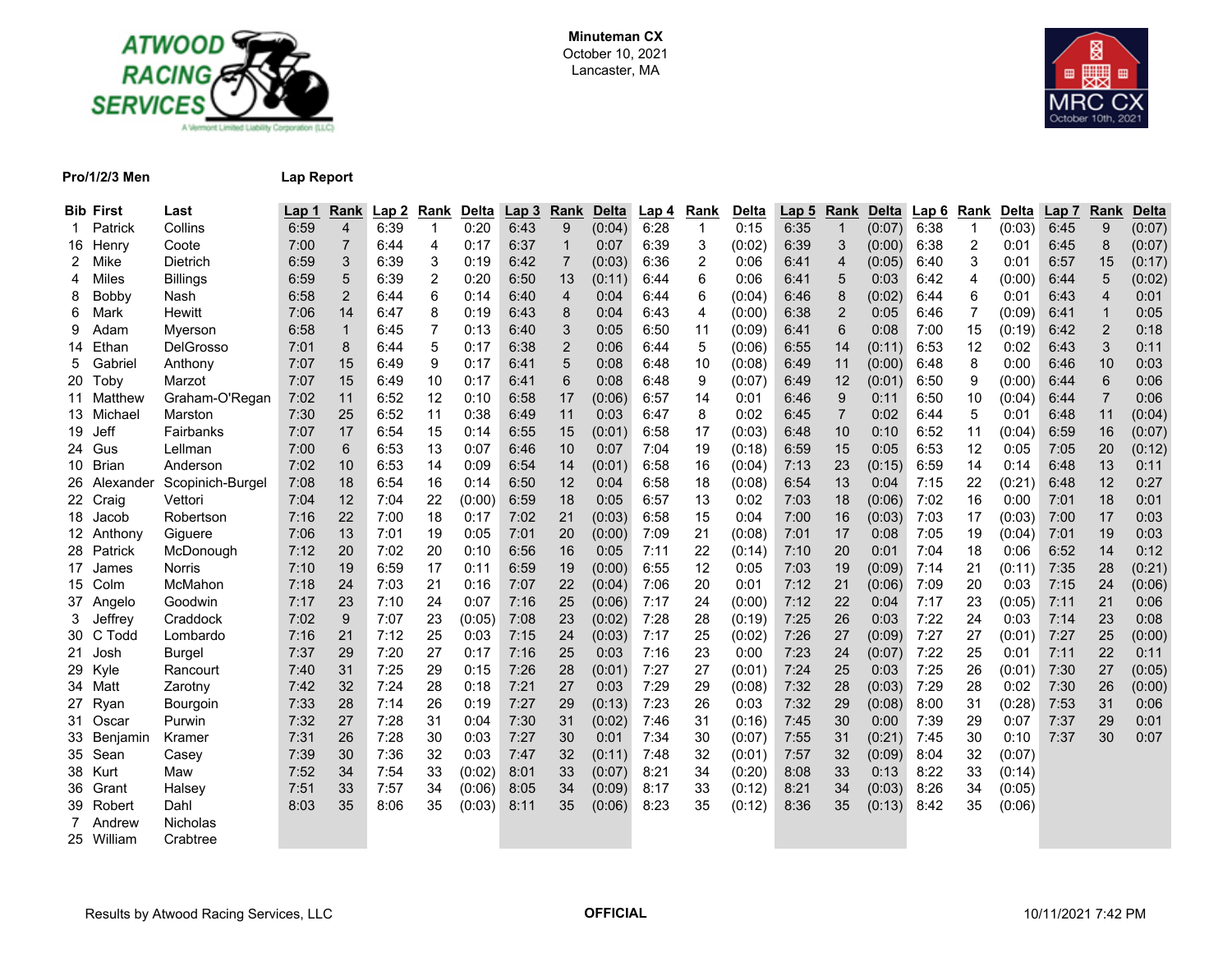



| Pro/1/2/3 Women |            |         |   | 50 minutes   |                           | 23 starters                                           |                    |              |
|-----------------|------------|---------|---|--------------|---------------------------|-------------------------------------------------------|--------------------|--------------|
| <b>Place</b>    | <b>Bib</b> | Time    |   |              | Laps First Name Last Name | Team                                                  | City               | <b>State</b> |
| 1               | 50         | 0:51:28 | 7 | Emily        | Curley                    | Corner Cycle                                          | Cambridge          | МA           |
| 2               | 51         | 0:51:38 | 7 | Anja Genia   | Meichsner                 | <b>Wheelworks Racing</b>                              | <b>Belmont</b>     | МA           |
| 3               | 54         | 0:54:21 | 7 | <b>Betty</b> | Hasse                     | AP Junior Development p/b Corner Cycle                | Providence         | RI           |
| 4               | 55         | 0:54:41 | 7 | Katelyn      | Parhiala                  | B2C2 p/b JRA Cycles                                   | Littleton          | МA           |
| 5               | 52         | 0:55:00 | 7 | Kerry        | Litka                     | Sunapee/Buchika's/Canary Systems                      | Nashua             | <b>NH</b>    |
| 6               | 57         | 0:55:06 | 7 | Sarah        | Gibertoni                 | <b>Bike Reg/Share Coffee</b>                          | Fairfireld         | <b>CT</b>    |
| 7               | 53         | 0:55:28 | 7 | Michele      | Smith                     | <b>Hup United</b>                                     | <b>Burlington</b>  | МA           |
| 8               | 58         | 0:55:42 | 7 | Alix         | <b>Norris</b>             | <b>Colavita-Cowbell Racing</b>                        | Lebanon            | NΗ           |
| 9               | 61         | 0:55:55 | 7 | Stephanie    | Makoujy                   |                                                       | Portland           | ME           |
| 10              | 63         | 0:55:58 | 7 | Jenn         | Minery                    | <b>Pedal Power Training</b>                           | Salem              | МA           |
| 11              | 72         | 0:56:12 | 7 | Kimberly     | Shattuck                  | PBM Coaching                                          | <b>Bridgewater</b> | МA           |
| 12              | 62         | 0:57:08 | 7 | Michele      | Satrowsky                 | <b>Riverside Racing</b>                               | Newbury            | MA           |
| 13              | 66         | 0:57:35 | 7 | Molly        | Dishong                   | Columbia/Guipago Cycles                               | Francestown        | <b>NH</b>    |
| 14              | 67         | 0:57:58 | 7 | Charlotte    | Lellman                   | Northampton Cycling Club                              | Jamaica Plain      | MA           |
| 15              | 68         | 0:58:07 | 7 | Kira         | Segenchuk                 | New England Development p/b Cadence Wealth Management | Upton              | МA           |
| 16              | 59         | 0:58:44 | 7 | Jessica      | Snyder                    |                                                       | Woburn             | МA           |
| 17              | 65         | lapped  | 6 | Sandra       | DelGrosso                 | Errace                                                | Waterford          | СT           |
| 18              | 64         | lapped  | 6 | Cathy        | Rowell                    | <b>Bikeway Source Racing</b>                          | <b>Bedford</b>     | МA           |
| 19              | 70         | lapped  | 6 | Allison      | Halsey                    | <b>Team Monster Truck</b>                             | Medford            | MA           |
| 20              | 71         | lapped  | 6 | Rebecca      | Zanconato                 |                                                       | Sutton             | MA           |
| 21              | 69         | lapped  | 6 | Katherine    | <b>Brown</b>              | Riverside Racing                                      | Amesbury           | МA           |
| <b>DNF</b>      | 56         |         |   | Katherine    | Rusch                     | BikeReg Share Coffee                                  | Middletown         | RI           |
| <b>DNF</b>      | 60         |         |   | Joanna       | Dahl                      |                                                       | Milton             | МA           |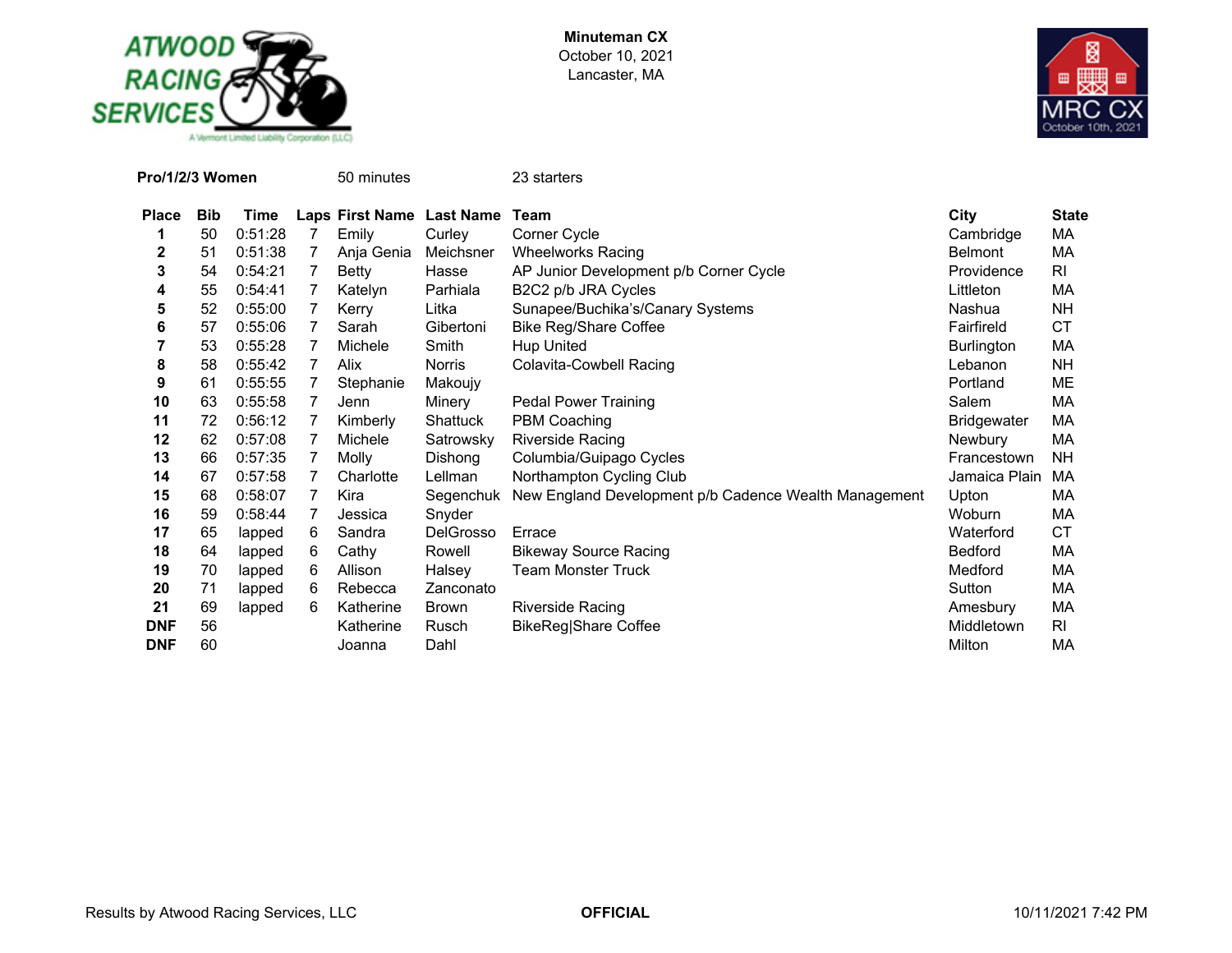



**Pro/1/2/3 Women Lap Report**

| <b>Bib First</b> | Last             | Lap 1 | <b>Rank</b>    | <u>Lap 2</u> | Rank | Delta  | <u>Lap 3</u> | <u>Rank</u> | <b>Delta</b> | <u>Lap 4</u> | <u>Rank</u> | <u>Delta</u> | <u>Lap 5</u> | <b>Rank</b> |        | Delta Lap 6 | Rank | <b>Delta</b> | Lap 7 | Rank           | <b>Delta</b> |
|------------------|------------------|-------|----------------|--------------|------|--------|--------------|-------------|--------------|--------------|-------------|--------------|--------------|-------------|--------|-------------|------|--------------|-------|----------------|--------------|
| 50 Emily         | Curley           | 7:18  | $\overline{2}$ | 7:25         | 2    | (0:07) | 7:20         | 2           | 0:05         | 7:20         | 1           | 0:00         | 7:17         | 1           | 0:03   | 7:26        | 2    | (0:09)       | 7:23  | $\overline{2}$ | 0:03         |
| 51 Anja Genia    | Meichsner        | 7:18  |                | 7:24         |      | (0:06) | 7:19         |             | 0:05         | 7:27         | 2           | (0:08)       | 7:28         | 2           | (0:01) | 7:24        |      | 0:04         | 7:19  |                | 0:05         |
| 54 Betty         | Hasse            | 7:37  | 5              | 7:38         | 3    | (0:01) | 7:38         |             | (0:00)       | 7:47         | 4           | (0:09)       | 7:49         | 3           | (0:02) | 7:51        | 3    | (0:01)       | 8:02  | 10             | (0:11)       |
| 55 Katelyn       | Parhiala         | 7:30  | 3              | 7:45         | 4    | (0:15) | 7:48         | 5.          | (0:03)       | 7:51         | 5           | (0:03)       | 7:53         | 6           | (0:02) | 7:57        | 4    | (0:04)       | 7:58  |                | (0:02)       |
| 52 Kerry         | Litka            | 7:51  | 8              | 7:52         | 9    | (0:02) | 7:46         | 4           | 0:07         | 7:46         | 3           | (0:01)       | 7:52         | 5           | (0:06) | 7:59        | 6    | (0:07)       | 7:54  | 5              | 0:05         |
| 57 Sarah         | Gibertoni        | 7:38  |                | 7:49         | 5    | (0:10) | 8:02         | 11          | (0:13)       | 7:53         | 6           | 0:09         | 7:51         | 4           | 0:02   | 8:04        | 10   | (0:13)       | 7:50  | 3              | 0:14         |
| 53 Michele       | Smith            | 7:37  | 6              | 7:49         | 6    | (0:12) | 7:58         | 8           | (0:09)       | 7:58         | 9           | 0:00         | 8:06         | 9           | (0:08) | 8:01        |      | 0:05         | 7:59  | 8              | 0:02         |
| 58 Alix          | <b>Norris</b>    | 7:53  | 10             | 7:51         | 8    | 0:02   | 7:57         | 6           | (0:06)       | 7:55         |             | 0:02         | 7:58         |             | (0:03) | 8:03        | 8    | (0:06)       | 8:04  | 11             | (0:01)       |
| 61 Stephanie     | Makoujy          | 7:56  | 12             | 7:50         |      | 0:05   | 7:58         |             | (0:07)       | 7:57         | 8           | 0:01         | 8:07         | 10          | (0:10) | 8:07        | 11   | (0:00)       | 8:00  | 9              | 0:08         |
| 63 Jenn          | Minery           | 7:55  | 11             | 7:54         | 10   | 0:00   | 7:59         | 10          | (0:05)       | 8:03         | 11          | (0:04)       | 8:08         | 12          | (0:05) | 8:03        | 9    | 0:05         | 7:55  | 6              | 0:08         |
| 72 Kimberly      | Shattuck         | 8:11  | 14             | 8:10         | 15   | 0:02   | 7:59         | 9           | 0:11         | 8:00         | 10          | (0:01)       | 8:01         | 8           | (0:01) | 7:59        | 5    | 0:03         | 7:52  | 4              | 0:07         |
| 62 Michele       | Satrowsky        | 8:15  | 16             | 8:09         | 14   | 0:06   | 8:03         | 12          | 0:06         | 8:08         | 12          | (0:05)       | 8:08         | 11          | 0:00   | 8:13        | 13   | (0:06)       | 8:13  | 12             | 0:01         |
| 66 Molly         | Dishong          | 7:52  | 9              | 8:00         | 11   | (0:08) | 8:13         | 14          | (0:13)       | 8:19         | 14          | (0:06)       | 8:19         | 14          | 0:00   | 8:31        | 16   | (0:13)       | 8:20  | 14             | 0:11         |
| 67 Charlotte     | Lellman          | 8:34  | 18             | 8:14         | 16   | 0:20   | 8:15         | 15          | (0:01)       | 8:14         | 13          | 0:02         | 8:13         | 13          | 0:01   | 8:10        | 12   | 0:03         | 8:18  | 13             | (0:09)       |
| 68 Kira          | Segenchuk        | 8:15  | 17             | 8:03         | 12   | 0:12   | 8:04         | 13          | (0:00)       | 8:24         | 15          | (0:20)       | 8:31         | 16          | (0:07) | 8:24        | 14   | 0:07         | 8:26  | 15             | (0:01)       |
| 59 Jessica       | Snyder           | 8:14  | 15             | 8:03         | 13   | 0:11   | 8:16         | 16          | (0:13)       | 8:37         | 16          | (0:20)       | 8:23         | 15          | 0:13   | 8:31        | 15   | (0:07)       | 8:40  | 16             | (0:09)       |
| 65 Sandra        | <b>DelGrosso</b> | 8:43  | 22             | 8:36         | 18   | 0:06   | 8:32         | 17          | 0:05         | 8:37         | 17          | (0:06)       | 8:34         | 17          | 0:03   | 8:33        | 17   | 0:02         |       |                |              |
| 64 Cathy         | Rowell           | 8:38  | 19             | 8:39         | 21   | (0:02) | 8:32         | 18          | 0:07         | 8:37         | 19          | (0:05)       | 8:40         | 19          | (0:03) | 8:44        | 19   | (0:04)       |       |                |              |
| 70 Allison       | Halsey           | 8:44  | 23             | 8:36         | 19   | 0:07   | 8:37         | 20          | (0:01)       | 8:37         | 17          | 0:00         | 8:37         | 18          | 0:00   | 8:40        | 18   | (0:03)       |       |                |              |
| 71 Rebecca       | Zanconato        | 8:40  | 20             | 8:38         | 20   | 0:02   | 8:36         | 19          | 0:02         | 8:38         | 20          | (0:02)       | 8:46         | 20          | (0:08) | 9:11        | 20   | (0:25)       |       |                |              |
| 69 Katherine     | Brown            | 8:41  | 21             | 8:42         | 22   | (0:01) | 8:45         | 21          | (0:03)       | 9:07         | 21          | (0:21)       | 9:18         | 21          | (0:11) | 9:16        | 21   | 0:02         |       |                |              |
| 56 Katherine     | Rusch            | 7:37  | 4              |              |      |        |              |             |              |              |             |              |              |             |        |             |      |              |       |                |              |
| 60 Joanna        | Dahl             | 8:07  | 13             | 8:26         | 17   | (0:19) |              |             |              |              |             |              |              |             |        |             |      |              |       |                |              |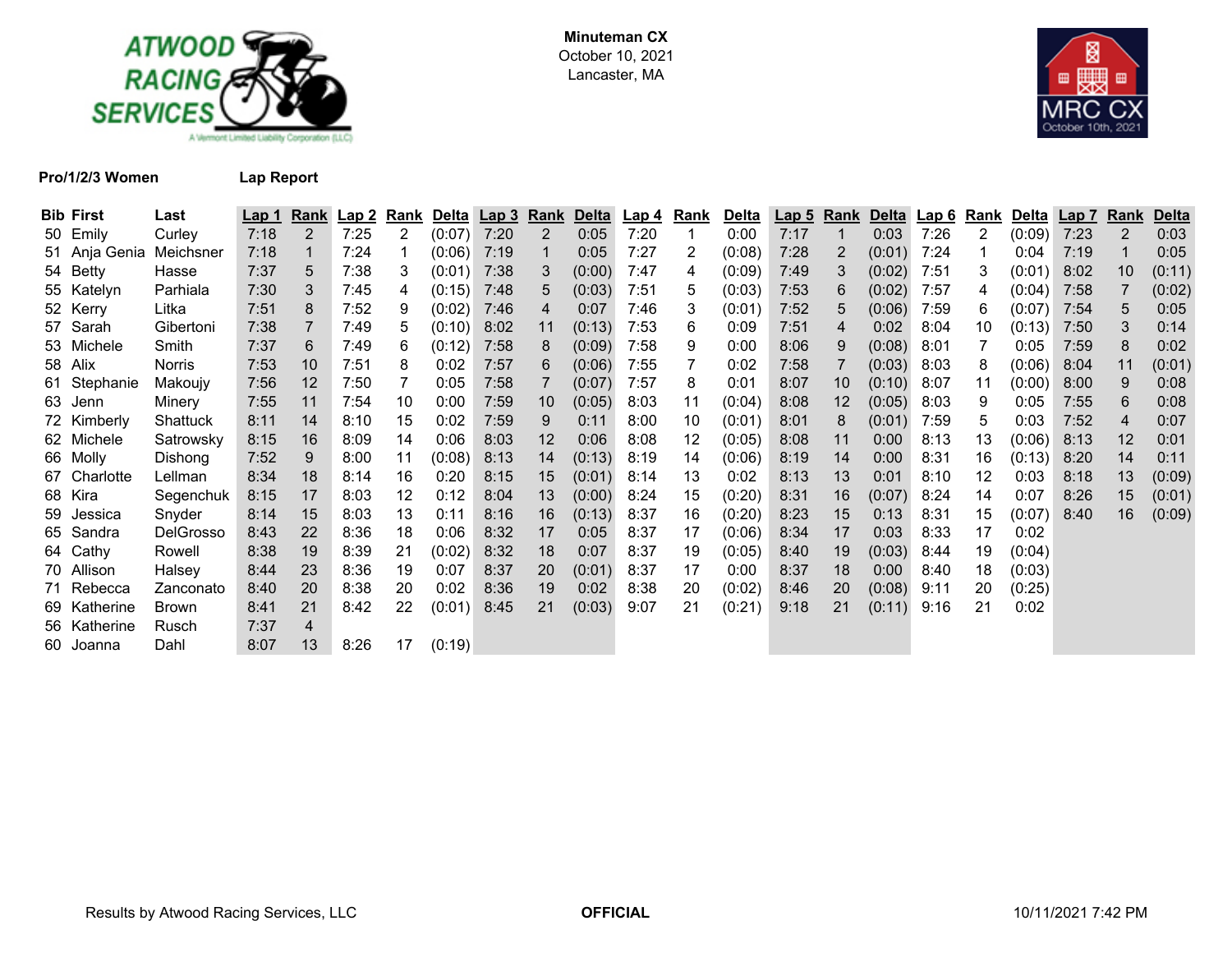



| <b>Men 3/4</b>          |            |             |   | 40 minutes                |                | 54 starters                               |                       |              |
|-------------------------|------------|-------------|---|---------------------------|----------------|-------------------------------------------|-----------------------|--------------|
| <b>Place</b>            | <b>Bib</b> | <b>Time</b> |   | Laps First Name Last Name |                | <b>Team</b>                               | City                  | <b>State</b> |
| 1                       | 103        | 0:41:59     | 6 | AJ                        | Piper-Vallillo | Minuteman Road Club                       | Cambridge             | <b>MA</b>    |
| $\mathbf 2$             | 101        | 0:42:16     | 6 | Gregory                   | Colby          | B2C2 p/b JRA Cycles                       | <b>Hyde Park</b>      | MA           |
| 3                       | 110        | 0:42:54     | 6 | Aaron                     | Miller         | State 9 Racing p/b Vittoria               | Goffstown             | <b>NH</b>    |
| 4                       | 108        | 0:42:55     | 6 | Andrew                    | Abou-Rjaily    | Daedalus / Allstonvelo & Somervelo Racing | <b>Burlington</b>     | MA           |
| 5                       | 100        | 0:42:57     | 6 | Marc                      | Sexton         | State 9 Racing p/b Vittoria               | Auburn                | <b>NH</b>    |
| 6                       | 102        | 0:42:59     | 6 | Shane                     | Black-Macken   | pedalpowertraining.com                    | Arlington             | MA           |
| $\overline{\mathbf{7}}$ | 112        | 0:43:11     | 6 | Tucker                    | Wetmore        | <b>Velocio Northeast</b>                  | Arlington             | MA           |
| 8                       | 118        | 0:43:13     | 6 | Paul                      | Noone          | Deer Farm CX                              | Millbury              | МA           |
| 9                       | 133        | 0:43:17     | 6 | Steven                    | Hopengarten    | Mad Alchemy                               | Wellesley             | MA           |
| 10                      | 106        | 0:43:17     | 6 | Peter                     | Miller         |                                           | Ledyard               | <b>CT</b>    |
| 11                      | 123        | 0:43:19     | 6 | Noah                      | Peduzzi        | 545 Velo                                  | Weston                | MA           |
| 12                      | 114        | 0:43:19     | 6 | Derek                     | Clifton        |                                           | Leominster            | МA           |
| 13                      | 141        | 0:43:40     | 6 | Zachary                   | Veugen         | Laughing Dog                              | Wareham               | МA           |
| 14                      | 109        | 0:43:46     | 6 | Cary                      | Fridrich       |                                           | Harvard               | MA           |
| 15                      | 115        | 0:43:49     | 6 | Chris                     | Mitchell       | Minuteman Road Club                       | Uxbridge              | MA           |
| 16                      | 148        | 0:43:54     | 6 | Timothy                   | Craddock       | Sea Sports Cyclery and Outdoor            | <b>Marstons Mills</b> | MA           |
| 17                      | 120        | 0:43:56     | 6 | Daniel                    | Kosuk          |                                           | Salem                 | <b>NH</b>    |
| 18                      | 104        | 0:44:03     | 6 | Andy                      | Weigel         |                                           | Rochester             | МA           |
| 19                      | 135        | 0:44:09     | 6 | Cosmo                     | Catalano       | How The Race Was Won®                     | Carlisle              | MA           |
| 20                      | 116        | 0:44:15     | 6 | Chris                     | Palombini      | burlingtRon                               | Somerville            | МA           |
| 21                      | 129        | 0:44:20     | 6 | Nate                      | <b>Sievers</b> |                                           | Norfolk               | MA           |
| 22                      | 119        | 0:44:20     | 6 | Kyle                      | Rancourt       | Dirigo Cycling                            | Lewiston              | ME           |
| 23                      | 132        | 0:44:22     | 6 | Miro                      | Koulnis        | <b>BurlingTRON</b>                        | Arlington             | MA           |
| 24                      | 111        | 0:44:22     | 6 | Edward                    | Parsons        | <b>HUP United</b>                         | <b>Burlington</b>     | MA           |
| 25                      | 134        | 0:44:29     | 6 | Juan                      | Lopera         | 545 Velo                                  | Waltham               | MA           |
| 26                      | 113        | 0:44:33     | 6 | Chris                     | <b>Dsida</b>   |                                           | Cambridge             | MA           |
| 27                      | 144        | 0:44:53     | 6 | lan                       | Stratton       | Minuteman Road Club                       | Hudson                | MA           |
| 28                      | 140        | 0:44:53     | 6 | Michael                   | Carilli        | 545 Velo                                  | Medfield              | MA           |
| 29                      | 130        | 0:45:06     | 6 | Tyler                     | Landman        | Steamboat Velo                            | <b>Boulder</b>        | CO           |
| 30                      | 125        | 0:45:10     | 6 | <b>Brian</b>              | Albert         | <b>Blue Hills Cycling Club</b>            | Jamaica Plain         | МA           |
| 31                      | 159        | 0:45:10     | 6 | Chase                     | Kerzel         | Sea Sports Cyclery                        | Chatham               | MA           |
| 32                      | 126        | 0:45:30     | 6 | Chris                     | Pare           | Minuteman                                 | Franklin              | МA           |
| 33                      | 124        | 0:45:45     | 6 | Gregory                   | Finn           |                                           | Watertown             | MA           |
| 34                      | 161        | 0:45:52     | 6 | Anthony                   | Cordeiro       | <b>Bikeworks Velo</b>                     | Mattapoisett          | MA           |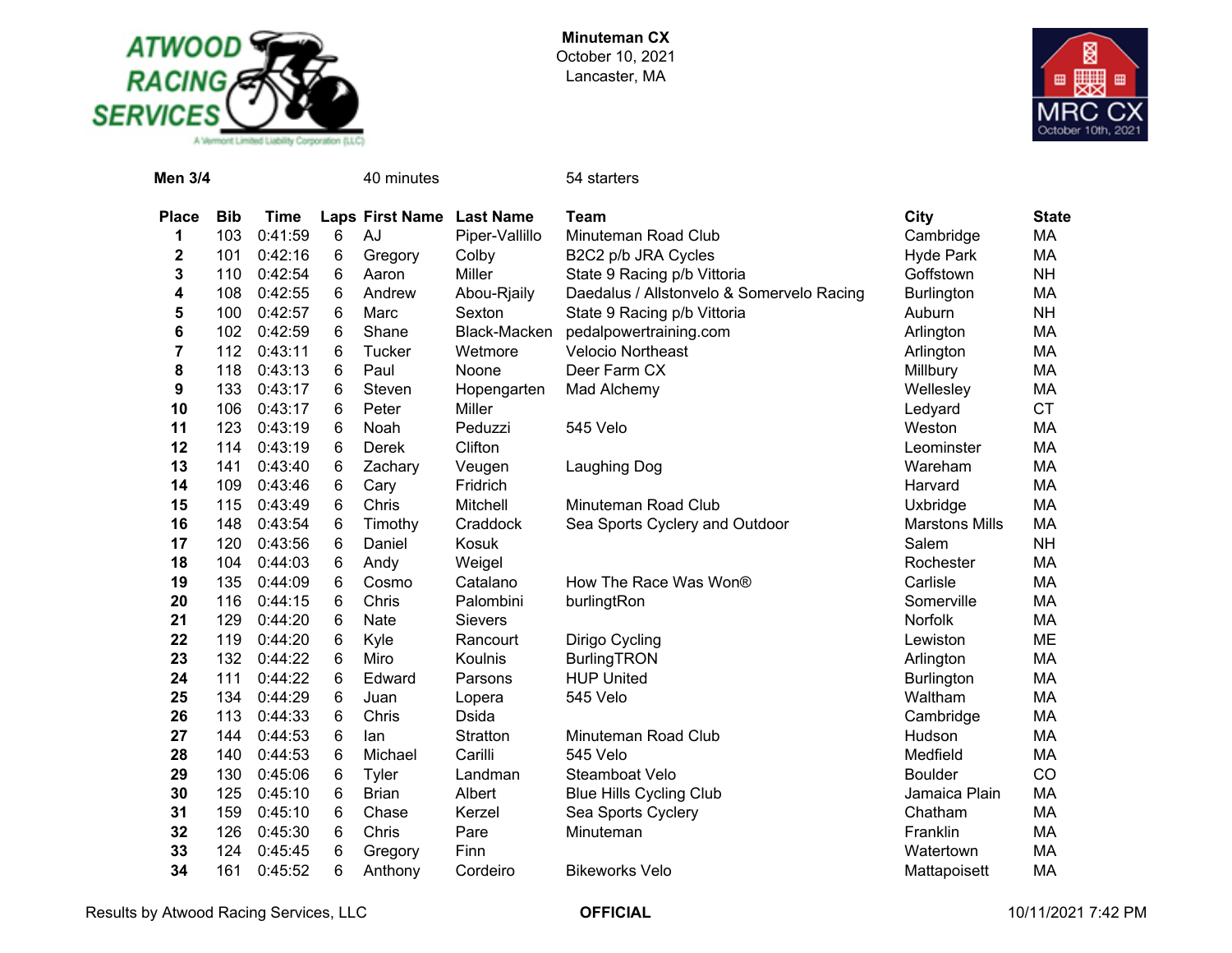



| <b>Men 3/4</b> |            |         |   | 40 minutes      |                  | 54 starters                                   |                  |              |
|----------------|------------|---------|---|-----------------|------------------|-----------------------------------------------|------------------|--------------|
| <b>Place</b>   | <b>Bib</b> | Time    |   | Laps First Name | <b>Last Name</b> | Team                                          | City             | <b>State</b> |
| 35             | 138        | 0:46:00 | 6 | Ethan           | Frost            | First State Velo Sport / Henry's Bicycle Shop | <b>Newark</b>    | DE           |
| 36             | 142        | 0:46:03 | 6 | Paul            | Jobin            | State 9 Racing p/b Vittoria                   | <b>Merrimack</b> | NΗ           |
| 37             | 117        | 0:46:08 | 6 | Ryan            | Bourgoin         | Dirigo Cycling                                | Portland         | МE           |
| 38             | 122        | 0:46:15 | 6 | Chad            | Gibson           | 545 Velo                                      | Arlington        | МA           |
| 39             | 136        | 0:46:32 | 6 | <b>Brian</b>    | Massey           | Minuteman Road Club                           | Marlborough      | MA           |
| 40             | 146        | 0:46:49 | 6 | Matthew         | Miller           | <b>Threshold Cycling</b>                      | Sudbury          | МA           |
| 41             | 147        | 0:46:52 | 6 | Donald          | Kirouac          | Minuteman Road Club                           | Sutton           | МA           |
| 42             | 139        | 0:47:06 | 6 | Sean            | Weiss            | <b>MSC Racing</b>                             | Westford         | МA           |
| 43             | 127        | 0:47:06 | 6 | Varoujan        | Hagopian         | Minuteman Road Club                           | Upton            | МA           |
| 44             | 155        | 0:48:03 | 6 | Caleb           | Frost            |                                               | <b>Holliston</b> | МA           |
| 45             | 158        | 0:48:20 | 6 | Tobias          | Frost            |                                               | Grafton          | МA           |
| 46             | 145        | 0:48:33 | 6 | James           | Hall             | State 9 Racing p/b Vittoria                   | Windham          | NΗ           |
| 47             | 154        | 0:48:48 | 6 | Robert          | Dahl             |                                               | Milton           | МA           |
| 48             | 150        | 0:49:19 | 6 | Chris           | Stanchfield      | CompRacing/ GC Coaching                       | Swampscott       | МA           |
| 49             | 152        | 0:50:46 | 6 | Graham          | Marsh            |                                               | Woburn           | MA           |
| 50             | 151        | lapped  | 5 | Eric            | <b>Brassell</b>  | 545 Velo                                      | Arlington        | MA           |
| 51             | 160        | lapped  | 5 | Alan            | Sanfilippo       | Triangle Velo                                 | Providence       | RI           |
| 52             | 137        | lapped  | 5 | Liam            | Howard           | pedalpowertraining.com                        | Maynard          | МA           |
| 53             | 157        | lapped  | 5 | James           | Craddock         | Sea Sports Cyclery                            | West Barnstable  | МA           |
| <b>DNF</b>     | 107        |         |   | <b>Brad</b>     | Walker           | 545 Velo                                      | W. Newton        | МA           |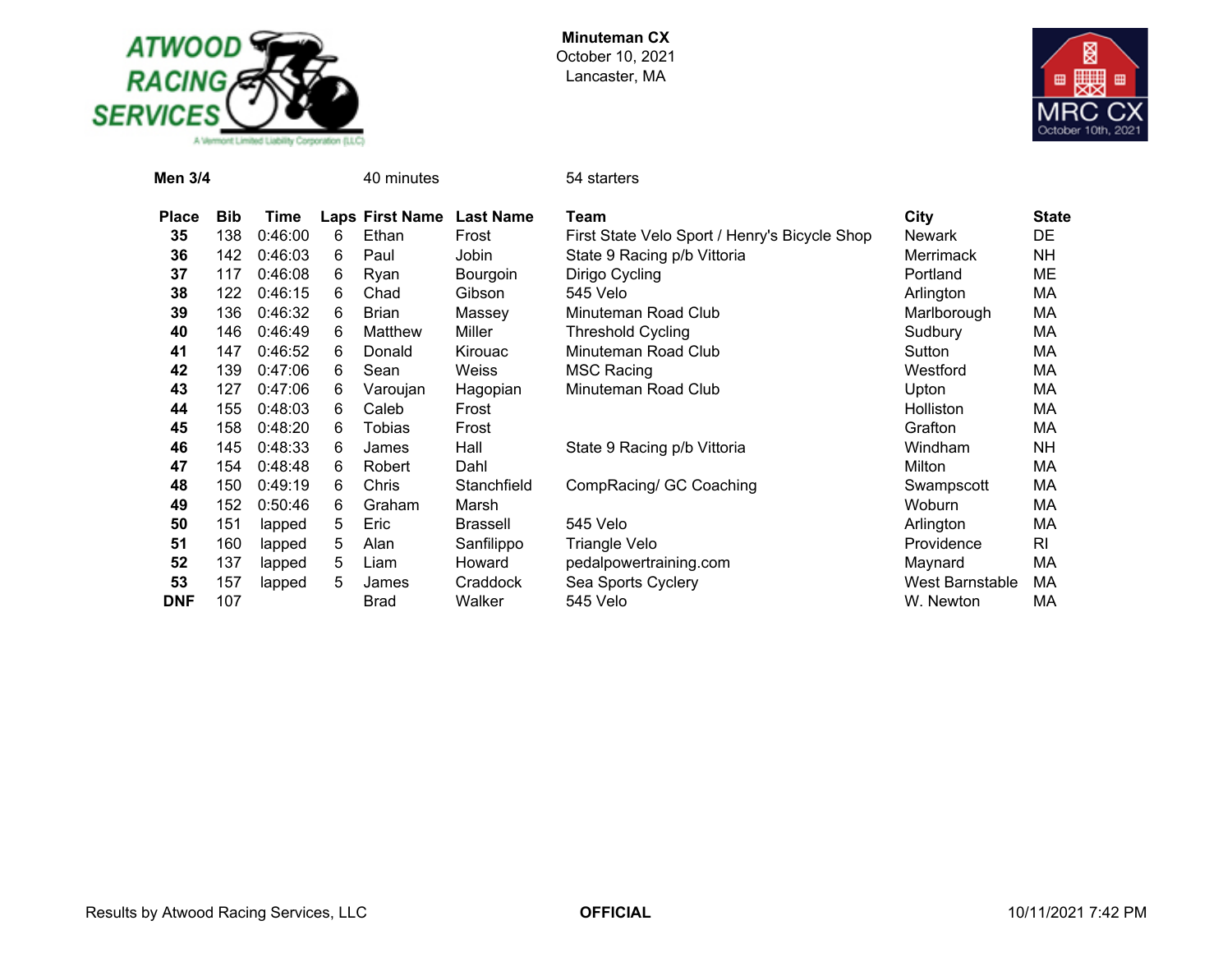



**Men 3/4 Lap Report**

| <b>Bib First</b> | Last           | Lap 1 | Rank           | Lap2 | Rank           | <b>Delta</b> | Lap <sub>3</sub> | Rank            | <b>Delta</b> | Lap 4 | Rank           | <b>Delta</b> | Lap <sub>5</sub> | Rank           | <b>Delta</b> | Lap6 | Rank           | <b>Delta</b> |
|------------------|----------------|-------|----------------|------|----------------|--------------|------------------|-----------------|--------------|-------|----------------|--------------|------------------|----------------|--------------|------|----------------|--------------|
| 103 AJ           | Piper-Vallillo | 6:48  | 1              | 6:57 | $\overline{2}$ | (0:09)       | 6:59             | $\mathbf 1$     | (0:01)       | 7:00  | $\overline{2}$ | (0:02)       | 7:03             | $\mathbf{1}$   | (0:03)       | 7:12 | 4              | (0:09)       |
| 101 Gregory      | Colby          | 6:58  | 3              | 6:55 | 1              | 0:03         | 7:03             | $\overline{2}$  | (0:08)       | 6:59  | 1              | 0:04         | 7:06             | 2              | (0:07)       | 7:14 | 8              | (0:08)       |
| 110 Aaron        | Miller         | 7:00  | 5              | 7:06 | 5              | (0:06)       | 7:14             | 9               | (0:07)       | 7:18  | 13             | (0:04)       | 7:12             | 6              | 0:06         | 7:04 | 1              | 0:08         |
| 108 Andrew       | Abou-Rjaily    | 6:54  | $\overline{2}$ | 7:11 | 10             | (0:17)       | 7:09             | 5               | 0:02         | 7:11  | 7              | (0:02)       | 7:17             | 12             | (0:06)       | 7:12 | 6              | 0:05         |
| 100 Marc         | Sexton         | 7:09  | 9              | 7:05 | 4              | 0:05         | 7:04             | 3               | 0:01         | 7:10  | 5              | (0:06)       | 7:18             | 13             | (0:08)       | 7:11 | 3              | 0:07         |
| 102 Shane        | Black-Macken   | 7:05  | 6              | 7:08 | 7              | (0:03)       | 7:12             | $6\phantom{1}6$ | (0:04)       | 7:13  | 8              | (0:01)       | 7:12             | 8              | 0:01         | 7:09 | $\overline{c}$ | 0:03         |
| 112 Tucker       | Wetmore        | 7:10  | 10             | 6:57 | 3              | 0:13         | 7:07             | $\overline{4}$  | (0:09)       | 7:19  | 15             | (0:12)       | 7:12             | 9              | 0:07         | 7:25 | 25             | (0:12)       |
| 118 Paul         | Noone          | 6:58  | 4              | 7:13 | 13             | (0:15)       | 7:21             | 28              | (0:08)       | 7:09  | 4              | 0:11         | 7:07             | 3              | 0:03         | 7:25 | 27             | (0:18)       |
| 133 Steven       | Hopengarten    | 7:09  | 8              | 7:15 | 17             | (0:05)       | 7:13             | 8               | 0:01         | 7:15  | 9              | (0:01)       | 7:10             | 4              | 0:05         | 7:14 | 9              | (0:04)       |
| 106 Peter        | Miller         | 7:12  | 12             | 7:09 | 8              | 0:03         | 7:14             | 10              | (0:05)       | 7:17  | 10             | (0:03)       | 7:14             | 11             | 0:02         | 7:12 | 5              | 0:02         |
| 123 Noah         | Peduzzi        | 7:19  | 16             | 7:08 | 6              | 0:11         | 7:19             | 22              | (0:11)       | 7:08  | 3              | 0:11         | 7:11             | 5              | (0:03)       | 7:15 | 10             | (0:03)       |
| 114 Derek        | Clifton        | 7:13  | 14             | 7:17 | 24             | (0:04)       | 7:13             | $\overline{7}$  | 0:04         | 7:11  | 6              | 0:02         | 7:12             | $\overline{7}$ | (0:01)       | 7:14 | $\overline{7}$ | (0:02)       |
| 141 Zachary      | Veugen         | 7:16  | 15             | 7:10 | 9              | 0:07         | 7:16             | 15              | (0:06)       | 7:17  | 12             | (0:01)       | 7:21             | 17             | (0:04)       | 7:19 | 16             | 0:02         |
| 109 Cary         | Fridrich       | 7:13  | 13             | 7:16 | 22             | (0:04)       | 7:16             | 16              | (0:00)       | 7:20  | 16             | (0:04)       | 7:21             | 19             | (0:02)       | 7:19 | 17             | 0:02         |
| 115 Chris        | Mitchell       | 7:24  | 19             | 7:13 | 13             | 0:11         | 7:16             | 14              | (0:03)       | 7:21  | 17             | (0:05)       | 7:19             | 15             | 0:02         | 7:17 | 13             | 0:02         |
| 148 Timothy      | Craddock       | 7:24  | 18             | 7:15 | 20             | 0:08         | 7:17             | 17              | (0:02)       | 7:19  | 14             | (0:02)       | 7:25             | 24             | (0:06)       | 7:15 | 11             | 0:09         |
| 120 Daniel       | Kosuk          | 7:35  | 27             | 7:16 | 21             | 0:20         | 7:19             | 23              | (0:03)       | 7:17  | 11             | 0:02         | 7:14             | 10             | 0:04         | 7:15 | 12             | (0:02)       |
| 104 Andy         | Weigel         | 7:09  | $\overline{7}$ | 7:14 | 16             | (0:05)       | 7:19             | 21              | (0:04)       | 7:23  | 20             | (0:04)       | 7:19             | 16             | 0:04         | 7:40 | 37             | (0:21)       |
| 135 Cosmo        | Catalano       | 7:29  | 21             | 7:11 | 11             | 0:17         | 7:15             | 11              | (0:03)       | 7:21  | 18             | (0:07)       | 7:21             | 18             | 0:00         | 7:31 | 31             | (0:10)       |
| 116 Chris        | Palombini      | 7:29  | 22             | 7:13 | 15             | 0:16         | 7:20             | 25              | (0:07)       | 7:28  | 28             | (0:08)       | 7:22             | 20             | 0:06         | 7:22 | 22             | 0:01         |
| 129 Nate         | <b>Sievers</b> | 7:34  | 25             | 7:16 | 23             | 0:17         | 7:16             | 13              | 0:00         | 7:28  | 27             | (0:12)       | 7:27             | 26             | 0:01         | 7:19 | 15             | 0:08         |
| 119 Kyle         | Rancourt       | 7:33  | 24             | 7:15 | 18             | 0:18         | 7:18             | 20              | (0:03)       | 7:32  | 30             | (0:15)       | 7:24             | 23             | 0:08         | 7:17 | 14             | 0:07         |
| 132 Miro         | Koulnis        | 7:37  | 29             | 7:15 | 19             | 0:22         | 7:16             | 12              | (0:01)       | 7:23  | 21             | (0:07)       | 7:27             | 27             | (0:04)       | 7:24 | 23             | 0:04         |
| 111 Edward       | Parsons        | 7:22  | 17             | 7:19 | 27             | 0:03         | 7:20             | 26              | (0:01)       | 7:25  | 23             | (0:05)       | 7:35             | 32             | (0:10)       | 7:21 | 20             | 0:15         |
| 134 Juan         | Lopera         | 7:44  | 33             | 7:12 | 12             | 0:32         | 7:20             | 27              | (0:09)       | 7:26  | 24             | (0:05)       | 7:22             | 21             | 0:03         | 7:25 | 24             | (0:02)       |
| 113 Chris        | Dsida          | 7:28  | 20             | 7:18 | 26             | 0:09         | 7:26             | 30              | (0:08)       | 7:28  | 29             | (0:02)       | 7:32             | 29             | (0:04)       | 7:20 | 19             | 0:12         |
| 144 lan          | Stratton       | 7:36  | 28             | 7:22 | 28             | 0:14         | 7:27             | 31              | (0:05)       | 7:27  | 26             | (0:00)       | 7:37             | 33             | (0:10)       | 7:25 | 26             | 0:12         |
| 140 Michael      | Carilli        | 7:51  | 38             | 7:31 | 38             | 0:20         | 7:22             | 29              | 0:09         | 7:26  | 25             | (0:04)       | 7:23             | 22             | 0:03         | 7:21 | 21             | 0:02         |
| 130 Tyler        | Landman        | 8:00  | 43             | 7:28 | 35             | 0:32         | 7:18             | 18              | 0:10         | 7:24  | 22             | (0:07)       | 7:25             | 25             | (0:01)       | 7:32 | 32             | (0:07)       |
| 125 Brian        | Albert         | 7:35  | 26             | 7:23 | 29             | 0:12         | 7:30             | 32              | (0:08)       | 7:35  | 32             | (0:05)       | 7:38             | 34             | (0:02)       | 7:29 | 29             | 0:09         |
| 159 Chase        | Kerzel         | 7:45  | 34             | 7:23 | 30             | 0:22         | 7:31             | 34              | (0:09)       | 7:38  | 33             | (0:07)       | 7:34             | 30             | 0:04         | 7:19 | 18             | 0:14         |
| 126 Chris        | Pare           | 7:11  | 11             | 7:23 | 30             | (0:11)       | 7:19             | 24              | 0:04         | 7:40  | 34             | (0:21)       | 8:29             | 49             | (0:49)       | 7:27 | 28             | 1:02         |
| 124 Gregory      | Finn           | 7:41  | 32             | 7:30 | 37             | 0:11         | 7:31             | 33              | (0:01)       | 7:41  | 35             | (0:10)       | 7:44             | 35             | (0:03)       | 7:38 | 36             | 0:06         |
| 161 Anthony      | Cordeiro       | 7:39  | 31             | 7:26 | 33             | 0:13         | 7:35             | 36              | (0:08)       | 7:47  | 37             | (0:12)       | 7:50             | 41             | (0:04)       | 7:35 | 33             | 0:15         |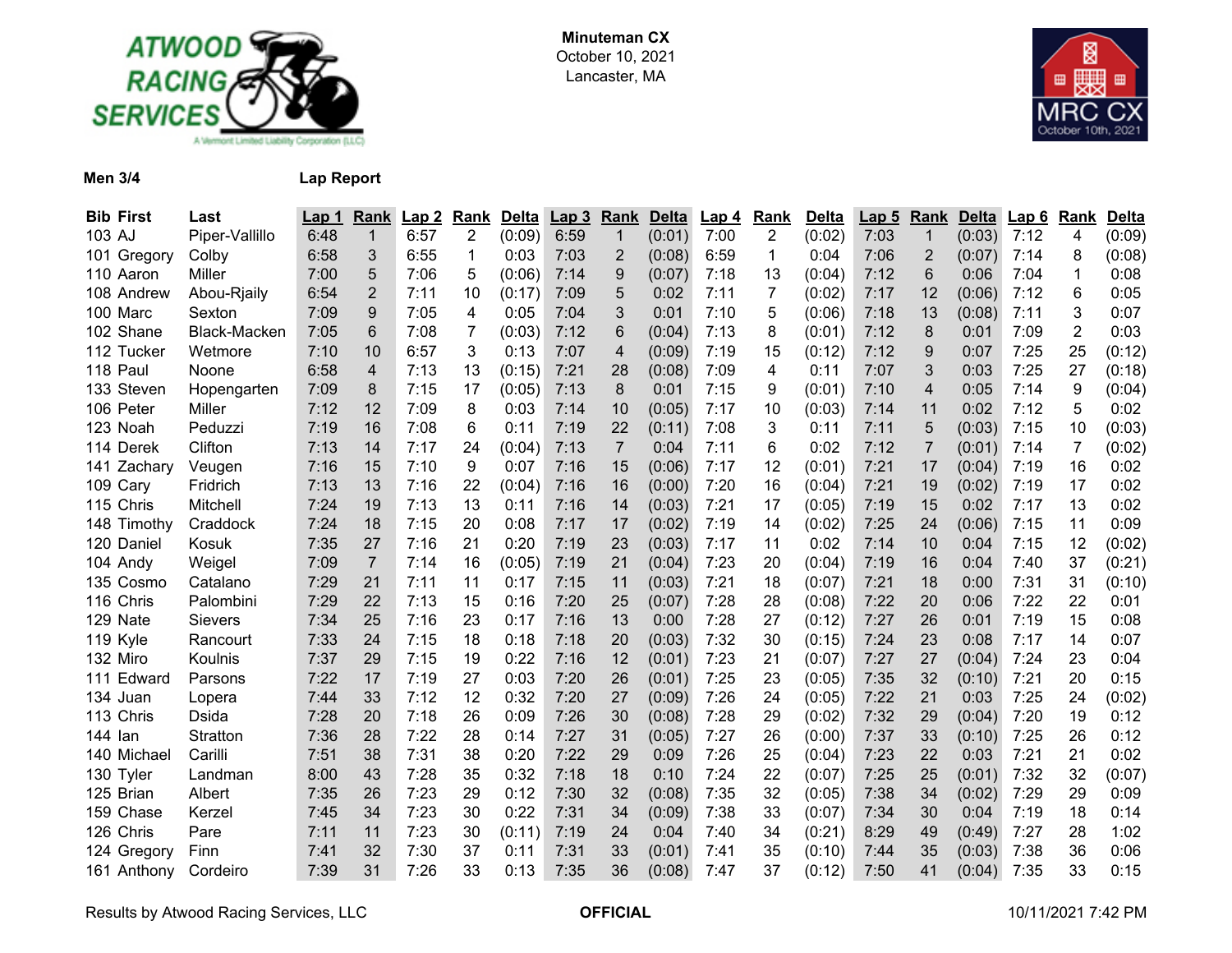



**Men 3/4 Lap Report**

| <b>Bib First</b> | Last        | Lap 1 | <u>Rank</u> | <u>Lap 2</u> | <u>Rank</u> | Delta  | <u>Lap 3</u> | Rank | Delta  | <u>Lap 4</u> | <b>Rank</b> | <b>Delta</b> | <u>Lap 5</u> | Rank | <b>Delta</b> | <u>Lap 6</u> | Rank | <b>Delta</b> |
|------------------|-------------|-------|-------------|--------------|-------------|--------|--------------|------|--------|--------------|-------------|--------------|--------------|------|--------------|--------------|------|--------------|
| 138 Ethan        | Frost       | 7:38  | 30          | 7:27         | 34          | 0:11   | 7:47         | 39   | (0:20) | 7:43         | 36          | 0:04         | 7:49         | 39   | (0:06)       | 7:37         | 34   | 0:12         |
| 142 Paul         | Jobin       | 8:07  | 45          | 7:40         | 39          | 0:27   | 7:38         | 38   | 0:03   | 7:34         | 31          | 0:04         | 7:32         | 28   | 0:02         | 7:31         | 30   | 0:01         |
| 117 Ryan         | Bourgoin    | 7:49  | 36          | 7:17         | 25          | 0:32   | 7:18         | 19   | (0:01) | 7:22         | 19          | (0:04)       | 7:19         | 14   | 0:03         | 9:03         | 49   | (1:45)       |
| 122 Chad         | Gibson      | 7:31  | 23          | 7:26         | 32          | 0:06   | 7:32         | 35   | (0:07) | 8:33         | 51          | (1:01)       | 7:34         | 31   | 0:59         | 7:38         | 35   | (0:03)       |
| 136 Brian        | Massey      | 7:48  | 35          | 7:29         | 36          | 0:19   | 7:36         | 37   | (0:07) | 7:51         | 40          | (0:15)       | 7:55         | 43   | (0:03)       | 7:53         | 43   | 0:02         |
| 146 Matthew      | Miller      | 7:53  | 39          | 7:41         | 40          | 0:12   | 7:51         | 42   | (0:10) | 7:47         | 38          | 0:04         | 7:48         | 38   | (0:01)       | 7:49         | 40   | (0:02)       |
| 147 Donald       | Kirouac     | 7:55  | 41          | 7:41         | 41          | 0:14   | 7:49         | 40   | (0:08) | 7:49         | 39          | 0:00         | 7:47         | 37   | 0:02         | 7:50         | 41   | (0:04)       |
| 139 Sean         | Weiss       | 7:55  | 40          | 7:51         | 44          | 0:04   | 7:56         | 43   | (0:06) | 7:51         | 41          | 0:05         | 7:45         | 36   | 0:07         | 7:48         | 39   | (0:03)       |
| 127 Varoujan     | Hagopian    | 7:50  | 37          | 7:49         | 43          | 0:01   | 7:51         | 41   | (0:01) | 7:58         | 42          | (0:07)       | 7:50         | 40   | 0:08         | 7:48         | 38   | 0:02         |
| 155 Caleb        | Frost       | 7:59  | 42          | 7:48         | 42          | 0:11   | 8:00         | 45   | (0:12) | 8:04         | 46          | (0:04)       | 8:10         | 47   | (0:06)       | 8:01         | 44   | 0:09         |
| 158 Tobias       | Frost       | 8:06  | 44          | 8:30         | 51          | (0:24) | 7:57         | 44   | 0:33   | 8:03         | 43          | (0:06)       | 7:54         | 42   | 0:09         | 7:51         | 42   | 0:03         |
| 145 James        | Hall        | 8:09  | 46          | 7:54         | 46          | 0:15   | 8:15         | 48   | (0:21) | 8:03         | 44          | 0:12         | 8:05         | 45   | (0:03)       | 8:07         | 45   | (0:01)       |
| 154 Robert       | Dahl        | 8:11  | 47          | 7:57         | 47          | 0:14   | 8:11         | 47   | (0:14) | 8:03         | 45          | 0:08         | 8:09         | 46   | (0:06)       | 8:16         | 47   | (0:07)       |
| 150 Chris        | Stanchfield | 8:22  | 50          | 8:08         | 48          | 0:14   | 8:05         | 46   | 0:03   | 8:14         | 48          | (0:09)       | 8:18         | 48   | (0:04)       | 8:12         | 46   | 0:06         |
| 152 Graham       | Marsh       | 8:16  | 49          | 8:17         | 49          | (0:01) | 8:23         | 51   | (0:06) | 8:28         | 49          | (0:05)       | 8:31         | 50   | (0:04)       | 8:52         | 48   | (0:21)       |
| 151 Eric         | Brassell    | 8:13  | 48          | 8:19         | 50          | (0:06) | 8:19         | 50   | 0:01   | 8:32         | 50          | (0:13)       | 8:41         | 51   | (0:10)       |              |      |              |
| 160 Alan         | Sanfilippo  | 8:24  | 51          | 8:38         | 52          | (0:14) | 8:44         | 52   | (0:07) | 8:42         | 52          | 0:03         | 9:36         | 52   | (0:54)       |              |      |              |
| 137 Liam         | Howard      | 13:10 | 53          | 7:51         | 45          | 5:19   | 8:18         | 49   | (0:27) | 8:12         | 47          | 0:06         | 7:57         | 44   | 0:15         |              |      |              |
| 157 James        | Craddock    | 9:44  | 52          | 10:19        | 53          | (0:34) | 10:48        | 53   | (0:29) | 10:44        | 53          | 0:03         | 10:28        | 53   | 0:16         |              |      |              |
| 107 Brad         | Walker      |       |             |              |             |        |              |      |        |              |             |              |              |      |              |              |      |              |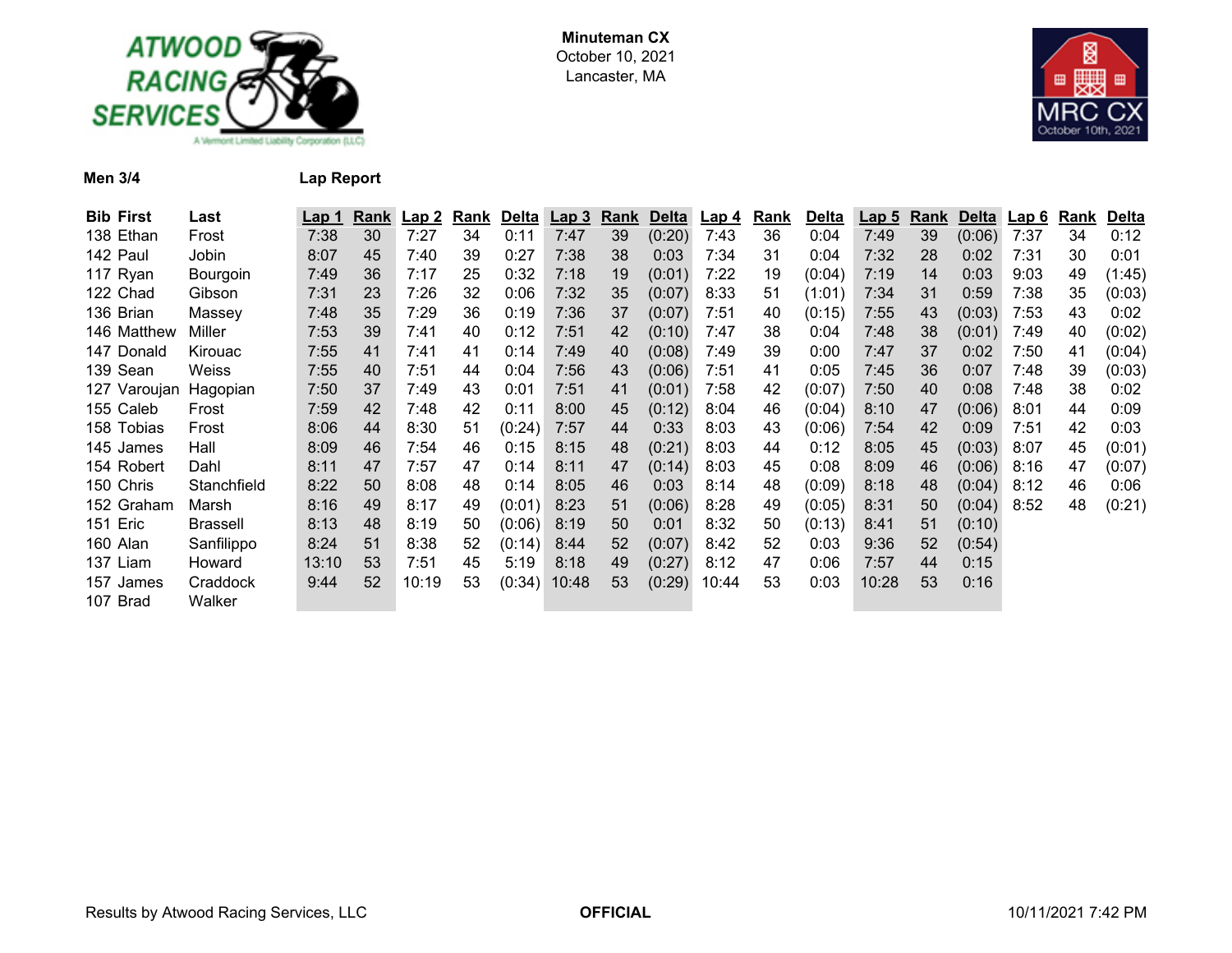



| <b>Men 4/Novice</b> |            |             |                 | 40 minutes                |                           | 55 starters                                   |                  |              |
|---------------------|------------|-------------|-----------------|---------------------------|---------------------------|-----------------------------------------------|------------------|--------------|
| <b>Place</b>        | <b>Bib</b> | <b>Time</b> |                 | Laps First Name Last Name |                           | <b>Team</b>                                   | <b>City</b>      | <b>State</b> |
| 1                   | 401        | 0:36:12     | 5               | John                      | Day                       | <b>Bikers Edge</b>                            | Norton           | MA           |
| 2                   | 400        | 0:36:52     | 5               | Tucker                    | Wetmore                   | <b>Velocio Northeast</b>                      | Arlington        | MA           |
| 3                   | 408        | 0:36:53     | 5               | Michael                   | Carilli                   | 545 Velo                                      | Medfield         | МA           |
| 4                   | 409        | 0:36:54     | 5               | Christopher               | Tully                     | 545 Velo                                      | <b>Brookline</b> | MA           |
| 5                   | 403        | 0:36:54     | $5\phantom{.0}$ | Tyler                     | Berman                    | <b>Riverside Racing</b>                       | <b>Beverly</b>   | MA           |
| 6                   | 470        | 0:37:34     | 5               | Alexander                 | Hayes                     | <b>JRA Cycles</b>                             | Sudbury          | МA           |
| 7                   | 402        | 0:37:55     | 5               | Arun                      | Kabir                     | PEDAL POWER TRAINING                          | Cambridge        | МA           |
| 8                   | 420        | 0:38:09     | 5               | Paul                      | Luttik                    | Minuteman Road Club                           | <b>Boston</b>    | MA           |
| 9                   | 415        | 0:38:14     | 5               | Ben                       | Kelley                    | Deer Farm CX                                  | Merrimac         | MA           |
| 10                  | 416        | 0:38:19     | 5               | Alexander                 | Duncan                    | B2C2 p/b JRA Cycles                           | Melrose          | MA           |
| 11                  | 410        | 0:38:22     | 5               | Nicolas                   | Arango                    |                                               | Somerville       | MA           |
| 12                  | 413        | 0:38:30     | 5               | Thomas                    | Francisco                 | New England Devo p/b Cadence Wealth Managment | Assonet          | <b>MA</b>    |
| 13                  | 435        | 0:38:33     | 5               | Michael                   | Ravenelle                 | <b>GBS</b>                                    | <b>Hollis</b>    | <b>NH</b>    |
| 14                  | 430        | 0:38:34     | 5               | Lucas                     | Pozzetta                  | <b>Eliel Factory Team</b>                     | Manchester       | <b>NH</b>    |
| 15                  | 411        | 0:38:49     | 5               | Michael                   | Weitz                     |                                               | Nashua           | <b>NH</b>    |
| 16                  | 414        | 0:39:03     | 5               | Ethan                     | Cohane-Mann Bicycle World |                                               | Shelburne Falls  | MA           |
| 17                  | 412        | 0:39:12     | 5               | Michael                   | Chiauzzi                  | Minuteman Road Club                           | Acton            | MA           |
| 18                  | 460        | 0:39:29     | 5               | Winston                   | Yan                       | <b>Harvard University</b>                     | <b>Boston</b>    | MA           |
| 19                  | 473        | 0:39:47     | 5               | Andrew                    | pollis                    | <b>BC High</b>                                | <b>Boston</b>    | MA           |
| 20                  | 431        | 0:39:59     | 5               | Jarvis                    | Lee                       | <b>Community Bicycle Racing</b>               | Cambridge        | MA           |
| 21                  | 461        | 0:40:11     | 5               | Ryan                      | Kennedy                   | 545 Velo                                      | <b>Boston</b>    | MA           |
| 22                  | 405        | 0:40:19     | 5               | Paul                      | Rosenstrauch              | <b>Community Bicycle Racing</b>               | <b>Brighton</b>  | МA           |
| 23                  | 421        | 0:40:39     | 5               | Nicolas                   | Amato                     |                                               | Cambridge        | MA           |
| 24                  | 438        | 0:40:39     | 5               | Christo                   | Tinkov                    | Minuteman Road Club                           | Sudbury          | MA           |
| 25                  | 469        | 0:40:55     | 5               | <b>Brian</b>              | <b>Barker</b>             |                                               | Amherst          | <b>NH</b>    |
| 26                  | 417        | 0:40:57     | 5               | Martin                    | Meterko                   |                                               | Acton            | MA           |
| 27                  | 452        | 0:40:59     | 5               | winslow                   | woodacre                  | Minuteman Road Club                           | Franklin         | МA           |
| 28                  | 426        | 0:41:00     | 5               | Ryan                      | Zielinski                 | Sunapee/Buchika's/Canary Systems              | Harvard          | MA           |
| 29                  | 479        | 0:41:15     | 5               | Maxwell                   | Greene                    | 545 Velo                                      | <b>Brewster</b>  | <b>NY</b>    |
| 30                  | 433        | 0:41:22     | 5               | Anthony                   | Castiglia                 |                                               | Somerville       | MA           |
| 31                  | 476        | 0:41:35     | 5               | Dmitro                    | Martynowych               | <b>B2C2</b>                                   | Cambridge        | MA           |
| 32                  | 423        | 0:41:47     | 5               | Stephen                   | Vernon                    |                                               | Franklin         | MA           |
| 33                  | 434        | 0:41:50     | $\sqrt{5}$      | Andreas                   | Wolfe                     | B2C2 p/b JRA                                  | Somerville       | MA           |
| 34                  | 463        | 0:42:04     | 5               | Isaiah                    | West                      |                                               | Somerville       | <b>MA</b>    |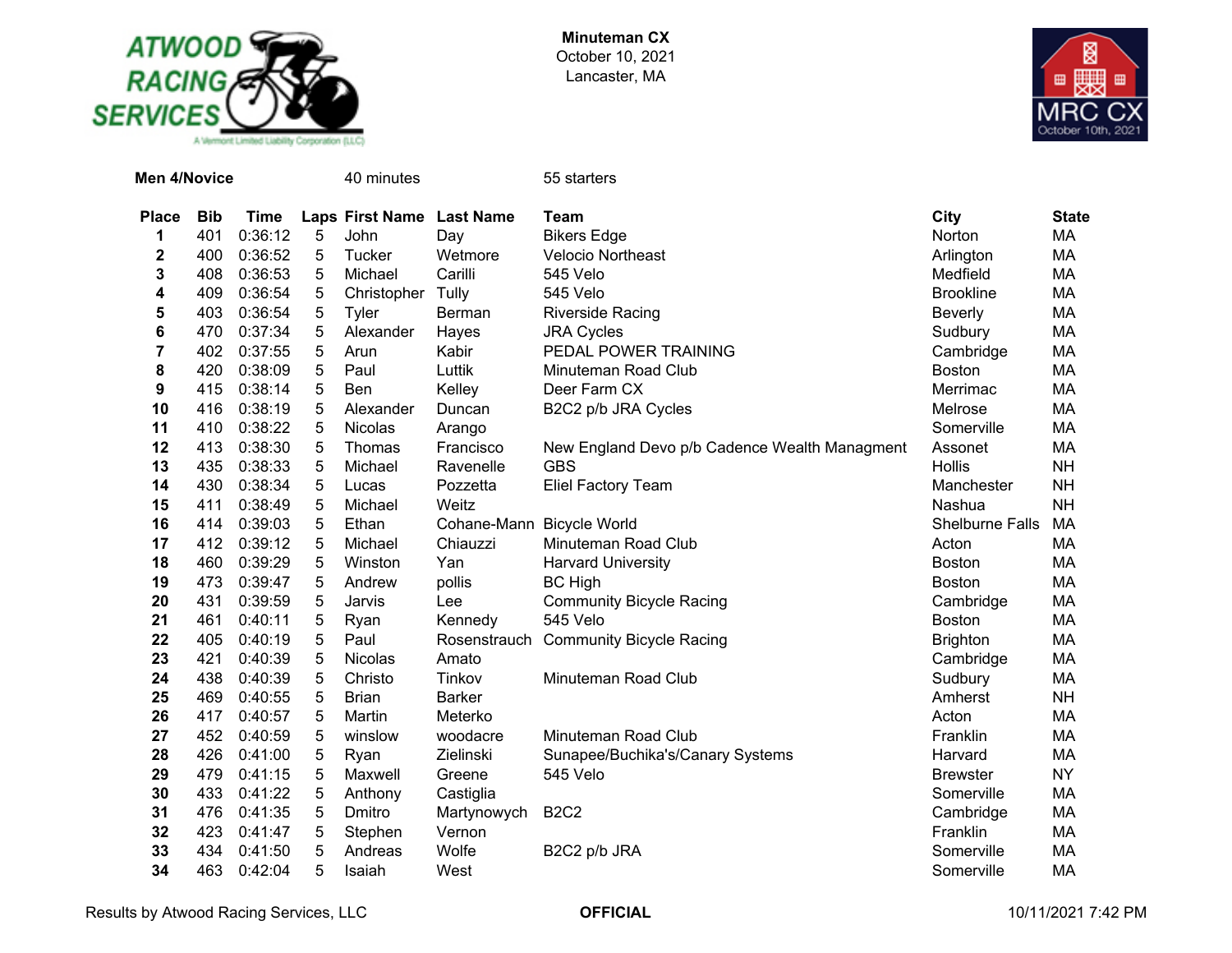



| Men 4/Novice |            |         |   | 40 minutes             |                  | 55 starters                  |                 |              |
|--------------|------------|---------|---|------------------------|------------------|------------------------------|-----------------|--------------|
| <b>Place</b> | <b>Bib</b> | Time    |   | <b>Laps First Name</b> | <b>Last Name</b> | Team                         | City            | <b>State</b> |
| 35           | 462        | 0:42:12 | 5 | Joel                   | Fedorowicz       |                              | Keene           | <b>NH</b>    |
| 36           | 429        | 0:42:13 | 5 | Adam                   | Beck             |                              | Framingham      | МA           |
| 37           | 427        | 0:42:13 | 5 | Preston                | Sanford          | Minuteman Road Club          | Hopkinton       | МA           |
| 38           | 478        | 0:42:49 | 5 | Scott                  | Kallgren         | <b>Wheelworks Multisport</b> | Cambridge       | МA           |
| 39           | 446        | 0:43:11 | 5 | Matthew                | Klise            |                              | <b>Brooklyn</b> | ΝY           |
| 40           | 458        | 0:43:21 | 5 | Zachary                | Montalto         | 545 Velo                     | <b>Boston</b>   | МA           |
| 41           | 425        | 0:43:44 | 5 | Jack                   | <b>Butler</b>    | pedalpowertraining.com       | Madison         | <b>CT</b>    |
| 42           | 474        | 0:43:48 | 5 | Sean                   | Wallace          |                              | Boston          | МA           |
| 43           | 475        | 0:44:26 | 5 | Frank                  | Gorke            |                              | Wayland         | МA           |
| 44           | 468        | lapped  | 4 | Damon                  | Casiello         |                              | Worcester       | МA           |
| 45           | 456        | lapped  | 4 | Chauncey               | Beatty           | Athlete's Way                | Fitchburg       | МA           |
| 46           | 439        | lapped  | 4 | Skyler                 | Fugelso          |                              | Portland        | ME           |
| 47           | 454        | lapped  | 4 | <b>Brian</b>           | Simmons          | <b>Wheelworks Multisport</b> | Somerville      | МA           |
| 48           | 477        | lapped  | 4 | David                  | Hyde             |                              | Greenfield      | МA           |
| 49           | 448        | lapped  | 4 | Christopher            | Scanlon          |                              | Cambridge       | МA           |
| 50           | 459        | lapped  | 4 | Scott                  | Frash            |                              | Georgetown      | МA           |
| 51           | 453        | lapped  | 4 | Eliot                  | Fontaine         | Kelliot                      | Grafton         | МA           |
| <b>DNF</b>   | 406        |         |   | <b>Niles</b>           | Kuronen          | Engine Room Velo             | Somervville     | МA           |
| <b>DNF</b>   | 437        |         |   | Jonah                  | Robison          | <b>Trail Science</b>         | <b>Boston</b>   | МA           |
| <b>DNF</b>   | 471        |         |   | <b>Bradford</b>        | Berry            |                              | Cataumet        | МA           |
| <b>DNF</b>   | 472        |         |   | Kristian               | Nilsen           |                              | <b>Baldwin</b>  | ΝY           |

Results by Atwood Racing Services, LLC **CORPERTICIAL OFFICIAL CONTERTIGIAL** 10/11/2021 7:42 PM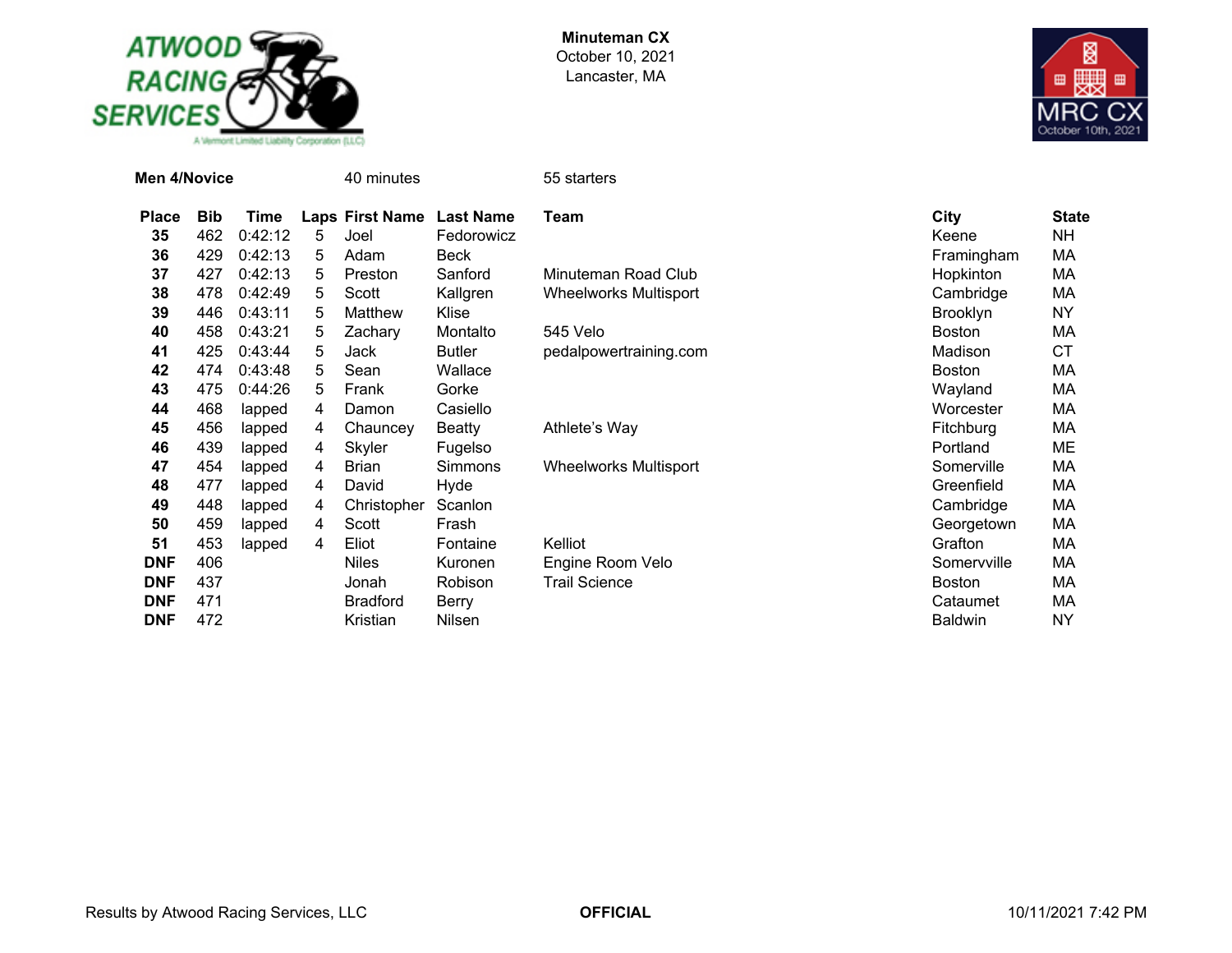



## **Men 4/Novice Lap Report**

| <b>Bib First</b> | Last          | Lap <sub>1</sub> | Rank           | Lap2 | Rank | <b>Delta</b> | Lap <sub>3</sub> | Rank           | <b>Delta</b> | Lap 4 | <b>Rank</b> | <b>Delta</b> | Lap 5 | Rank           | <b>Delta</b> |
|------------------|---------------|------------------|----------------|------|------|--------------|------------------|----------------|--------------|-------|-------------|--------------|-------|----------------|--------------|
| 401 John         | Day           | 7:16             | $\mathbf{1}$   | 7:14 | 2    | 0:02         | 7:18             | $\overline{2}$ | (0:04)       | 7:13  | 1           | 0:06         | 7:11  | $\mathbf 1$    | 0:01         |
| 400 Tucker       | Wetmore       | 7:16             | $\overline{2}$ | 7:11 | 1    | 0:05         | 7:20             | 3              | (0:08)       | 7:39  | 10          | (0:19)       | 7:26  | 5              | 0:13         |
| 408 Michael      | Carilli       | 7:19             | 5              | 7:26 | 6    | (0:07)       | 7:21             | 4              | 0:06         | 7:24  | 3           | (0:04)       | 7:22  | $\overline{2}$ | 0:02         |
| 409 Christopher  | Tully         | 7:17             | 3              | 7:20 | 3    | (0:03)       | 7:25             | 6              | (0:05)       | 7:27  | 4           | (0:03)       | 7:25  | $\overline{4}$ | 0:02         |
| 403 Tyler        | <b>Berman</b> | 7:18             | 4              | 7:21 | 4    | (0:03)       | 7:22             | 5              | (0:01)       | 7:31  | 5           | (0:09)       | 7:23  | 3              | 0:08         |
| 470 Alexander    | Hayes         | 7:54             | 14             | 7:23 | 5    | 0:31         | 7:15             | $\mathbf{1}$   | 0:08         | 7:21  | 2           | (0:06)       | 7:41  | 14             | (0:20)       |
| 402 Arun         | Kabir         | 7:37             | 9              | 7:37 | 12   | (0:01)       | 7:36             | 11             | 0:01         | 7:34  | 7           | 0:03         | 7:31  | 8              | 0:03         |
| 420 Paul         | Luttik        | 7:40             | 10             | 7:36 | 11   | 0:05         | 7:33             | $\overline{7}$ | 0:03         | 7:41  | 12          | (0:08)       | 7:39  | 10             | 0:02         |
| 415 Ben          | Kelley        | 7:53             | 13             | 7:29 | 7    | 0:24         | 7:36             | 9              | (0:07)       | 7:39  | 11          | (0:03)       | 7:36  | 9              | 0:03         |
| 416 Alexander    | Duncan        | 7:50             | 11             | 7:44 | 16   | 0:06         | 7:39             | 14             | 0:05         | 7:38  | 9           | 0:01         | 7:29  | $\overline{7}$ | 0:09         |
| 410 Nicolas      | Arango        | 8:02             | 18             | 7:41 | 14   | 0:21         | 7:38             | 13             | 0:02         | 7:33  | 6           | 0:05         | 7:28  | 6              | 0:05         |
| 413 Thomas       | Francisco     | 7:36             | 8              | 7:38 | 13   | (0:02)       | 7:46             | 16             | (0:08)       | 7:50  | 16          | (0:04)       | 7:40  | 11             | 0:11         |
| 435 Michael      | Ravenelle     | 7:51             | 12             | 7:41 | 15   | 0:10         | 7:36             | 10             | 0:05         | 7:44  | 13          | (0:08)       | 7:41  | 15             | 0:03         |
| 430 Lucas        | Pozzetta      | 8:03             | 20             | 7:34 | 9    | 0:29         | 7:38             | 12             | (0:04)       | 7:38  | 8           | 0:00         | 7:41  | 13             | (0:03)       |
| 411 Michael      | Weitz         | 8:00             | 16             | 7:36 | 10   | 0:24         | 7:36             | 8              | (0:00)       | 7:58  | 20          | (0:22)       | 7:40  | 12             | 0:17         |
| 414 Ethan        | Cohane-Mann   | 8:14             | 22             | 7:34 | 8    | 0:40         | 7:43             | 15             | (0:09)       | 7:50  | 17          | (0:07)       | 7:42  | 16             | 0:09         |
| 412 Michael      | Chiauzzi      | 7:33             | $\overline{7}$ | 7:49 | 19   | (0:16)       | 7:52             | 19             | (0:03)       | 8:01  | 22          | (0:09)       | 7:57  | 22             | 0:04         |
| 460 Winston      | Yan           | 7:56             | 15             | 7:51 | 20   | 0:05         | 7:54             | 20             | (0:03)       | 8:01  | 23          | (0:07)       | 7:46  | 17             | 0:16         |
| 473 Andrew       | pollis        | 8:43             | 37             | 7:44 | 18   | 0:59         | 7:47             | 17             | (0:03)       | 7:44  | 14          | 0:03         | 7:48  | 19             | (0:04)       |
| 431<br>Jarvis    | Lee           | 8:22             | 25             | 7:44 | 17   | 0:39         | 7:49             | 18             | (0:05)       | 8:08  | 27          | (0:19)       | 7:55  | 21             | 0:13         |
| 461 Ryan         | Kennedy       | 8:40             | 32             | 7:54 | 21   | 0:46         | 7:59             | 23             | (0:05)       | 7:48  | 15          | 0:11         | 7:50  | 20             | (0:03)       |
| 405 Paul         | Rosenstrauch  | 8:02             | 19             | 8:03 | 27   | (0:01)       | 7:58             | 21             | 0:06         | 8:06  | 25          | (0:09)       | 8:10  | 27             | (0:04)       |
| 421 Nicolas      | Amato         | 8:46             | 39             | 8:05 | 28   | 0:41         | 8:06             | 25             | (0:01)       | 7:54  | 18          | 0:12         | 7:48  | 18             | 0:05         |
| 438 Christo      | Tinkov        | 8:31             | 28             | 7:55 | 23   | 0:36         | 7:59             | 22             | (0:04)       | 8:00  | 21          | (0:01)       | 8:14  | 31             | (0:14)       |
| 469 Brian        | <b>Barker</b> | 8:38             | 31             | 7:55 | 22   | 0:43         | 8:20             | 32             | (0:25)       | 7:58  | 19          | 0:22         | 8:05  | 24             | (0:08)       |
| 417 Martin       | Meterko       | 8:00             | 17             | 8:11 | 32   | (0:11)       | 8:18             | 31             | (0:07)       | 8:18  | 32          | (0:00)       | 8:10  | 26             | 0:08         |
| 452 winslow      | woodacre      | 8:19             | 24             | 8:01 | 25   | 0:18         | 8:13             | 29             | (0:12)       | 8:19  | 33          | (0:06)       | 8:06  | 25             | 0:13         |
| 426 Ryan         | Zielinski     | 8:28             | 27             | 8:01 | 26   | 0:27         | 8:10             | 27             | (0:09)       | 8:10  | 29          | 0:00         | 8:10  | 28             | (0:00)       |
| 479 Maxwell      | Greene        | 8:48             | 40             | 8:00 | 24   | 0:47         | 8:08             | 26             | (0:08)       | 8:06  | 24          | 0:02         | 8:13  | 30             | (0:07)       |
| 433 Anthony      | Castiglia     | 8:18             | 23             | 8:13 | 34   | 0:04         | 8:21             | 34             | (0:07)       | 8:11  | 30          | 0:09         | 8:18  | 33             | (0:07)       |
| 476 Dmitro       | Martynowych   | 8:45             | 38             | 8:07 | 30   | 0:39         | 8:04             | 24             | 0:02         | 8:12  | 31          | (0:08)       | 8:27  | 37             | (0:14)       |
| 423 Stephen      | Vernon        | 9:09             | 43             | 8:07 | 31   | 1:02         | 8:20             | 33             | (0:13)       | 8:09  | 28          | 0:11         | 8:03  | 23             | 0:06         |
| 434 Andreas      | Wolfe         | 8:14             | 21             | 8:18 | 37   | (0:04)       | 8:32             | 39             | (0:13)       | 8:24  | 35          | 0:08         | 8:22  | 36             | 0:02         |
| 463 Isaiah       | West          | 9:17             | 44             | 8:18 | 36   | 0:59         | 8:11             | 28             | 0:07         | 8:08  | 26          | 0:03         | 8:11  | 29             | (0:03)       |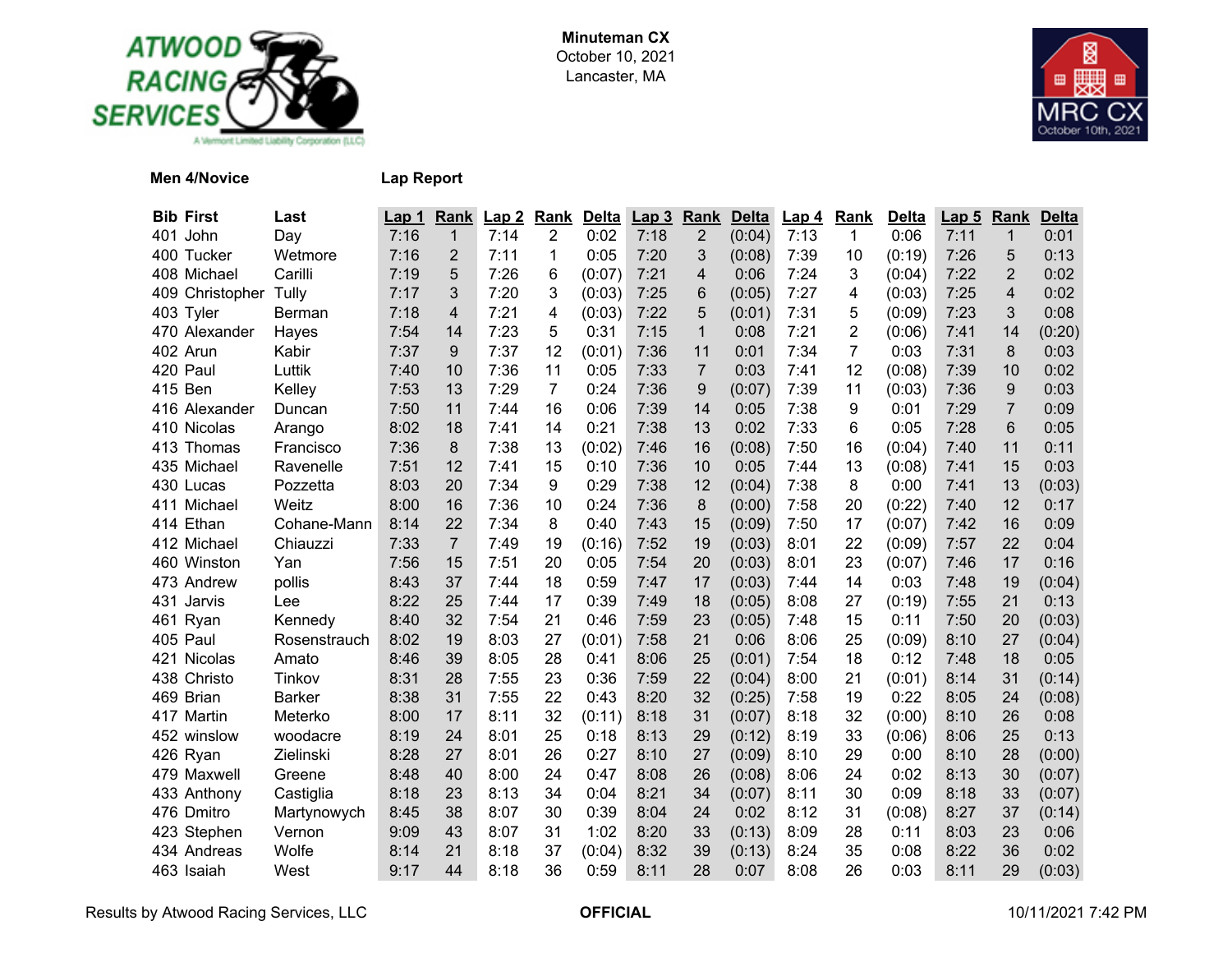



**Men 4/Novice Lap Report**

| <b>Bib First</b> | Last          | <u>Lap 1</u> | Rank | Lap2  | <b>Rank</b> | <b>Delta</b> | Lap <sub>3</sub> | <b>Rank</b> | <b>Delta</b> | <u>Lap 4</u> | <b>Rank</b> | <b>Delta</b> | <b>Lap 5</b> | <b>Rank</b> | <b>Delta</b> |
|------------------|---------------|--------------|------|-------|-------------|--------------|------------------|-------------|--------------|--------------|-------------|--------------|--------------|-------------|--------------|
| 462 Joel         | Fedorowicz    | 8:43         | 36   | 8:06  | 29          | 0:37         | 8:27             | 38          | (0:20)       | 8:35         | 37          | (0:08)       | 8:21         | 35          | 0:14         |
| 429 Adam         | Beck          | 8:42         | 34   | 8:29  | 41          | 0:13         | 8:21             | 36          | 0:08         | 8:21         | 34          | 0:00         | 8:18         | 34          | 0:03         |
| 427 Preston      | Sanford       | 8:23         | 26   | 8:20  | 39          | 0:03         | 8:25             | 37          | (0:05)       | 8:39         | 39          | (0:14)       | 8:27         | 38          | 0:12         |
| 478 Scott        | Kallgren      | 9:33         | 46   | 8:13  | 33          | 1:20         | 8:21             | 34          | (0:08)       | 8:26         | 36          | (0:05)       | 8:16         | 32          | 0:10         |
| 446 Matthew      | Klise         | 8:37         | 30   | 8:20  | 38          | 0:18         | 8:41             | 42          | (0:21)       | 8:54         | 43          | (0:14)       | 8:39         | 42          | 0:16         |
| 458 Zachary      | Montalto      | 8:55         | 42   | 8:33  | 44          | 0:22         | 8:33             | 40          | 0:00         | 8:42         | 40          | (0:09)       | 8:37         | 40          | 0:05         |
| 425 Jack         | <b>Butler</b> | 8:35         | 29   | 8:33  | 43          | 0:02         | 8:37             | 41          | (0:04)       | 8:43         | 41          | (0:07)       | 9:16         | 43          | (0:32)       |
| 474 Sean         | Wallace       | 9:21         | 45   | 8:17  | 35          | 1:04         | 8:43             | 43          | (0:26)       | 8:47         | 42          | (0:04)       | 8:39         | 41          | 0:09         |
| 475 Frank        | Gorke         | 9:39         | 49   | 8:49  | 45          | 0:50         | 8:46             | 44          | 0:04         | 8:38         | 38          | 0:08         | 8:34         | 39          | 0:04         |
| 468 Damon        | Casiello      | 9:40         | 51   | 9:02  | 47          | 0:39         | 9:00             | 46          | 0:02         | 9:01         | 44          | (0:01)       |              |             |              |
| 456 Chauncey     | Beatty        | 9:36         | 47   | 9:06  | 48          | 0:30         | 9:06             | 47          | (0:00)       | 9:26         | 47          | (0:21)       |              |             |              |
| 439 Skyler       | Fugelso       | 9:38         | 48   | 9:17  | 50          | 0:22         | 9:28             | 50          | (0:11)       | 9:06         | 45          | 0:22         |              |             |              |
| 454 Brian        | Simmons       | 9:40         | 50   | 9:08  | 49          | 0:32         | 9:24             | 49          | (0:16)       | 9:21         | 46          | 0:03         |              |             |              |
| 477 David        | Hyde          | 9:59         | 52   | 9:20  | 51          | 0:39         | 9:16             | 48          | 0:04         | 9:48         | 48          | (0:32)       |              |             |              |
| 448 Christopher  | Scanlon       | 10:06        | 53   | 9:59  | 52          | 0:08         | 10:02            | 51          | (0:03)       | 10:33        | 49          | (0:30)       |              |             |              |
| 459 Scott        | Frash         | 10:07        | 54   | 10:39 | 54          | (0:32)       | 10:22            | 52          | 0:17         | 10:46        | 51          | (0:24)       |              |             |              |
| 453 Eliot        | Fontaine      | 10:13        | 55   | 10:28 | 53          | (0:15)       | 10:47            | 53          | (0:19)       | 10:35        | 50          | 0:12         |              |             |              |
| 406 Niles        | Kuronen       | 7:29         | 6    |       |             |              |                  |             |              |              |             |              |              |             |              |
| 437 Jonah        | Robison       | 8:41         | 33   | 8:29  | 42          | 0:12         |                  |             |              |              |             |              |              |             |              |
| 471 Bradford     | Berry         | 8:51         | 41   | 9:01  | 46          | (0:11)       | 8:47             | 45          | 0:15         |              |             |              |              |             |              |
| 472 Kristian     | Nilsen        | 8:43         | 35   | 8:22  | 40          | 0:21         | 8:16             | 30          | 0:05         |              |             |              |              |             |              |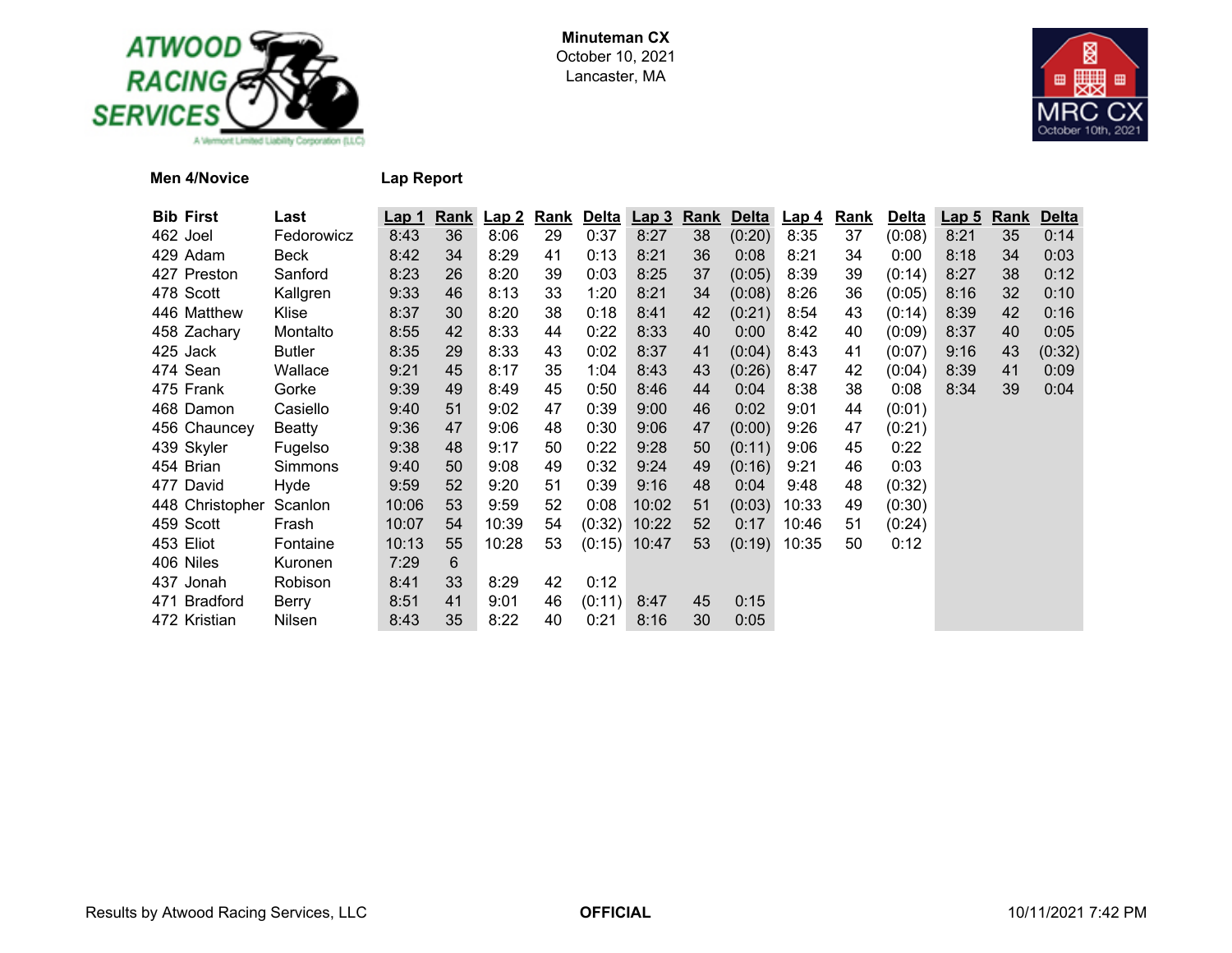



| Men 40+ 4/Novice |            |         |   | 40 minutes                |                  | 40 starters                    |                        |                |
|------------------|------------|---------|---|---------------------------|------------------|--------------------------------|------------------------|----------------|
| <b>Place</b>     | <b>Bib</b> | Time    |   | Laps First Name Last Name |                  | <b>Team</b>                    | City                   | <b>State</b>   |
| 1                | 302        | 0:37:40 | 5 | Luciano                   | Souza            | Class Act Racing               | Everett                | MA             |
| 2                | 305        | 0:37:49 | 5 | Anthony                   | Case             | Minuteman Road Club            | Sudbury                | MA             |
| 3                | 300        | 0:37:53 | 5 | Christopher               | Owen             | <b>NCC</b>                     | Leverett               | MA             |
| 4                | 306        | 0:38:49 | 5 | Randy                     | <b>Boneta</b>    | <b>Blue Collar Racing</b>      | Peabody                | MA             |
| 5                | 312        | 0:39:06 | 5 | Jeremy                    | Blackowicz       | <b>HUP United</b>              | Somerville             | <b>MA</b>      |
| 6                | 304        | 0:39:18 | 5 | David                     | Parmelee         | Team SD                        | Manchester             | MA             |
| $\overline{7}$   | 308        | 0:39:21 | 5 | Heath                     | Umbach           | 545 Velo                       | Sudbury                | MA             |
| 8                | 311        | 0:39:33 | 5 | Jeff                      | Dieffenbach      | 545 Velo                       | Cambridge              | MA             |
| $\boldsymbol{9}$ | 323        | 0:39:34 | 5 | Daryl                     | <b>Beck</b>      | <b>NCC</b>                     | Greenfield             | MA             |
| 10               | 314        | 0:39:37 | 5 | Kris                      | Hopkins          | Stedman's/MeltSnow Racing      | North Kingstown        | R <sub>l</sub> |
| 11               | 316        | 0:39:56 | 5 | Derek                     | Skillings        | State 9 Racing p/b Vittoria    | <b>Bedford</b>         | <b>NH</b>      |
| 12               | 318        | 0:40:19 | 5 | Mark                      | Daniels          | Minuteman Road Club            | Grafton                | MA             |
| 13               | 315        | 0:40:34 | 5 | Mark                      | Schnepel         |                                | Groveland              | MA             |
| 14               | 303        | 0:40:43 | 5 | Eric                      | Hallman          | Grace Bicycles Velo Club       | Medway                 | MA             |
| 15               | 319        | 0:40:45 | 5 | Phil                      | Pereira          | Minuteman Road Club            | Winchester             | MA             |
| 16               | 325        | 0:41:25 | 5 | Robert                    | Harple           | <b>Aquidneck Cyclocross</b>    | Portsmouth             | R <sub>l</sub> |
| 17               | 307        | 0:41:55 | 5 | Menachem                  | Roth             | <b>Blue Hills Cycling Club</b> | <b>Newton Centre</b>   | MA             |
| 18               | 324        | 0:42:16 | 5 | Mark                      | Wendolowski      | <b>Cyclonauts Racers</b>       | Hatfield               | MA             |
| 19               | 349        | 0:42:17 | 5 | Hal                       | <b>Bryer</b>     | 545 Velo                       | Needham                | MA             |
| 20               | 330        | 0:42:28 | 5 | lan                       | Coveny           | Engine Room Velo               | Westford               | MA             |
| 21               | 335        | 0:42:29 | 5 | John                      | <b>Berlinger</b> | Putney/ West Hill              | Ashby                  | MA             |
| 22               | 327        | 0:42:43 | 5 | <b>Brian</b>              | Lawlor           |                                | Needham                | MA             |
| 23               | 320        | 0:43:45 | 5 | Justin                    | Walker           |                                | Cape Neddick           | ME             |
| 24               | 332        | 0:43:51 | 5 | Curt                      | Cannata          |                                | Acton                  | MA             |
| 25               | 341        | 0:44:41 | 5 | Paul                      | Quinn            |                                | Wellesley              | MA             |
| 26               | 328        | 0:44:46 | 5 | John                      | Tannyhill        |                                | <b>Belmont</b>         | MA             |
| 27               | 346        | 0:45:02 | 5 | Daniel                    | Sullivan         | 545 Velo                       | <b>Wellesley Hills</b> | MA             |
| 28               | 342        | 0:45:50 | 5 | Christopher               | Smith            | 545 Velo                       | Dedham                 | MA             |
| 29               | 322        | 0:46:01 | 5 | Jim                       | Murphy           | <b>Colavita Cowbell Racing</b> | Amherst                | <b>NH</b>      |
| 30               | 321        | 0:46:07 | 5 | Erik                      | <b>Boos</b>      | Minuteman Road Club            | Woodstock              | <b>CT</b>      |
| 31               | 347        | lapped  | 4 | Marc                      | <b>Bellanger</b> |                                | Providence             | RI             |
| 32               | 333        | lapped  | 4 | Bill                      | Penton           |                                | Waltham                | MA             |
| 33               | 334        | lapped  | 4 | Christo                   | Tinkov           | Minuteman Road Club            | Sudbury                | MA             |
| 34               | 340        | lapped  | 4 | Steven                    | Casagrande       | James Casagrande Racing        | Norwell                | MA             |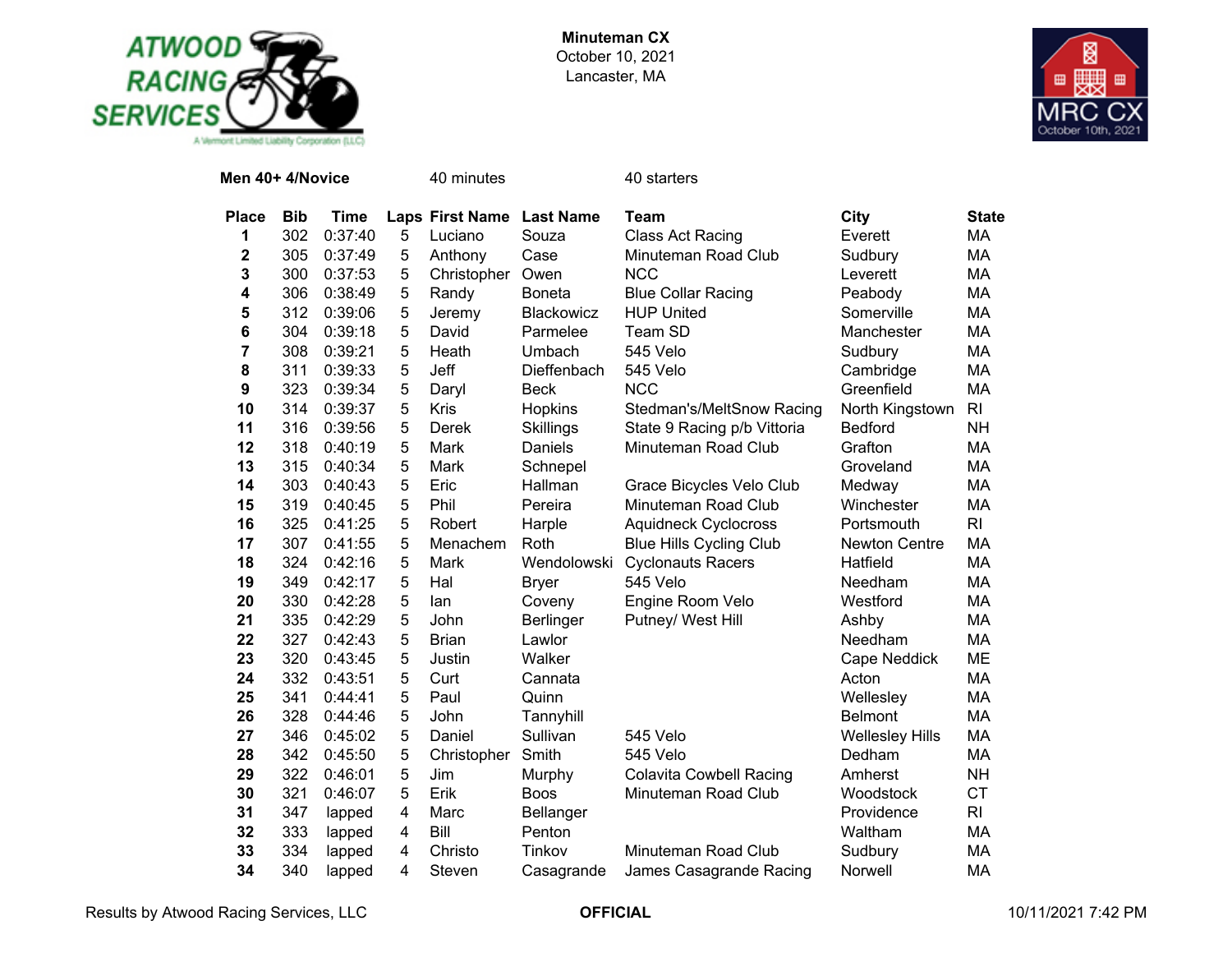



| Men 40+ 4/Novice |            |        |   | 40 minutes                |           | 40 starters                 |                      |              |
|------------------|------------|--------|---|---------------------------|-----------|-----------------------------|----------------------|--------------|
| <b>Place</b>     | <b>Bib</b> | Time   |   | Laps First Name Last Name |           | Team                        | City                 | <b>State</b> |
| 35               | 345        | lapped | 4 | Gregg                     | Edelstein | Team MPI                    | <b>Newton</b>        | МA           |
| 36               | 344        | lapped | 4 | Scott                     | Pakenham  | <b>Aquidneck Cyclocross</b> | Portsmouth           | RI           |
| 37               | 348        | lapped | 4 | Jim                       | Sanford   | McLain's Cycling            | <b>Traverse City</b> | ΜI           |
| 38               | 343        | lapped | 4 | Roger                     | Dooley    |                             | Aver                 | ΜА           |
| <b>DNF</b>       | 309        |        |   | Larry                     | Alford    | 545 Velo                    | <b>Newton</b>        | ΜА           |
| <b>DNF</b>       | 331        |        |   | Doug                      | Dayhoff   | Keep It Tight               | Wakefield            | ΜА           |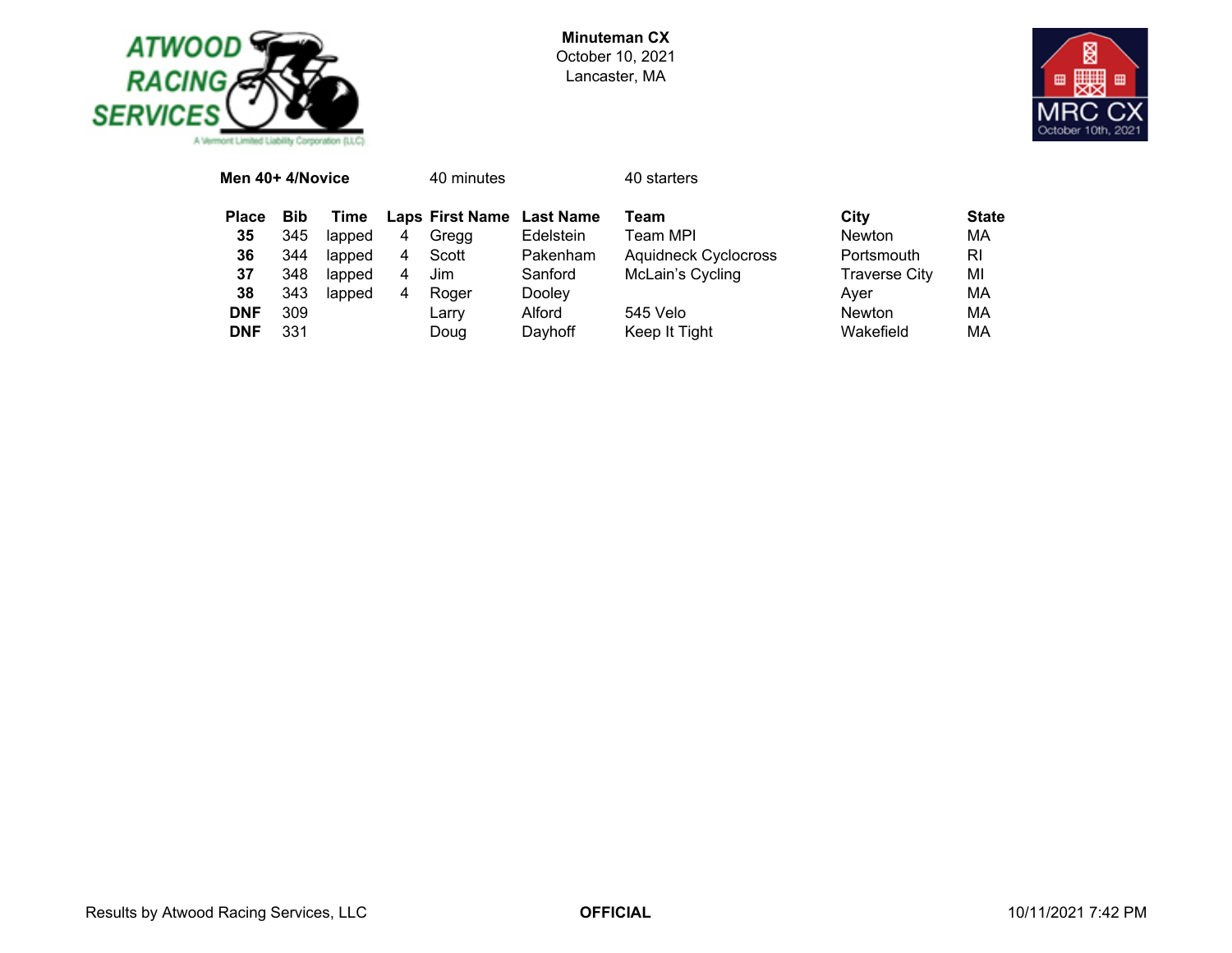



## **Men 40+ 4/Novice Lap Report**

| <b>Bib First</b> | Last           | Lap 1 | Rank            | Lap2  | <b>Rank</b>    | <b>Delta</b> | Lap <sub>3</sub> | Rank                    | <b>Delta</b> | Lap <sub>4</sub> | Rank | <b>Delta</b> | Lap <sub>5</sub> | Rank | <b>Delta</b> |
|------------------|----------------|-------|-----------------|-------|----------------|--------------|------------------|-------------------------|--------------|------------------|------|--------------|------------------|------|--------------|
| 302 Luciano      | Souza          | 7:22  | $\mathbf{1}$    | 7:36  | $\overline{c}$ | (0:14)       | 7:43             | $\overline{\mathbf{4}}$ | (0:07)       | 7:28             | 3    | 0:15         | 7:31             | 2    | (0:04)       |
| 305 Anthony      | Case           | 7:39  | $\overline{2}$  | 7:37  | 3              | 0:02         | 7:37             | 3                       | 0:00         | 7:27             | 1    | 0:10         | 7:29             | 1    | (0:02)       |
| 300 Christopher  | Owen           | 7:46  | 4               | 7:31  | 1              | 0:15         | 7:36             | $\overline{2}$          | (0:05)       | 7:27             | 2    | 0:09         | 7:32             | 3    | (0:05)       |
| 306 Randy        | Boneta         | 8:00  | 12              | 7:44  | 4              | 0:16         | 7:35             | $\mathbf{1}$            | 0:09         | 7:44             | 4    | (0:09)       | 7:47             | 6    | (0:03)       |
| 312 Jeremy       | Blackowicz     | 7:53  | 8               | 7:49  | 6              | 0:04         | 7:47             | 5                       | 0:02         | 7:51             | 5    | (0:04)       | 7:46             | 5    | 0:05         |
| 304 David        | Parmelee       | 7:56  | 10              | 7:46  | 5              | 0:11         | 7:53             | $\overline{7}$          | (0:08)       | 7:52             | 6    | 0:01         | 7:52             | 8    | 0:00         |
| 308 Heath        | Umbach         | 7:55  | 9               | 7:49  | 7              | 0:05         | 7:55             | 9                       | (0:06)       | 7:56             | 7    | (0:00)       | 7:46             | 4    | 0:10         |
| 311 Jeff         | Dieffenbach    | 7:42  | 3               | 7:57  | 12             | (0:15)       | 7:58             | 11                      | (0:00)       | 7:57             | 8    | 0:01         | 7:59             | 10   | (0:02)       |
| 323 Daryl        | <b>Beck</b>    | 7:57  | 11              | 7:51  | 9              | 0:05         | 7:55             | 8                       | (0:03)       | 8:01             | 10   | (0:06)       | 7:51             | 7    | 0:10         |
| 314 Kris         | <b>Hopkins</b> | 7:53  | $\overline{7}$  | 7:55  | 11             | (0:02)       | 7:51             | 6                       | 0:04         | 8:03             | 11   | (0:12)       | 7:55             | 9    | 0:08         |
| 316 Derek        | Skillings      | 8:02  | 13              | 7:51  | 8              | 0:11         | 7:58             | 10                      | (0:07)       | 8:01             | 9    | (0:03)       | 8:06             | 13   | (0:05)       |
| 318 Mark         | Daniels        | 7:48  | $6\phantom{1}6$ | 7:52  | 10             | (0:04)       | 8:07             | 12                      | (0:15)       | 8:13             | 14   | (0:06)       | 8:19             | 17   | (0:06)       |
| 315 Mark         | Schnepel       | 8:11  | 16              | 7:57  | 13             | 0:14         | 8:07             | 13                      | (0:10)       | 8:13             | 15   | (0:06)       | 8:05             | 12   | 0:08         |
| <b>303 Eric</b>  | Hallman        | 8:12  | 17              | 8:10  | 17             | 0:02         | 8:08             | 14                      | 0:02         | 8:08             | 12   | (0:00)       | 8:04             | 11   | 0:04         |
| 319 Phil         | Pereira        | 8:09  | 14              | 8:10  | 16             | (0:01)       | 8:09             | 15                      | 0:01         | 8:09             | 13   | (0:00)       | 8:07             | 14   | 0:03         |
| 325 Robert       | Harple         | 7:47  | 5               | 8:01  | 14             | (0:14)       | 8:35             | 22                      | (0:34)       | 8:33             | 19   | 0:03         | 8:28             | 20   | 0:04         |
| 307 Menachem     | Roth           | 8:11  | 15              | 8:11  | 18             | 0:00         | 8:19             | 17                      | (0:09)       | 8:37             | 20   | (0:17)       | 8:38             | 21   | (0:01)       |
| 324 Mark         | Wendolowski    | 8:17  | 19              | 8:26  | 20             | (0:09)       | 8:32             | 19                      | (0:06)       | 8:39             | 21   | (0:07)       | 8:22             | 19   | 0:17         |
| 349 Hal          | <b>Bryer</b>   | 8:33  | 21              | 8:22  | 19             | 0:12         | 8:18             | 16                      | 0:03         | 8:44             | 22   | (0:26)       | 8:20             | 18   | 0:24         |
| 330 lan          | Coveny         | 8:56  | 26              | 8:28  | 22             | 0:29         | 8:30             | 18                      | (0:03)       | 8:23             | 16   | 0:07         | 8:11             | 15   | 0:12         |
| 335 John         | Berlinger      | 8:45  | 24              | 8:27  | 21             | 0:18         | 8:32             | 20                      | (0:05)       | 8:27             | 17   | 0:06         | 8:17             | 16   | 0:09         |
| 327 Brian        | Lawlor         | 8:28  | 20              | 8:29  | 23             | (0:01)       | 8:33             | 21                      | (0:05)       | 8:32             | 18   | 0:01         | 8:40             | 22   | (0:08)       |
| 320 Justin       | Walker         | 8:15  | 18              | 8:09  | 15             | 0:06         | 8:40             | 23                      | (0:31)       | 9:17             | 29   | (0:37)       | 9:23             | 28   | (0:05)       |
| 332 Curt         | Cannata        | 8:42  | 23              | 8:44  | 26             | (0:02)       | 8:45             | 24                      | (0:01)       | 8:54             | 23   | (0:09)       | 8:46             | 23   | 0:08         |
| 341 Paul         | Quinn          | 8:47  | 25              | 8:49  | 27             | (0:02)       | 8:54             | 25                      | (0:05)       | 9:11             | 27   | (0:17)       | 9:00             | 26   | 0:11         |
| 328 John         | Tannyhill      | 8:58  | 27              | 8:43  | 25             | 0:16         | 8:57             | 26                      | (0:15)       | 9:07             | 25   | (0:09)       | 9:01             | 27   | 0:06         |
| 346 Daniel       | Sullivan       | 9:03  | 29              | 8:58  | 30             | 0:05         | 8:58             | 28                      | (0:00)       | 9:03             | 24   | (0:05)       | 8:59             | 25   | 0:04         |
| 342 Christopher  | Smith          | 9:12  | 30              | 8:56  | 28             | 0:17         | 8:58             | 27                      | (0:02)       | 9:10             | 26   | (0:12)       | 9:35             | 30   | (0:25)       |
| 322 Jim          | Murphy         | 8:40  | 22              | 10:00 | 37             | (1:19)       | 9:18             | 30                      | 0:42         | 9:15             | 28   | 0:03         | 8:48             | 24   | 0:27         |
| 321 Erik         | <b>Boos</b>    | 9:03  | 28              | 8:58  | 29             | 0:05         | 9:11             | 29                      | (0:12)       | 9:26             | 33   | (0:16)       | 9:29             | 29   | (0:03)       |
| 347 Marc         | Bellanger      | 9:22  | 31              | 9:26  | 33             | (0:04)       | 9:24             | 32                      | 0:01         | 9:35             | 34   | (0:10)       |                  |      |              |
| 333 Bill         | Penton         | 9:52  | 35              | 9:25  | 32             | 0:27         | 9:20             | 31                      | 0:05         | 9:23             | 31   | (0:03)       |                  |      |              |
| 334 Christo      | Tinkov         | 9:48  | 34              | 9:28  | 34             | 0:21         | 9:55             | 36                      | (0:27)       | 9:25             | 32   | 0:30         |                  |      |              |
| 340 Steven       | Casagrande     | 9:44  | 33              | 9:45  | 36             | (0:01)       | 9:45             | 34                      | 0:00         | 9:21             | 30   | 0:25         |                  |      |              |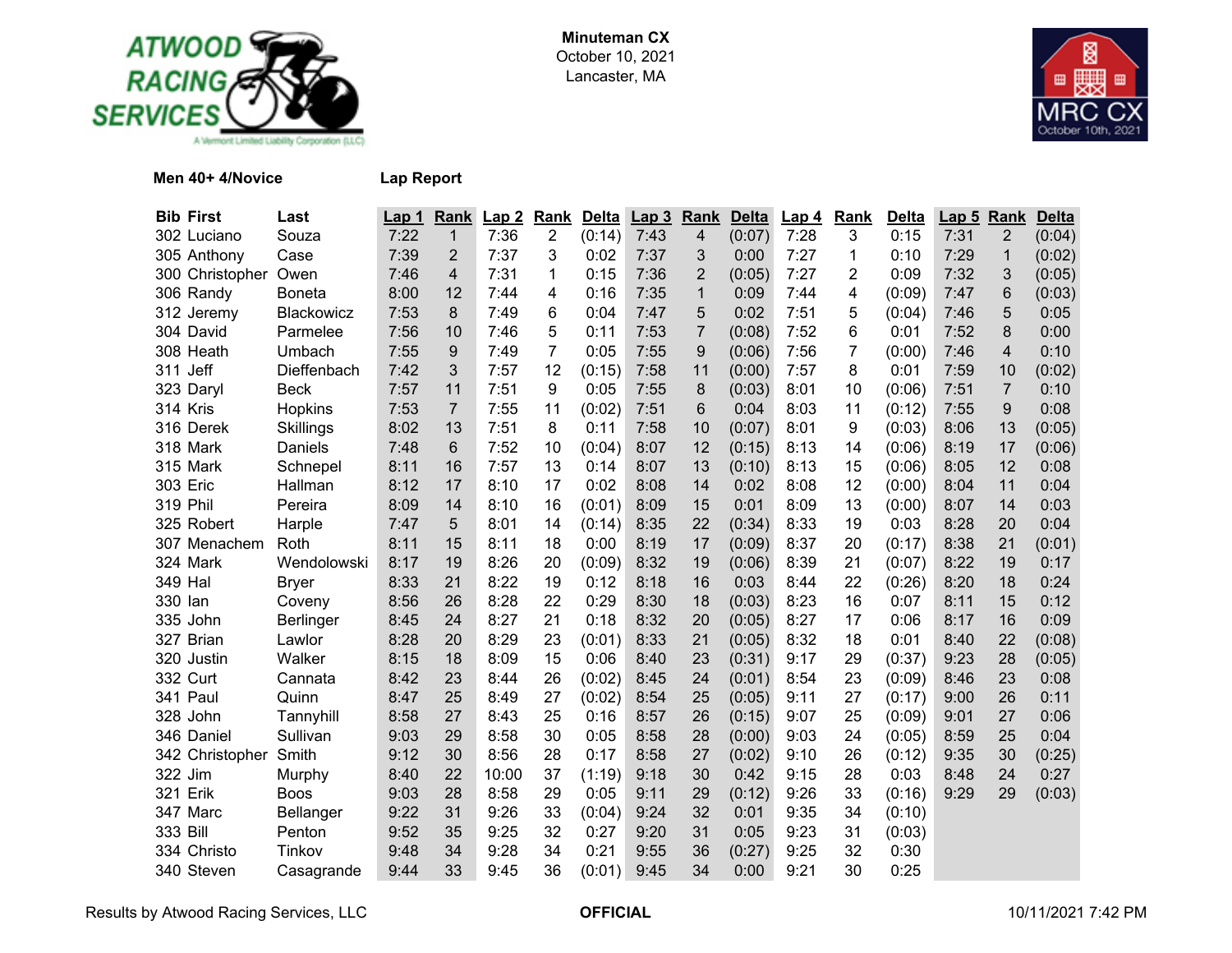



| Men 40+ 4/Novice |           | Lap Report |     |                     |   |
|------------------|-----------|------------|-----|---------------------|---|
| <b>Bib First</b> | Last      |            |     | Lap 1 Rank Lap 2 Ra |   |
| 345 Gregg        | Edelstein | 9:58       | -37 | 9:22                | 3 |
|                  |           |            |     |                     |   |

| <b>Bib First</b> | Last      |           |      |         |      |      |                 |  |                           |     |        | Lap 1 Rank Lap 2 Rank Delta Lap 3 Rank Delta Lap 4 Rank Delta Lap 5 Rank Delta |  |
|------------------|-----------|-----------|------|---------|------|------|-----------------|--|---------------------------|-----|--------|--------------------------------------------------------------------------------|--|
| 345 Gregg        | Edelstein | $9:58$ 37 |      | 9:22 31 |      | 0:37 |                 |  | $9:35$ 33 (0:14) 10:29 37 |     | (0:53) |                                                                                |  |
| 344 Scott        | Pakenham  | 9:54      | -36  | 9:44 35 |      |      |                 |  | 0:10 9:49 35 (0:06) 10:02 | 35  | (0:13) |                                                                                |  |
| 348 Jim          | Sanford   | 10:06     | - 38 | 10:03   | - 38 |      | $0:03$ 10:08 37 |  | $(0:05)$ 10:37            | 38  | (0:29) |                                                                                |  |
| 343 Roger        | Dooley    | 10:59     | -39  | 10:42   | - 39 | 0:17 | $10:50$ 38      |  | $(0.07)$ 10:23            | -36 | 0:27   |                                                                                |  |
| 309 Larry        | Alford    | 9:28      | -32  | 8:30    | 24   | 0:57 |                 |  |                           |     |        |                                                                                |  |
| 331 Doug         | Dayhoff   |           |      |         |      |      |                 |  |                           |     |        |                                                                                |  |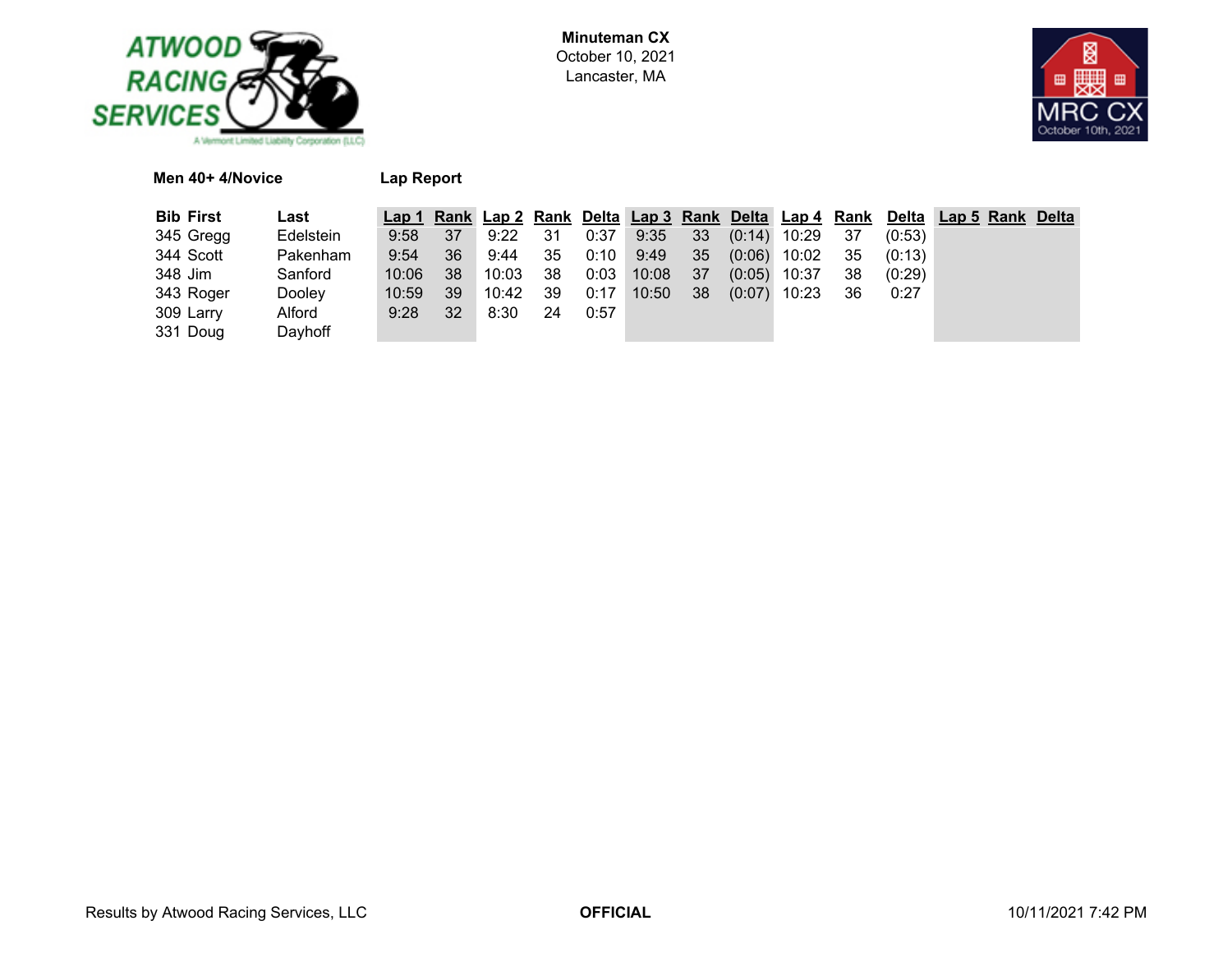



| <b>Women 4/Novice</b> |            |             |   | 40 minutes             |                     | 23 starters                            | # of category starters: |              | 14    |
|-----------------------|------------|-------------|---|------------------------|---------------------|----------------------------------------|-------------------------|--------------|-------|
| <b>Place</b>          | <b>Bib</b> | <b>Time</b> |   | <b>Laps First Name</b> | <b>Last Name</b>    | Team                                   | City                    | <b>State</b> | Cat 4 |
| 1                     | 170        | 0:40:16     | 5 | Jitka                  | <b>Borowick</b>     | DEVO Cycling Cape Cod                  | <b>Barnstable</b>       | МA           | 1     |
| $\mathbf 2$           | 171        | 0:40:30     | 5 | Skyla                  | Mace                | AP Junior Development p/b Corner Cycle | Hampton                 | <b>NH</b>    | 2     |
| 3                     | 173        | 0:40:31     | 5 | Lili                   | <b>Morris</b>       | <b>Riverside Racing</b>                | <b>West Newbury</b>     | МA           | 3     |
| 4                     | 174        | 0:42:13     | 5 | Diana                  | <b>Burk</b>         |                                        | <b>Bethesda</b>         | MD           |       |
| 5                     | 176        | 0:42:37     | 5 | Melissa                | Warwick             | Northampton Cycling Club               | Shutesbury              | MA           |       |
| 6                     | 179        | 0:43:05     | 5 | Chelsea                | Zakas               |                                        | <b>Beverly</b>          | MA           |       |
| 7                     | 181        | 0:43:26     | 5 | Yuko                   | Gee                 |                                        | <b>Natick</b>           | MA           | 4     |
| 8                     | 188        | 0:43:26     | 5 | Anna                   | OLeary              | Riverside                              | Manchester              | MA           |       |
| 9                     | 172        | 0:44:10     | 5 | Sarah                  | Proctor             | The Velo Resource                      | Deerfield               | <b>NH</b>    | 5     |
| 10                    | 175        | 0:45:02     | 5 | Jessica                | <b>Burgess Wise</b> | Northampton Cycling Club (NCC)         | <b>Belchertown</b>      | МA           | 6     |
| 11                    | 180        | 0:45:19     | 5 | Christina              | Toro                | 545 Velo                               | Newton                  | МA           | 7     |
| 12                    | 195        | 0:45:28     | 5 | Tracy                  | Sherman             | Minuteman Road Club                    | Northbridge             | MA           | 8     |
| 13                    | 183        | 0:45:33     | 5 | Lane                   | Marder              | B2C2 p/b JRA Cycles                    | Arlington               | МA           | 9     |
| 14                    | 192        | 0:45:42     | 5 | Michelle               | Carilli             |                                        | Medfield                | МA           |       |
| 15                    | 184        | 0:45:55     | 5 | Anne                   | Melvin              | 545 Velo                               | Wellesley               | МA           | 10    |
| 16                    | 178        | 0:46:16     | 5 | Karen                  | Lynn                | Keep It Tight                          | Easthampton             | МA           | 11    |
| 17                    | 182        | 0:46:22     | 5 | Dayle                  | James               |                                        | Concord                 | МA           |       |
| 18                    | 187        | 0:47:01     | 5 | Ashley                 | Hill                | <b>Beverly Bikes</b>                   | Ipswich                 | МA           | 12    |
| 19                    | 185        | 0:47:08     | 5 | Heather                | Abrams              | <b>HUP United</b>                      | Carlisle                | МA           | 13    |
| 20                    | 194        | 0:47:59     | 5 | Marie                  | Carey               |                                        | Kittery                 | ME           |       |
| 21                    | 186        | lapped      | 4 | Kate                   | Leppanen            | pedalpowertraining.com                 | Arlington               | МA           | 14    |
| 22                    | 191        | lapped      | 4 | Linda                  | Shelburne           | Cape Cod Racing C4                     | Sandwich                | MA           |       |
| 23                    | 190        | lapped      | 4 | Kelly                  | Dolan               | Kelliot                                | Grafton                 | МA           |       |

Results by Atwood Racing Services, LLC **CORPERTICIAL OFFICIAL CONTERTIGIAL** 10/11/2021 7:42 PM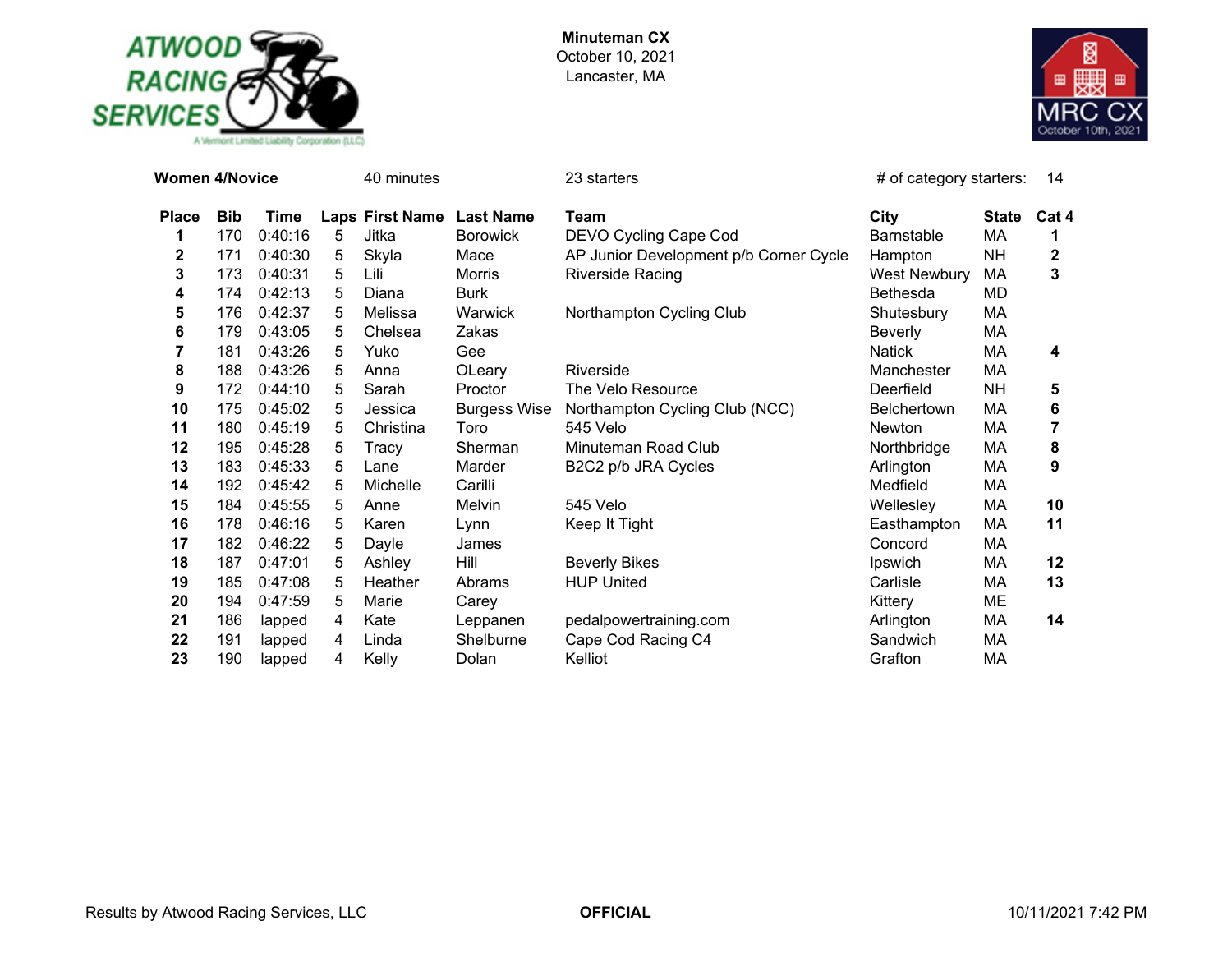



**Women 4/Novice Lap Report**

| <b>Bib First</b> | Last                | <u>Lap 1</u> | Rank | Lap2  | Rank | <b>Delta</b> | <u>Lap 3</u>   | <b>Rank</b>    | <b>Delta</b> | <b>Lap 4</b> | Rank | <b>Delta</b> | <u>Lap 5</u> | Rank | <b>Delta</b> |
|------------------|---------------------|--------------|------|-------|------|--------------|----------------|----------------|--------------|--------------|------|--------------|--------------|------|--------------|
| 170 Jitka        | <b>Borowick</b>     | 7:58         | 1    | 8:01  | 1    | (0:03)       | 8:02           | $\mathbf{1}$   | (0:01)       | 8:13         | 3    | (0:10)       | 8:02         | 3    | 0:10         |
| 171 Skyla        | Mace                | 8:03         | 2    | 8:09  | 2    | (0:07)       | 8:11           | $\overline{2}$ | (0:02)       | 8:06         | 1    | 0:05         | 8:01         |      | 0:06         |
| 173 Lili         | Morris              | 8:03         | 3    | 8:09  | 3    | (0:06)       | 8:11           | 3              | (0:02)       | 8:07         | 2    | 0:04         | 8:01         | 2    | 0:05         |
| 174 Diana        | <b>Burk</b>         | 8:30         | 6    | 8:16  | 4    | 0:14         | 8:27           | 4              | (0:11)       | 8:31         | 4    | (0:04)       | 8:29         | 4    | 0:02         |
| 176 Melissa      | Warwick             | 8:21         | 4    | 8:28  | 5    | (0:07)       | 8:39           | 5              | (0:11)       | 8:35         | 5    | 0:04         | 8:35         | 5    | (0:00)       |
| 179 Chelsea      | Zakas               | 8:35         |      | 8:34  | 6    | 0:02         | 8:42           | 6              | (0:08)       | 8:36         | 6    | 0:05         | 8:37         | 6    | (0:01)       |
| 181 Yuko         | Gee                 | 8:40         | 8    | 8:38  | 7    | 0:02         | 8:44           | 7              | (0:06)       | 8:43         | 8    | 0:01         | 8:40         | 8    | 0:02         |
| 188 Anna         | OLeary              | 8:25         | 5    | 8:43  | 8    | (0:17)       | 8:48           | 9              | (0:06)       | 8:50         | 9    | (0:01)       | 8:40         | 7    | 0:10         |
| 172 Sarah        | Proctor             | 8:41         | 9    | 8:46  | 9    | (0:05)       | 8:47           | 8              | (0:02)       | 8:54         | 10   | (0:07)       | 9:02         | 10   | (0:08)       |
| 175 Jessica      | <b>Burgess Wise</b> | 8:49         | 10   | 8:54  | 11   | (0:05)       | 9:00           | 11             | (0:06)       | 9:07         | 13   | (0:07)       | 9:12         | 14   | (0:06)       |
| 180 Christina    | Toro                | 8:55         | 11   | 8:53  | 10   | 0:02         | 9:12           | 16             | (0:19)       | 9:15         | 16   | (0:03)       | 9:04         | 12   | 0:12         |
| 195 Tracy        | Sherman             | 9:10         | 15   | 9:00  | 13   | 0:10         | 9:10           | 14             | (0:10)       | 9:06         | 12   | 0:04         | 9:03         | 11   | 0:03         |
| 183 Lane         | Marder              | 9:44         | 20   | 9:08  | 16   | 0:36         | 9:05           | 12             | 0:03         | 8:42         | 7    | 0:23         | 8:54         | 9    | (0:12)       |
| 192 Michelle     | Carilli             | 9:02         | 13   | 9:04  | 15   | (0:02)       | 9:10           | 15             | (0:06)       | 9:10         | 14   | (0:00)       | 9:15         | 15   | (0:05)       |
| 184 Anne         | Melvin              | 9:31         | 19   | 9:13  | 17   | 0:17         | 8:57           | 10             | 0:17         | 9:04         | 11   | (0:08)       | 9:10         | 13   | (0:06)       |
| 178 Karen        | Lynn                | 8:58         | 12   | 9:02  | 14   | (0:04)       | 9:24           | 17             | (0:22)       | 9:29         | 17   | (0:04)       | 9:22         | 17   | 0:07         |
| 182 Dayle        | James               | 9:11         | 16   | 8:58  | 12   | 0:12         | 9:09           | 13             | (0:10)       | 9:12         | 15   | (0:04)       | 9:52         | 20   | (0:40)       |
| 187 Ashley       | Hill                | 9:03         | 14   | 9:19  | 18   | (0:17)       | 9:34           | 19             | (0:15)       | 9:47         | 19   | (0:12)       | 9:18         | 16   | 0:29         |
| 185 Heather      | Abrams              | 9:15         | 17   | 9:24  | 20   | (0:09)       | 9:29           | 18             | (0:05)       | 9:36         | 18   | (0:07)       | 9:23         | 18   | 0:13         |
| 194 Marie        | Carey               | 9:28         | 18   | 9:23  | 19   | 0:05         | 9:35           | 20             | (0:12)       | 9:51         | 20   | (0:15)       | 9:41         | 19   | 0:09         |
| 186 Kate         | Leppanen            | 9:49         | 21   | 9:56  | 21   | (0:06)       | 10:12          | 21             | (0:16)       | 10:29        | 21   | (0:17)       |              |      |              |
| 191 Linda        | Shelburne           | 10:07        | 22   | 10:30 | 22   |              | $(0:23)$ 10:26 | 22             | 0:03         | 10:31        | 22   | (0:05)       |              |      |              |
| 190 Kelly        | Dolan               | 11:02        | 23   | 10:56 | 23   | 0:06         | 10:53          | 23             | 0:04         | 10:34        | 23   | 0:19         |              |      |              |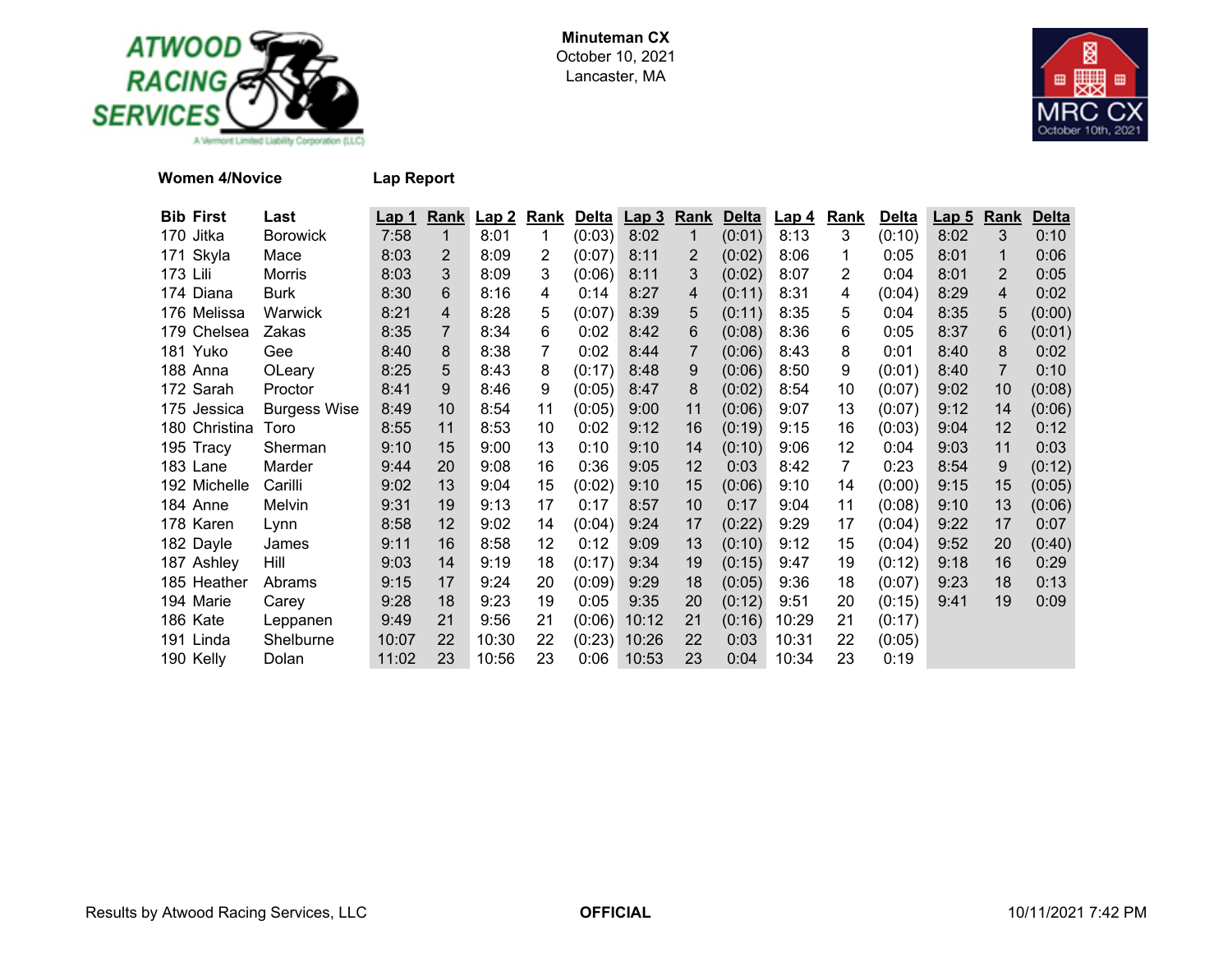



| Men 50+    |            |         |   | 45 minutes                |                  | 36 starters                            |                    |              |
|------------|------------|---------|---|---------------------------|------------------|----------------------------------------|--------------------|--------------|
| Place      | <b>Bib</b> | Time    |   | Laps First Name Last Name |                  | <b>Team</b>                            | City               | <b>State</b> |
| 1          | 213        | 0:42:06 | 6 | Kurt                      | Perham           | PBMCoaching.com/Blkeman.com            | <b>Brunswick</b>   | ME           |
| 2          | 202        | 0:42:08 | 6 | Keith                     | Beausoleil       | State 9 Racing p/b Vittoria            | Manchester         | NΗ           |
| 3          | 208        | 0:42:20 | 6 | Ciaran                    | Mangan           | Wheelworks                             | <b>Natick</b>      | MA           |
| 4          | 201        | 0:42:23 | 6 | Michael                   | Rowell           | TwoAdventures - Bikeway Source Racing  | <b>Bedford</b>     | <b>MA</b>    |
| 5          | 211        | 0:42:45 | 6 | Bart                      | Lipinski         | PROthirteen - Corner Cycle             | Kingston           | МA           |
| 6          | 200        | 0:42:46 | 6 | Max                       | Candidus         | Riverside Racing/Fincraft              | New London         | <b>NH</b>    |
| 7          | 205        | 0:42:55 | 6 | Torben                    | <b>Berwald</b>   | <b>Rippers</b>                         | Winchester         | МA           |
| 8          | 220        | 0:43:15 | 6 | Geoff                     | McIntosh         | <b>Riverside Racing</b>                | Newmarket          | <b>NH</b>    |
| 9          | 207        | 0:43:16 | 6 | Paul                      | Vogel            | <b>BMB Racing</b>                      | Hampton            | NΗ           |
| 10         | 209        | 0:43:17 | 6 | Keith                     | Burgoyne         | <b>BikeReg</b>                         | Colrain            | МA           |
| 11         | 215        | 0:43:31 | 6 | Christopher               | White            | Sunapee                                | Derry              | <b>NH</b>    |
| 12         | 204        | 0:43:57 | 6 | Leo                       | Candidus         | <b>Riverside Racing</b>                | Wayland            | МA           |
| 13         | 221        | 0:44:09 | 6 | Tom                       | Prugar           | <b>Riverside Racing</b>                | York               | ME           |
| 14         | 216        | 0:44:14 | 6 | <b>Brant</b>              | Hornberger       | <b>BikeReg</b>                         | Milford            | МA           |
| 15         | 212        | 0:44:22 | 6 | Richard                   | Smith            | Symscape                               | Grantham           | NΗ           |
| 16         | 224        | 0:44:26 | 6 | Charlie                   | <b>Bourdages</b> |                                        | Kittery            | ME           |
| 17         | 225        | 0:44:26 | 6 | Tom                       | <b>Haines</b>    |                                        | Durham             | <b>NH</b>    |
| 18         | 214        | 0:45:18 | 6 | John                      | Vogel            | <b>BMB Racing</b>                      | Swampscott         | МA           |
| 19         | 206        | 0:45:33 | 6 | Bill                      | Shattuck         | AP Junior Development p/b Corner Cycle | <b>Bridgewater</b> | МA           |
| 20         | 217        | 0:45:51 | 6 | Vladimir                  | Capka            | Riverside Racing                       | Arlington          | МA           |
| 21         | 223        | 0:46:17 | 6 | David                     | Currie           | <b>JRA</b>                             | Littleton          | МA           |
| 22         | 219        | 0:46:21 | 6 | Lewis                     | Collins          | 545 Velo                               | Wellesley          | МA           |
| 23         | 227        | 0:46:22 | 6 | James                     | Carrington       | <b>Breakaway Athletics</b>             | Haverhill          | МA           |
| 24         | 234        | 0:46:42 | 6 | Tom                       | Scontras         | <b>Big Chair</b>                       | Portsmouth         | NΗ           |
| 25         | 239        | 0:47:25 | 6 | David                     | Skrocki          |                                        | Keene              | <b>NH</b>    |
| 26         | 228        | 0:47:30 | 6 | Mike                      | O'Connor         | Pedalpowertraining.com                 | Lexington          | МA           |
| 27         | 230        | 0:47:31 | 6 | Colin                     | Berry            |                                        | Hampton            | <b>NH</b>    |
| 28         | 226        | 0:47:33 | 6 | Michael                   | Cole             | Landry's Bicycles                      | Hopkinton          | MA           |
| 29         | 218        | 0:48:24 | 6 | Stephen                   | Putnam           | Corner Cycle                           | Quincy             | МA           |
| 30         | 229        | 0:48:49 | 6 | Andrew                    | Cooper           | Sunapee/Buchika's/Canary Systems       | Nashua             | <b>NH</b>    |
| 31         | 233        | 0:48:55 | 6 | Stephen                   | Furrer           | Cape Cod Racing / C4                   | Mashpee            | МA           |
| 32         | 238        | 0:50:12 | 6 | David                     | Parrish-Hill     |                                        | Worthington        | МA           |
| 33         | 231        | lapped  | 5 | Stuart                    | Streuli          | <b>Aquidneck Cyclocross</b>            | Newport            | RI           |
| 34         | 240        | lapped  | 5 | Jim                       | Murphy           | State 9 Racing                         | Amherst            | NΗ           |
| <b>DNF</b> | 236        |         |   | Scott                     | Roy              | Cycle Lodge                            | Duxbury            | MA           |
| <b>DNF</b> | 237        |         |   | Dan                       | Collins          |                                        | Harvard            | МA           |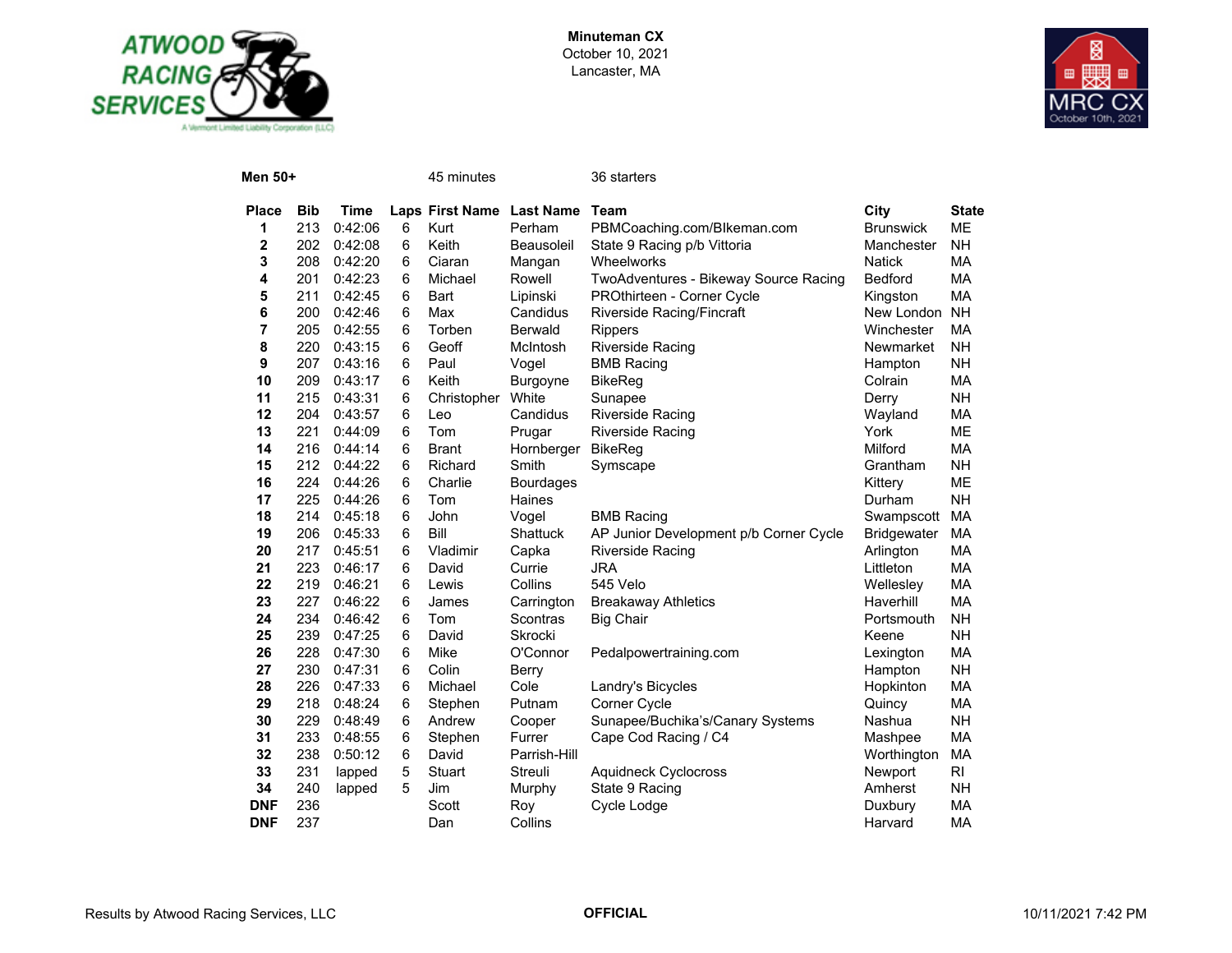



**Men 50+ Lap Report**

| <b>Bib First</b> | Last           | Lap 1 | Rank           | Lap2 | <b>Rank</b>    | Lap3 | Rank           | <b>Delta</b> | Lap 4 | <b>Rank</b> | <b>Delta</b> | Lap <sub>5</sub> | Rank           | Delta  | Lap6 | Rank | <b>Delta</b> |
|------------------|----------------|-------|----------------|------|----------------|------|----------------|--------------|-------|-------------|--------------|------------------|----------------|--------|------|------|--------------|
| 213 Kurt         | Perham         | 6:52  | $\mathbf{1}$   | 7:01 | 3              | 7:03 | 3              | (0:03)       | 7:08  | 6           | (0:05)       | 7:01             | $\mathbf{1}$   | 0:07   | 7:01 | 2    | 0:01         |
| 202 Keith        | Beausoleil     | 6:52  | 2              | 7:00 | 2              | 7:04 | 4              | (0:03)       | 7:08  | 6           | (0:05)       | 7:02             | $\overline{2}$ | 0:06   | 7:02 | 4    | (0:00)       |
| 208 Ciaran       | Mangan         | 7:05  | 6              | 6:56 | 1              | 7:09 | 6              | (0:13)       | 7:03  | $\mathbf 1$ | 0:06         | 7:06             | 4              | (0:03) | 7:01 | 3    | 0:05         |
| 201 Michael      | Rowell         | 7:10  | 12             | 7:05 | 4              | 7:01 | 2              | 0:04         | 7:05  | 4           | (0:03)       | 7:05             | 3              | (0:00) | 6:58 | 1    | 0:07         |
| 211 Bart         | Lipinski       | 7:09  | 11             | 7:06 | 5              | 7:01 | $\mathbf{1}$   | 0:05         | 7:05  | 5           | (0:04)       | 7:13             | $\overline{7}$ | (0:09) | 7:11 | 7    | 0:02         |
| 200 Max          | Candidus       | 6:59  | 3              | 7:08 | 6              | 7:10 | $\overline{7}$ | (0:02)       | 7:04  | 2           | 0:06         | 7:14             | 8              | (0:09) | 7:11 | 8    | 0:02         |
| 205 Torben       | <b>Berwald</b> | 7:06  | $\overline{7}$ | 7:12 | 11             | 7:09 | 5              | 0:04         | 7:04  | 3           | 0:04         | 7:12             | 6              | (0:08) | 7:11 | 6    | 0:02         |
| 220 Geoff        | McIntosh       | 7:05  | 5              | 7:11 | 9              | 7:10 | 9              | 0:01         | 7:15  | 9           | (0:05)       | 7:18             | 13             | (0:03) | 7:16 | 10   | 0:02         |
| 207 Paul         | Vogel          | 7:09  | 10             | 7:09 | $\overline{7}$ | 7:10 | 8              | (0:01)       | 7:18  | 10          | (0:08)       | 7:15             | 11             | 0:02   | 7:14 | 9    | 0:01         |
| 209 Keith        | Burgoyne       | 7:19  | 15             | 7:13 | 12             | 7:14 | 11             | (0:01)       | 7:11  | 8           | 0:03         | 7:15             | 10             | (0:04) | 7:05 | 5    | 0:10         |
| 215 Christopher  | White          | 7:07  | 8              | 7:14 | 14             | 7:18 | 12             | (0:04)       | 7:18  | 11          | 0:00         | 7:15             | 9              | 0:03   | 7:19 | 12   | (0:04)       |
| 204 Leo          | Candidus       | 7:08  | 9              | 7:14 | 13             | 7:23 | 14             | (0:09)       | 7:21  | 14          | 0:01         | 7:20             | 14             | 0:01   | 7:31 | 16   | (0:10)       |
| 221 Tom          | Prugar         | 7:23  | 17             | 7:15 | 15             | 7:26 | 16             | (0:11)       | 7:19  | 12          | 0:07         | 7:24             | 15             | (0:06) | 7:21 | 14   | 0:03         |
| 216 Brant        | Hornberger     | 7:30  | 19             | 7:19 | 16             | 7:24 | 15             | (0:06)       | 7:24  | 16          | 0:01         | 7:16             | 12             | 0:07   | 7:21 | 13   | (0:05)       |
| 212 Richard      | Smith          | 7:24  | 18             | 7:12 | 10             | 7:19 | 13             | (0:08)       | 7:19  | 13          | 0:00         | 7:10             | 5              | 0:09   | 7:58 | 26   | (0:48)       |
| 224 Charlie      | Bourdages      | 7:18  | 14             | 7:21 | 17             | 7:27 | 17             | (0:07)       | 7:24  | 17          | 0:03         | 7:35             | 17             | (0:11) | 7:22 | 15   | 0:13         |
| 225 Tom          | Haines         | 7:10  | 13             | 7:22 | 18             | 7:32 | 18             | (0:10)       | 7:32  | 18          | (0:00)       | 7:33             | 16             | (0:01) | 7:16 | 11   | 0:17         |
| 214 John         | Vogel          | 7:22  | 16             | 7:33 | 20             | 7:37 | 20             | (0:04)       | 7:35  | 19          | 0:02         | 7:35             | 18             | (0:00) | 7:36 | 18   | (0:01)       |
| <b>206 Bill</b>  | Shattuck       | 7:05  | $\overline{4}$ | 7:11 | 8              | 7:11 | 10             | (0:01)       | 7:23  | 15          | (0:12)       | 8:10             | 28             | (0:47) | 8:32 | 32   | (0:22)       |
| 217 Vladimir     | Capka          | 7:40  | 21             | 7:31 | 19             | 7:36 | 19             | (0:05)       | 7:44  | 22          | (0:07)       | 7:43             | 20             | 0:00   | 7:37 | 19   | 0:06         |
| 223 David        | Currie         | 7:44  | 24             | 7:38 | 22             | 7:44 | 21             | (0:05)       | 7:48  | 25          | (0:04)       | 7:40             | 19             | 0:08   | 7:43 | 21   | (0:03)       |
| 219 Lewis        | Collins        | 7:43  | 23             | 7:44 | 23             | 7:47 | 23             | (0:03)       | 7:45  | 23          | 0:03         | 7:46             | 22             | (0:01) | 7:36 | 17   | 0:10         |
| 227 James        | Carrington     | 7:40  | 22             | 7:54 | 27             | 7:45 | 22             | 0:09         | 7:40  | 20          | 0:05         | 7:45             | 21             | (0:05) | 7:39 | 20   | 0:06         |
| 234 Tom          | Scontras       | 7:45  | 26             | 7:37 | 21             | 7:48 | 24             | (0:11)       | 7:46  | 24          | 0:02         | 7:49             | 23             | (0:03) | 7:57 | 25   | (0:08)       |
| 239 David        | Skrocki        | 8:00  | 30             | 7:44 | 24             | 7:55 | 27             | (0:11)       | 7:43  | 21          | 0:11         | 8:02             | 27             | (0:19) | 8:00 | 27   | 0:02         |
| 228 Mike         | O'Connor       | 8:06  | 31             | 7:49 | 25             | 7:50 | 25             | (0:01)       | 7:57  | 27          | (0:07)       | 8:00             | 24             | (0:03) | 7:48 | 22   | 0:12         |
| 230 Colin        | Berry          | 7:48  | 27             | 7:58 | 30             | 7:52 | 26             | 0:06         | 8:02  | 28          | (0:10)       | 8:00             | 24             | 0:02   | 7:51 | 23   | 0:09         |
| 226 Michael      | Cole           | 7:45  | 25             | 7:56 | 29             | 7:58 | 29             | (0:02)       | 7:57  | 26          | 0:02         | 8:01             | 26             | (0:04) | 7:56 | 24   | 0:05         |
| 218 Stephen      | Putnam         | 7:32  | 20             | 7:53 | 26             | 8:16 | 32             | (0:23)       | 8:13  | 30          | 0:03         | 8:15             | 30             | (0:02) | 8:15 | 30   | (0:00)       |
| 229 Andrew       | Cooper         | 7:59  | 29             | 7:59 | 31             | 8:07 | 30             | (0:08)       | 8:10  | 29          | (0:03)       | 8:13             | 29             | (0:02) | 8:20 | 31   | (0:08)       |
| 233 Stephen      | Furrer         | 7:59  | 28             | 7:56 | 28             | 8:08 | 31             | (0:12)       | 8:18  | 31          | (0:09)       | 8:20             | 31             | (0:02) | 8:15 | 29   | 0:05         |
| 238 David        | Parrish-Hill   | 8:24  | 34             | 8:24 | 35             | 8:17 | 33             | 0:07         | 8:25  | 32          | (0:08)       | 8:28             | 32             | (0:03) | 8:15 | 28   | 0:13         |
| 231 Stuart       | Streuli        | 8:15  | 33             | 8:11 | 33             | 7:58 | 28             | 0:13         | 9:09  | 35          | (1:11)       | 8:45             | 33             | 0:24   |      |      |              |
| 240 Jim          | Murphy         | 8:27  | 35             | 8:20 | 34             | 8:34 | 35             | (0:15)       | 8:47  | 34          | (0:12)       | 8:59             | 34             | (0:12) |      |      |              |
| 236 Scott        | Roy            | 8:11  | 32             | 8:02 | 32             | 8:22 | 34             | (0:20)       | 8:31  | 33          | (0:09)       |                  |                |        |      |      |              |
| 237 Dan          | Collins        |       |                |      |                |      |                |              |       |             |              |                  |                |        |      |      |              |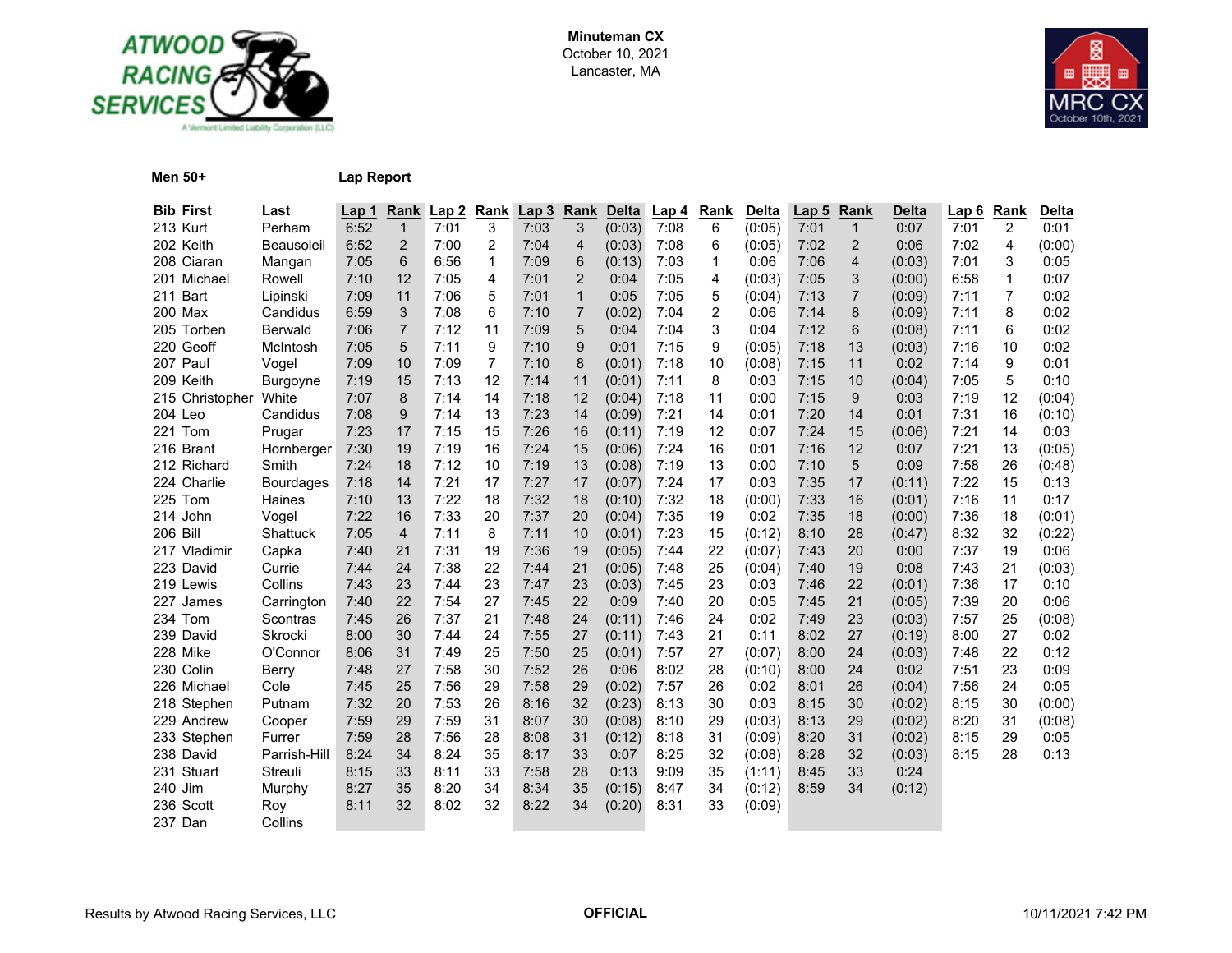



| <b>Men 60+</b>          |            |             |   | 45 minutes                     |                 | 28 starters                                                |                |
|-------------------------|------------|-------------|---|--------------------------------|-----------------|------------------------------------------------------------|----------------|
| <b>Place</b>            | <b>Bib</b> | <b>Time</b> |   | Laps First Name Last Name Team |                 | City                                                       | <b>State</b>   |
| 1                       | 360        | 0:44:17     | 6 | Jay                            | Trojan          | Arc En Ciel Racing Team<br>Lincoln                         | R <sub>l</sub> |
| $\overline{\mathbf{c}}$ | 363        | 0:45:14     | 6 | John                           | Mosher          | <b>Wheelworks Racing</b><br><b>Boxboro</b>                 | MA             |
| 3                       | 362        | 0:45:15     | 6 | Paul                           | Curley          | Spin Arts<br>Taunton                                       | МA             |
| 4                       | 364        | 0:45:23     | 6 | Colman                         | O'Connor        | <b>Riverside Racing</b><br>Exeter                          | <b>NH</b>      |
| 5                       | 369        | 0:45:40     | 6 | David                          | Goodwin         | Northampton Cycling Club<br>Sunderland                     | MA             |
| 6                       | 366        | 0:45:48     | 6 | Eiric                          | Marro           | Sunapee/Buchika's/Canary Systems<br>Nashua                 | <b>NH</b>      |
| 7                       | 368        | 0:45:50     | 6 | Chris                          | Scott           | <b>Riverside Racing</b><br>Amesbury                        | МA             |
| 8                       | 370        | 0:45:51     | 6 | Derek                          | Griggs          | <b>Recycled Sports</b><br>Seabrook                         | <b>NH</b>      |
| 9                       | 374        | 0:46:02     | 6 | Robert                         |                 | Hildebrandt Cape Cod Race Club<br><b>Marstons Mills MA</b> |                |
| 10                      | 373        | 0:46:29     |   | Michael                        | <b>Bradford</b> | State 9 Racing p/b Vittoria<br><b>Bedford</b>              | NΗ             |
| 11                      | 372        | 0:46:42     | 6 | Paul                           | Denis           | Fairfield<br>Team Big Watts                                | ME             |
| 12                      | 371        | 0:47:15     | 6 | Joseph                         | Lellman         | Northampton Cycling Club<br>Florence                       | МA             |
| 13                      | 367        | 0:47:45     | 6 | David                          | Waltz           | 545 Velo<br>Waban                                          | МA             |
| 14                      | 365        | 0:47:57     | 6 | Steve                          | Arsenault       | Keene                                                      | <b>NH</b>      |
| 15                      | 376        | 0:48:37     | 6 | David                          | <b>Bancroft</b> | <b>Endurance Threads</b><br>Fairhaven                      | MA             |
| 16                      | 375        | 0:49:06     | 6 | James                          | Paterson        | <b>SpinArts</b><br>Cambridge                               | МA             |
| 17                      | 380        | P&P         | 5 | Thomas                         | Voytek          | Wallingford<br><b>Enve Racing</b>                          | <b>CT</b>      |
| 18                      | 381        | P&P         | 5 | <b>Thomas</b>                  | Holton          | <b>Cheshire Cycle Racing</b><br>Windham                    | <b>CT</b>      |
| 19                      | 390        | P&P         | 5 | Edward                         | Dishong         | Guipago<br>Franestown                                      | NΗ             |
| 20                      | 379        | P&P         | 5 | Craig                          | Walton          | <b>BCA</b><br>Richmond                                     | MA             |
| 21                      | 385        | P&P         | 5 | Scott                          | Kirschner       | Roslindale<br><b>Blue Hills Cycling Club</b>               | MA             |
| 22                      | 387        | P&P         | 5 | Bill                           | Killough-Hill   | Amherst                                                    | МA             |
| 23                      | 383        | P&P         | 5 | Lawrence                       | Purtill         | <b>Stedmans/MeltSnow Racing</b><br>Narragansett            | R <sub>l</sub> |
| 24                      | 384        | lapped      | 5 | Joe                            | Rapuano         | <b>Essex County Velo</b><br>Atkinson                       | <b>NH</b>      |
| 25                      | 386        | lapped      | 5 | Gregory                        | Wright          | Corner Cycle Cape Cod<br><b>Brewster</b>                   | МA             |
| 26                      | 382        | lapped      | 5 | George                         | Griffin         | SLIJK! Velo Club p/b Woody's Cyclery<br>North Reading      | МA             |
| <b>DNF</b>              | 388        |             |   | Alan                           | Wright          | <b>Bikes Not Bombs</b><br>Roslindale                       | МA             |
| <b>DNF</b>              | 389        |             |   | David                          | Lystila         | <b>Tomten Bike Town</b><br>Clinton                         | MA             |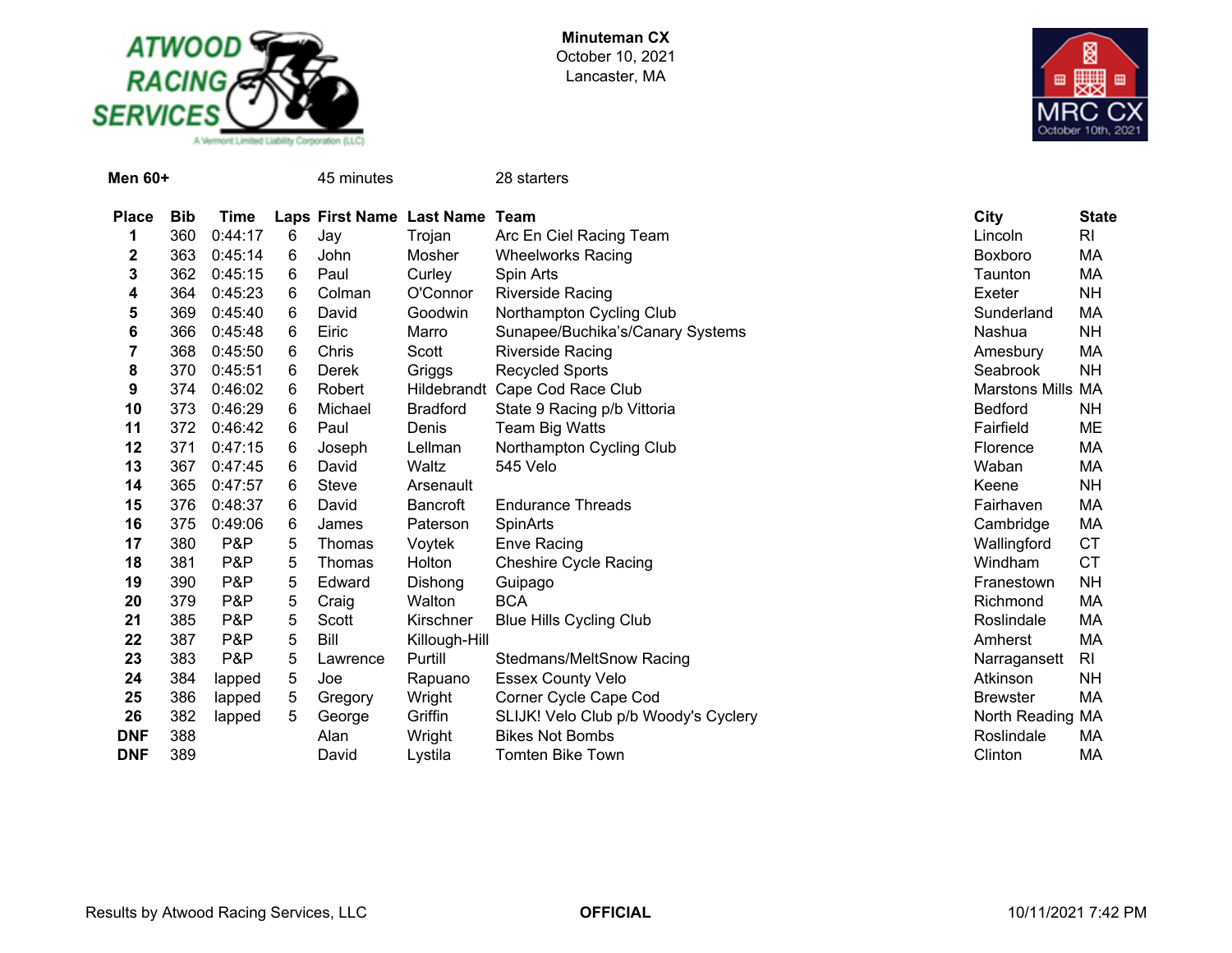



**Men 60+ Lap Report**

| <b>Bib First</b> | Last               | Lap <sub>1</sub> |                | Rank Lap 2 | <b>Rank</b>    | Lap3  | Rank         | <b>Delta</b> | Lap <sub>4</sub> | <b>Rank</b> | <b>Delta</b> | Lap <sub>5</sub> | Rank                    | <b>Delta</b> | Lap6 | <b>Rank</b> | <b>Delta</b> |
|------------------|--------------------|------------------|----------------|------------|----------------|-------|--------------|--------------|------------------|-------------|--------------|------------------|-------------------------|--------------|------|-------------|--------------|
| 360 Jay          | Trojan             | 7:27             | $\mathbf 1$    | 7:25       | $\overline{2}$ | 7:24  | $\mathbf{1}$ | 0:01         | 7:25             | 1           | (0:02)       | 7:19             | $\mathbf{1}$            | 0:06         | 7:17 | 1           | 0:02         |
| 363 John         | Mosher             | 7:43             | 4              | 7:24       | 1              | 7:34  | 3            | (0:10)       | 7:34             | 3           | (0:00)       | 7:31             | 3                       | 0:03         | 7:27 | 2           | 0:05         |
| 362 Paul         | Curley             | 7:39             | $\overline{2}$ | 7:27       | 3              | 7:33  | 2            | (0:06)       | 7:36             | 6           | (0:03)       | 7:31             | $\overline{2}$          | 0:05         | 7:27 | 3           | 0:04         |
| 364 Colman       | O'Connor           | 7:47             | $\overline{7}$ | 7:35       | 8              | 7:36  | 5            | (0:01)       | 7:26             | 2           | 0:10         | 7:32             | $\overline{\mathbf{4}}$ | (0:06)       | 7:28 | 4           | 0:04         |
| 369 David        | Goodwin            | 7:46             | 6              | 7:32       | 4              | 7:37  | 6            | (0:05)       | 7:35             | 4           | 0:02         | 7:36             | 5                       | (0:01)       | 7:34 | 6           | 0:01         |
| 366 Eiric        | Marro              | 7:40             | 3              | 7:32       | 5              | 7:39  | 9            | (0:07)       | 7:42             | 10          | (0:02)       | 7:42             | 9                       | (0:01)       | 7:33 | 5           | 0:09         |
| 368 Chris        | Scott              | 7:45             | 5              | 7:35       | 9              | 7:37  | 7            | (0:02)       | 7:36             | 7           | 0:01         | 7:41             | 8                       | (0:05)       | 7:35 | 7           | 0:06         |
| 370 Derek        | Griggs             | 7:58             | 10             | 7:32       | 6              | 7:35  | 4            | (0:02)       | 7:35             | 5           | (0:01)       | 7:36             | 6                       | (0:00)       | 7:35 | 8           | 0:01         |
| 374 Robert       | <b>Hildebrandt</b> | 7:49             | 8              | 7:34       | 7              | 7:39  | 8            | (0:05)       | 7:38             | 8           | 0:01         | 7:40             | $\overline{7}$          | (0:02)       | 7:43 | 9           | (0:03)       |
| 373 Michael      | <b>Bradford</b>    | 8:00             | 11             | 7:39       | 11             | 7:45  | 10           | (0:07)       | 7:39             | 9           | 0:06         | 7:43             | 10                      | (0:04)       | 7:43 | 10          | (0:00)       |
| 372 Paul         | Denis              | 7:56             | 9              | 7:36       | 10             | 7:46  | 11           | (0:09)       | 7:46             | 11          | (0:00)       | 7:49             | 11                      | (0:03)       | 7:49 | 12          | (0:00)       |
| 371 Joseph       | Lellman            | 8:02             | 12             | 7:50       | 12             | 7:52  | 12           | (0:03)       | 7:53             | 12          | (0:01)       | 7:51             | 12                      | 0:01         | 7:47 | 11          | 0:04         |
| 367 David        | Waltz              | 8:10             | 13             | 7:50       | 13             | 7:56  | 13           | (0:05)       | 7:58             | 14          | (0:02)       | 7:54             | 13                      | 0:03         | 7:57 | 14          | (0:02)       |
| 365 Steve        | Arsenault          | 8:12             | 14             | 8:00       | 15             | 8:00  | 14           | (0:00)       | 7:56             | 13          | 0:04         | 8:00             | 14                      | (0:04)       | 7:50 | 13          | 0:10         |
| 376 David        | Bancroft           | 8:22             | 16             | 7:54       | 14             | 8:01  | 15           | (0:07)       | 8:00             | 15          | 0:01         | 8:06             | 15                      | (0:06)       | 8:13 | 15          | (0:07)       |
| 375 James        | Paterson           | 8:15             | 15             | 8:02       | 17             | 8:04  | 16           | (0:02)       | 8:08             | 17          | (0:04)       | 8:18             | 17                      | (0:09)       | 8:19 | 16          | (0:02)       |
| 380 Thomas       | Voytek             | 8:47             | 24             | 8:02       | 16             | 8:21  | 19           | (0:20)       | 8:01             | 16          | 0:21         | 8:15             | 16                      | (0:14)       |      |             |              |
| 381 Thomas       | Holton             | 8:37             | 18             | 8:18       | 19             | 8:16  | 17           | 0:02         | 8:17             | 18          | (0:00)       | 8:22             | 18                      | (0:06)       |      |             |              |
| 390 Edward       | Dishong            | 8:26             | 17             | 8:24       | 21             | 8:28  | 21           | (0:04)       | 8:37             | 20          | (0:09)       | 8:33             | 19                      | 0:04         |      |             |              |
| 379 Craig        | Walton             | 8:43             | 21             | 8:32       | 23             | 8:18  | 18           | 0:14         | 8:29             | 19          | (0:11)       | 8:42             | 20                      | (0:12)       |      |             |              |
| 385 Scott        | Kirschner          | 8:47             | 23             | 8:22       | 20             | 8:26  | 20           | (0:04)       | 8:41             | 21          | (0:15)       | 8:49             | 22                      | (0:09)       |      |             |              |
| <b>387 Bill</b>  | Killough-Hil       | 8:42             | 20             | 8:18       | 18             | 8:29  | 22           | (0:12)       | 9:11             | 23          | (0:42)       | 8:49             | 21                      | 0:22         |      |             |              |
| 383 Lawrence     | Purtill            | 8:45             | 22             | 8:32       | 24             | 8:46  | 23           | (0:14)       | 9:00             | 22          | (0:14)       | 8:53             | 23                      | 0:07         |      |             |              |
| 384 Joe          | Rapuano            | 8:58             | 25             | 8:57       | 25             | 9:05  | 24           | (0:08)       | 9:25             | 24          | (0:20)       | 9:14             | 24                      | 0:11         |      |             |              |
| 386 Gregory      | Wright             | 9:01             | 26             | 9:16       | 26             | 9:34  | 25           | (0:18)       | 9:48             | 25          | (0:14)       | 10:02            | 26                      | (0:14)       |      |             |              |
| 382 George       | Griffin            | 9:49             | 27             | 9:59       | 27             | 10:07 | 26           | (0:08)       | 10:09            | 26          | (0:03)       | 9:50             | 25                      | 0:19         |      |             |              |
| 388 Alan         | Wright             |                  |                |            |                |       |              |              |                  |             |              |                  |                         |              |      |             |              |
| 389 David        | Lystila            | 8:41             | 19             | 8:26       | 22             |       |              |              |                  |             |              |                  |                         |              |      |             |              |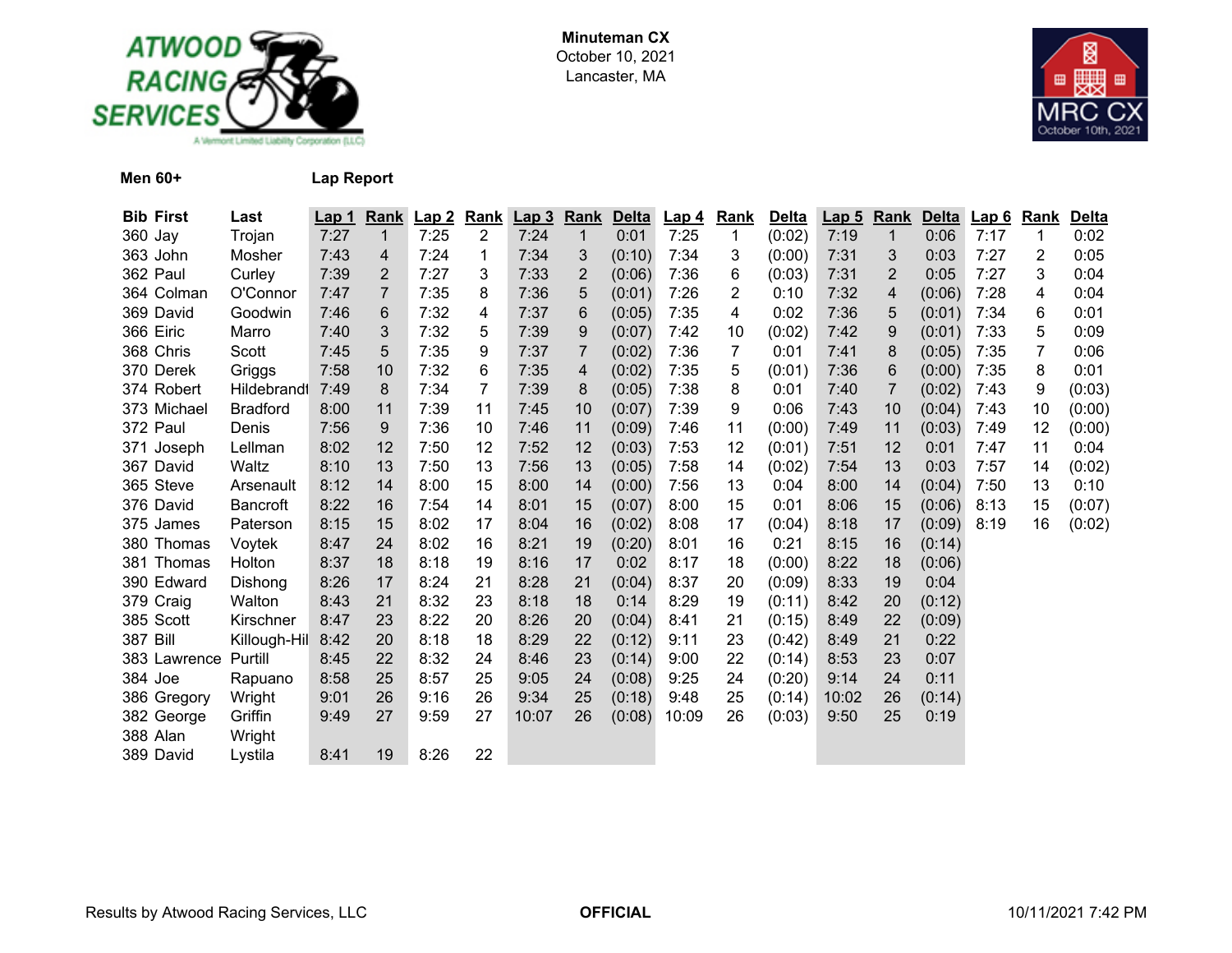



**Boys 15-18 4/Novice/HS** 40 minutes 19 starters

| <b>Place</b> | Bib | Time    | Laps | <b>First Name</b> |
|--------------|-----|---------|------|-------------------|
| 1            | 404 | 0:36:12 | 5    | Colin             |
| 2            | 418 | 0:38:16 | 5    | Sam               |
| 3            | 424 | 0:38:32 | 5    | Reese             |
| 4            | 407 | 0:39:30 | 5    | Keven             |
| 5            | 443 | 0:39:43 | 5    | Aaron             |
| 6            | 436 | 0:42:02 | 5    | Ari               |
| 7            | 428 | 0:42:08 | 5    | Tyler             |
| 8            | 444 | 0:44:33 | 5    | Cormac            |
| 9            | 447 | 0:44:39 | 5    | Samuel            |
| 10           | 442 | 0:45:22 | 5    | Dylan             |
| 11           | 445 | lapped  | 4    | Dillon            |
| 12           | 464 | lapped  | 4    | Oleksandr         |
| 13           | 441 | lapped  | 4    | Eric              |
| 14           | 455 | lapped  | 4    | Colin             |
| 15           | 450 | lapped  | 4    | Hank              |
| 16           | 465 | lapped  | 4    | Jack              |
| 17           | 451 | lapped  | 4    | Joey              |
| 18           | 457 | lapped  | 4    | Callum            |
| DNF          | 467 |         |      | Evan              |
|              |     |         |      |                   |

| Place        | Bib | Time    |   | <b>Laps First Name</b> | <b>Last Name</b>       | Team                               | City            | <b>State</b> |
|--------------|-----|---------|---|------------------------|------------------------|------------------------------------|-----------------|--------------|
| 1            | 404 | 0:36:12 | 5 | Colin                  | Gould                  | AP Junior Develo North Easton      |                 | MA.          |
| $\mathbf{2}$ | 418 | 0:38:16 | 5 | Sam                    | Currie                 | New England Dev Littleton          |                 | МA           |
| 3            | 424 | 0:38:32 | 5 | Reese                  | Berman                 | <b>Riverside Racing Beverly</b>    |                 | МA           |
| 4            | 407 | 0:39:30 | 5 | Keven                  | Figueroa Torres        | 1 PVD Cycling                      | East Providence | RI           |
| 5            | 443 | 0:39:43 | 5 | Aaron                  | <b>Roberts</b>         | AP Junior Develo Hingham           |                 | МA           |
| 6            | 436 | 0:42:02 | 5 | Ari                    | Daube-Valois           | Jam/NCC                            | Northampton     | МA           |
| 7            | 428 | 0:42:08 | 5 | Tyler                  | Paquin                 | Steve The Bike G Medfield          |                 | МA           |
| 8            | 444 | 0:44:33 | 5 | Cormac                 | Rohda                  | <b>BC High</b>                     | Newton          | МA           |
| 9            | 447 | 0:44:39 | 5 | Samuel                 | <b>Burns</b>           | <b>BC High</b>                     | Marshfield      | МA           |
| 10           | 442 | 0:45:22 | 5 | Dylan                  | <b>Brody</b>           | AP Junior Develo Brookline         |                 | МA           |
| 11           | 445 | lapped  | 4 | <b>Dillon</b>          | Simmons                | BC High                            | Milton          | МA           |
| 12           | 464 | lapped  | 4 | Oleksandr              | <b>Belelia</b>         | BC High                            | <b>Boston</b>   | МA           |
| 13           | 441 | lapped  | 4 | Eric                   | <b>Figueroa Torres</b> | 1 PVD Cycling                      | East Providence | RI           |
| 14           | 455 | lapped  | 4 | Colin                  | Mastrocola             | <b>BC High</b>                     | Everett         | МA           |
| 15           | 450 | lapped  | 4 | Hank                   | Aumiller               | <b>BC High</b>                     | Roslindale      | МA           |
| 16           | 465 | lapped  | 4 | Jack                   | Ferullo                | Bc High                            | Reading         | МA           |
| 17           | 451 | lapped  | 4 | Joey                   | <b>Polis</b>           | <b>BC High</b>                     | Foxboro         | МA           |
| 18           | 457 | lapped  | 4 | Callum                 | <b>DiCenso</b>         | <b>BC High</b>                     | Pembroke        | МA           |
| <b>DNF</b>   | 467 |         |   | Evan                   | Pakenham               | <b>Aquidneck Cyclcr Portsmouth</b> |                 | <b>RI</b>    |
|              |     |         |   |                        |                        |                                    |                 |              |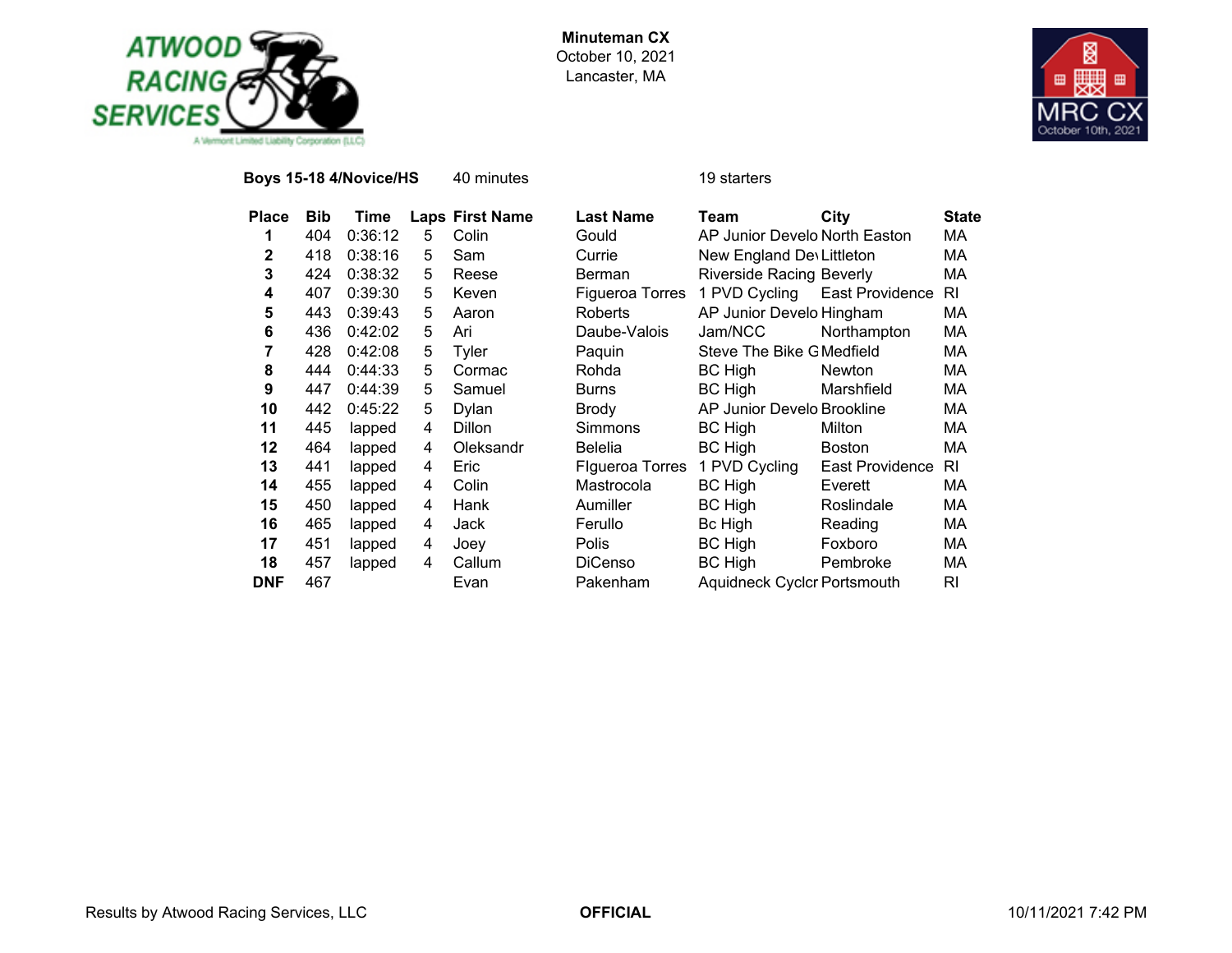



## **Boys 15-18 4/Novice/HS Lap Report**

| <b>Bib First</b> | Last            | Lap 1 |                | Rank Lap 2 | Rank                  |        | Delta Lap 3    | Rank              | <b>Delta</b> | <u>Lap 4</u> | Rank           | <b>Delta</b> |      | Lap 5 Rank | <b>Delta</b> |
|------------------|-----------------|-------|----------------|------------|-----------------------|--------|----------------|-------------------|--------------|--------------|----------------|--------------|------|------------|--------------|
| 404 Colin        | Gould           | 7:14  | 1              | 7:14       | 1                     | (0:00) | 7:21           | $\mathbf 1$       | (0:06)       | 7:11         |                | 0:10         | 7:12 |            | (0:02)       |
| 418 Sam          | Currie          | 7:51  | 3              | 7:28       | $\mathbf{2}^{\prime}$ | 0:24   | 7:41           | 3                 | (0:14)       | 7:48         | $\overline{2}$ | (0:06)       | 7:28 | 2          | 0:20         |
| 424 Reese        | Berman          | 7:51  | $\overline{2}$ | 7:37       | 3                     | 0:14   | 7:39           | 2                 | (0:03)       | 7:51         | 3              | (0:11)       | 7:34 | 3          | 0:16         |
| 407 Keven        | Figueroa Torres | 7:55  | 4              | 8:04       | 6                     | (0:09) | 7:50           | 5                 | 0:14         | 8:01         | 4              | (0:11)       | 7:39 | 4          | 0:22         |
| 443 Aaron        | Roberts         | 8:07  | 5              | 7:54       | 4                     | 0:13   | 7:50           | 4                 | 0:04         | 8:01         | 5              | (0:11)       | 7:52 | 5          | 0:09         |
| 436 Ari          | Daube-Valois    | 8:36  | $\overline{7}$ | 8:02       | 5                     | 0:33   | 8:18           | 6                 | (0:16)       | 8:35         | 6              | (0:17)       | 8:31 |            | 0:03         |
| 428 Tyler        | Paquin          | 8:21  | 6              | 8:26       |                       | (0:05) | 8:30           | 7                 | (0:03)       | 8:36         |                | (0:06)       | 8:15 | 6          | 0:21         |
| 444 Cormac       | Rohda           | 8:40  | 8              | 8:53       | 11                    | (0:14) | 9:02           | 10                | (0:08)       | 9:05         | 9              | (0:03)       | 8:54 | 9          | 0:11         |
| 447 Samuel       | Burns           | 9:22  | 12             | 8:27       | 8                     | 0:55   | 8:56           | 8                 | (0:29)       | 9:01         | 8              | (0:05)       | 8:52 | 8          | 0:09         |
| 442 Dylan        | Brody           | 9:09  | 11             | 8:30       | 9                     | 0:38   | 8:58           | 9                 | (0:28)       | 9:23         | 10             | (0:26)       | 9:22 | 10         | 0:01         |
| 445 Dillon       | Simmons         | 9:08  | 10             | 8:42       | 10                    | 0:26   | 9:24           | 11                | (0:42)       | 9:30         | 11             | (0:06)       |      |            |              |
| 464 Oleksandr    | <b>Belelia</b>  | 9:57  | 15             | 9:18       | 12                    | 0:39   | 9:32           | $12 \overline{ }$ | (0:14)       | 9:37         | 12             | (0:05)       |      |            |              |
| 441 Eric         | Figueroa Torres | 9:07  | 9              | 10:13      | 15                    |        | $(1:06)$ 10:02 | 13                | 0:11         | 10:29        | 14             | (0:27)       |      |            |              |
| 455 Colin        | Mastrocola      | 9:33  | 13             | 10:04      | 13                    |        | $(0:31)$ 10:22 | 14                | (0:18)       | 9:59         | 13             | 0:23         |      |            |              |
| 450 Hank         | Aumiller        | 9:50  | 14             | 10:11      | 14                    |        | $(0:21)$ 11:24 | 17                | (1:13)       | 11:03        | 16             | 0:22         |      |            |              |
| 465 Jack         | Ferullo         | 9:58  | 16             | 10:41      | 16                    |        | $(0.43)$ 10:55 | 15                | (0:15)       | 10:55        | 15             | 0:01         |      |            |              |
| 451 Joey         | Polis           | 10:20 | 17             | 11:02      | 17                    |        | $(0.42)$ 11:13 | 16                | (0:11)       | 11:10        | 17             | 0:03         |      |            |              |
| 457 Callum       | <b>DiCenso</b>  | 10:37 | 18             | 11:09      | 18                    |        | $(0:32)$ 12:00 | 18                | (0:50)       | 11:12        | 18             | 0:48         |      |            |              |
| 467 Evan         | Pakenham        |       |                |            |                       |        |                |                   |              |              |                |              |      |            |              |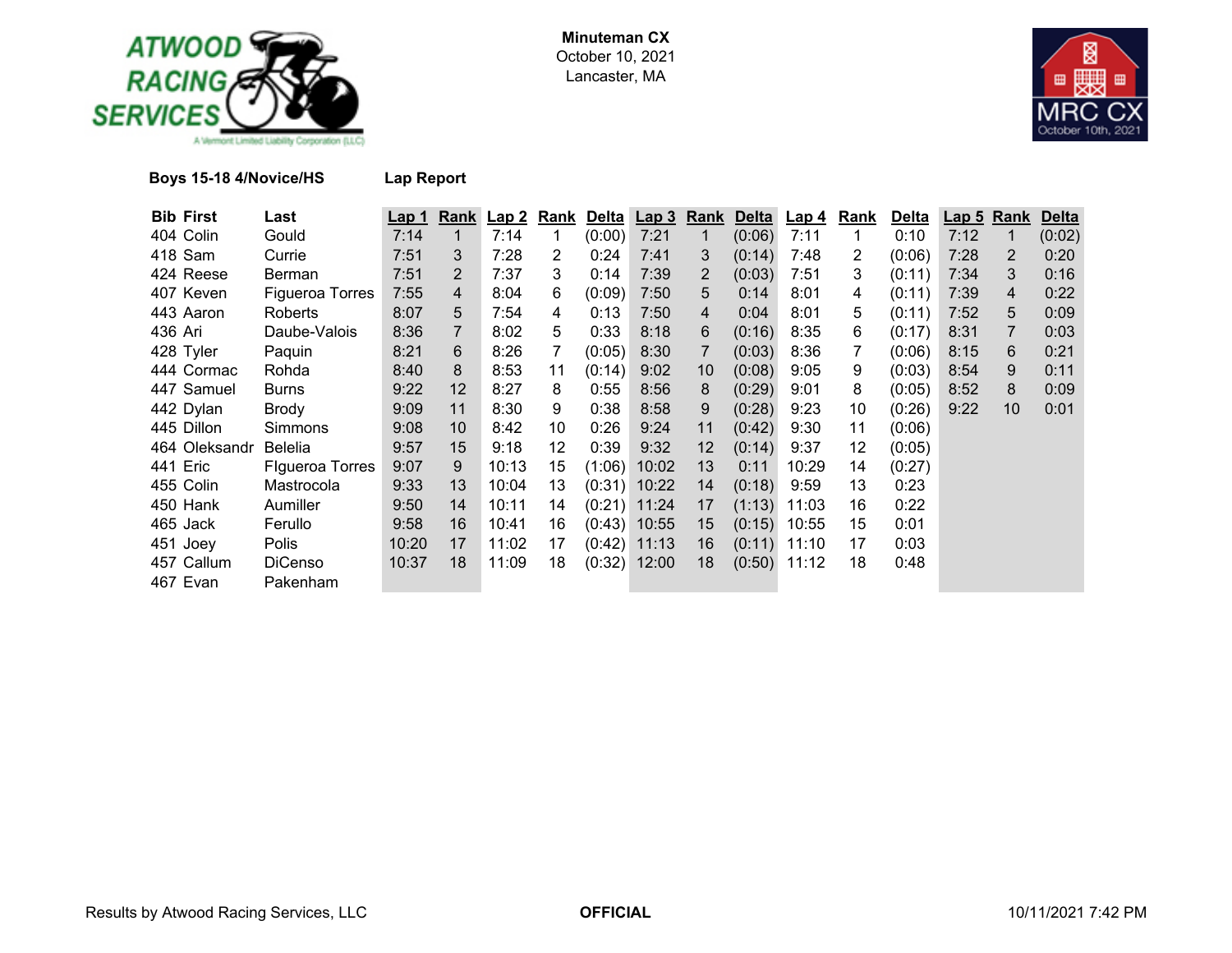



**Girls 15-18 4/Novice/HS**40 minutes 1 starters

**Place Bib Time Laps First Name Last Name Team <b>City State**<br>**1** 196 0:44:19 5 Mackenzie Meirowitz Green Mountain Valley School Park City UT **1**5 Mackenzie Meirowitz Green Mountain Valley School Park City UT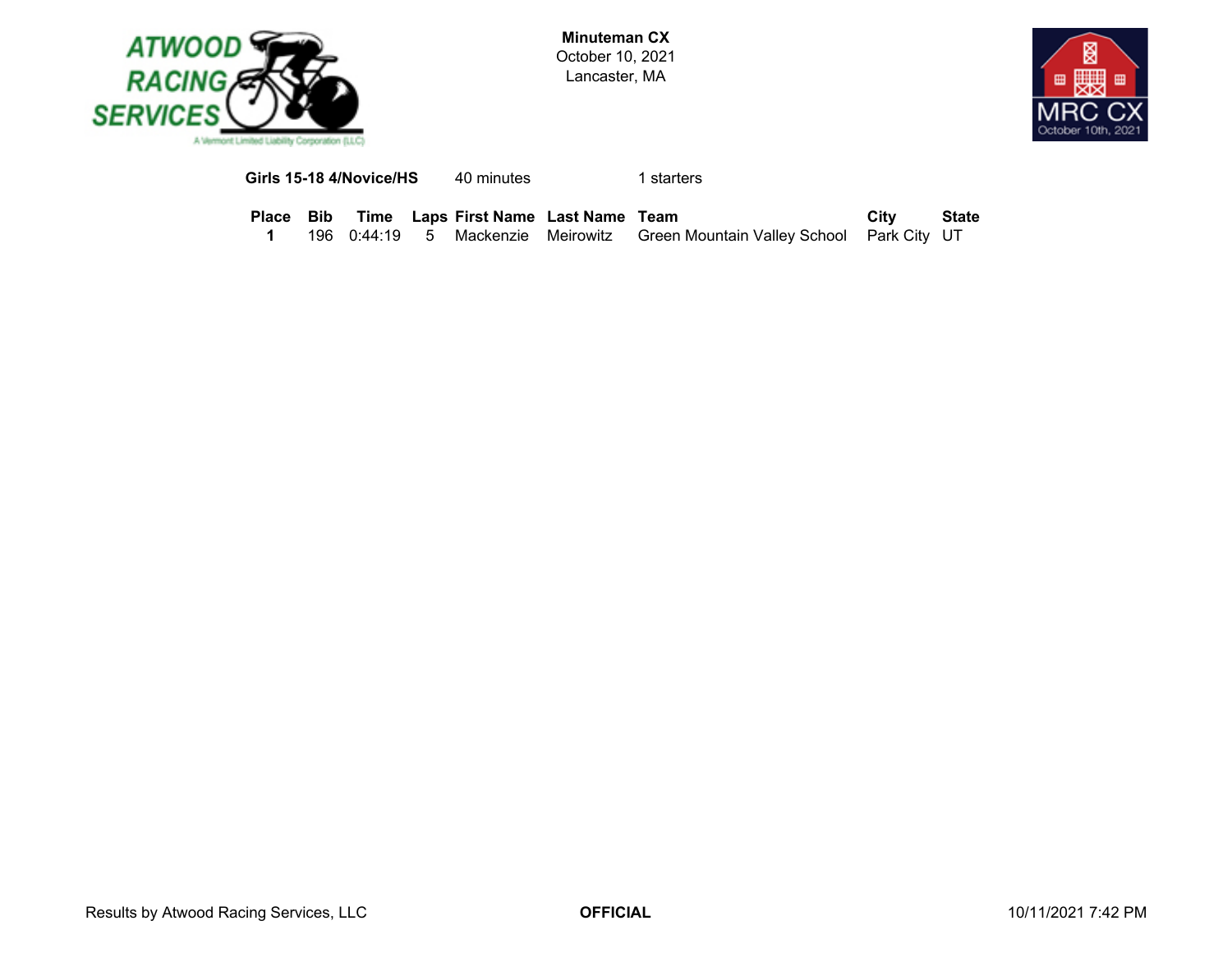



**Girls 15-18 4/Novice/HS Lap Report**

| <b>Bib First</b>        | Last |  |
|-------------------------|------|--|
| 196 Mackenzie Meirowitz |      |  |

| Bib First               | ∟ast |      |      |               |  |               |  | Lap 1 Rank Lap 2 Rank Delta Lap 3 Rank Delta Lap 4 Rank Delta Lap 5 Rank Delta |  |      |
|-------------------------|------|------|------|---------------|--|---------------|--|--------------------------------------------------------------------------------|--|------|
| 196 Mackenzie Meirowitz |      | 8:43 | 8:51 | $(0.09)$ 8:54 |  | $(0:03)$ 8:58 |  | $(0.05)$ 8:53                                                                  |  | 0:06 |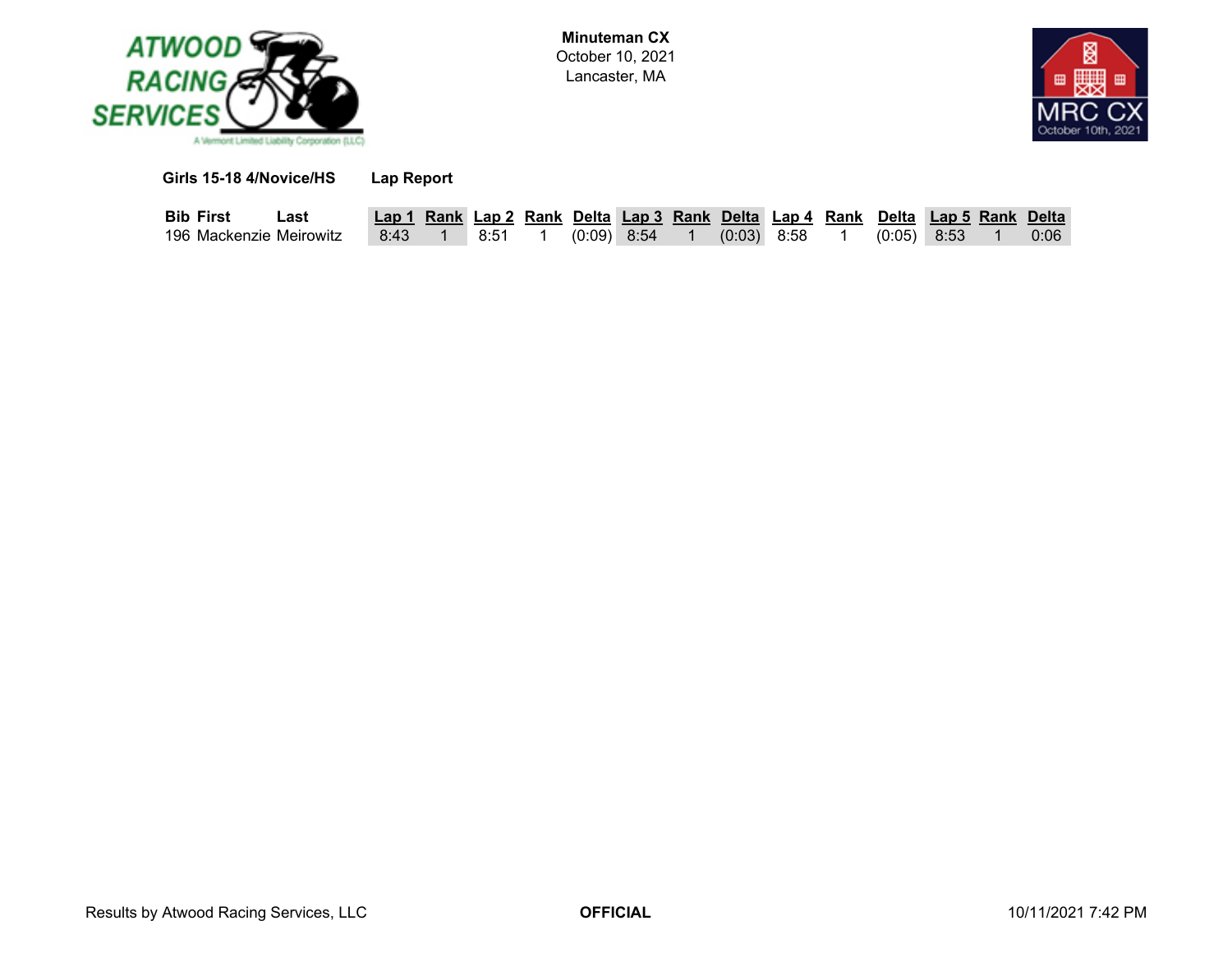



**Boys 12-14** 20 minutes 16 starters **Lap Report**

| <b>Place</b> | <b>Bib</b> | Time    | Laps First Name | <b>Last Name</b> | Team                                                  | City              | State | Lap 1 |    | Rank Lap 2 Rank |    | Delta  |
|--------------|------------|---------|-----------------|------------------|-------------------------------------------------------|-------------------|-------|-------|----|-----------------|----|--------|
|              | 543        | 0:15:11 | Cormac          | Nagle            | New England Development p/b Cadence Wealth Management | <b>Bolton</b>     | МA    | 7:37  | 4  | 7:33            |    | 0:04   |
|              | 542        | 0:15:15 | William         | Siminski         | Devo Cape Cod                                         | West Barnstable   | МA    | 7:30  |    | 7:45            |    | (0:16) |
|              | 545        | 0:15:39 | Eli             | <b>Billings</b>  | New England Development p/b Cadence Wealth            | Newton            | МA    | 7:37  | 3  | 8:02            | 3  | (0:26) |
|              | 541        | 0:15:56 | Liam.           | Goff             | AP Junior Development p/b Corner Cycle                | Swansea           | MA    | 7:36  | 2  | 8:19            |    | (0:43) |
|              | 549        | 0:16:11 | Nolan           | Walker           | New England Development p/b Cadence Wealth Management | W. Newton         | МA    | 7:46  |    | 8:25            |    | (0:39) |
|              | 547        | 0:16:58 | Eli             | Svatek           | <b>Midnight Riders</b>                                | Carlisle          | МA    | 8:21  | 6  | 8:37            | 6  | (0:16) |
|              | 550        | 0:17:40 | Eamon           | Miller           | AP Junior Development p/b Corner Cycle                | Ledyard           | CT    | 8:43  |    | 8:57            |    | (0:14) |
|              | 548        | 0:17:56 | <b>Hudson</b>   | Congdon          | RAD p/b CYCLEU                                        | Saco              | ME    | 8:52  |    | 9:03            | 9  | (0:11) |
|              | 553        | 0:17:56 | Tyler           | Abrams           | <b>HUP United</b>                                     | Carlisle          | МA    | 8:53  | 10 | 9:03            | 8  | (0:10) |
| 10           | 556        | 0:18:09 | Elliot          | Parsons          | <b>HUP United</b>                                     | <b>Burlington</b> | МA    | 8:50  | 8  | 9:20            | 12 | (0:30) |
| 11           | 560        | 0:18:12 | Reid            | <b>Purwin</b>    | Minuteman Road Club                                   | Carlisle          | МA    | 8:57  | 11 | 9:15            | 11 | (0:18) |
| 12           | 558        | 0:18:12 | Rory            | Buckley-McMahon  |                                                       | <b>Brookline</b>  | МA    | 9:04  | 12 | 9:08            | 10 | (0:04) |
| 13           | 561        | 0:19:49 | Sean            | Cole             | Landry's Bicycles                                     | Hopkinton         | МA    | 9:33  | 13 | 10:16           | 13 | (0:43) |
| 14           | 559        | 0:21:14 | Matthew         | <b>Berlinger</b> | <b>Putney West Hill</b>                               | Ashby             | МA    | 10:16 | 14 | 10:59           | 14 | (0:43) |
| 15           | 557        | 0:22:49 | Jack            | Smith            | Dover Demons                                          | Dedham            | МA    | 11:11 | 15 | 11:38           | 15 | (0:27) |
| <b>DNF</b>   | 555        |         | Breandan        | Cole             | Landry's Bicycles                                     | Hopkinton         | MA    |       |    |                 |    |        |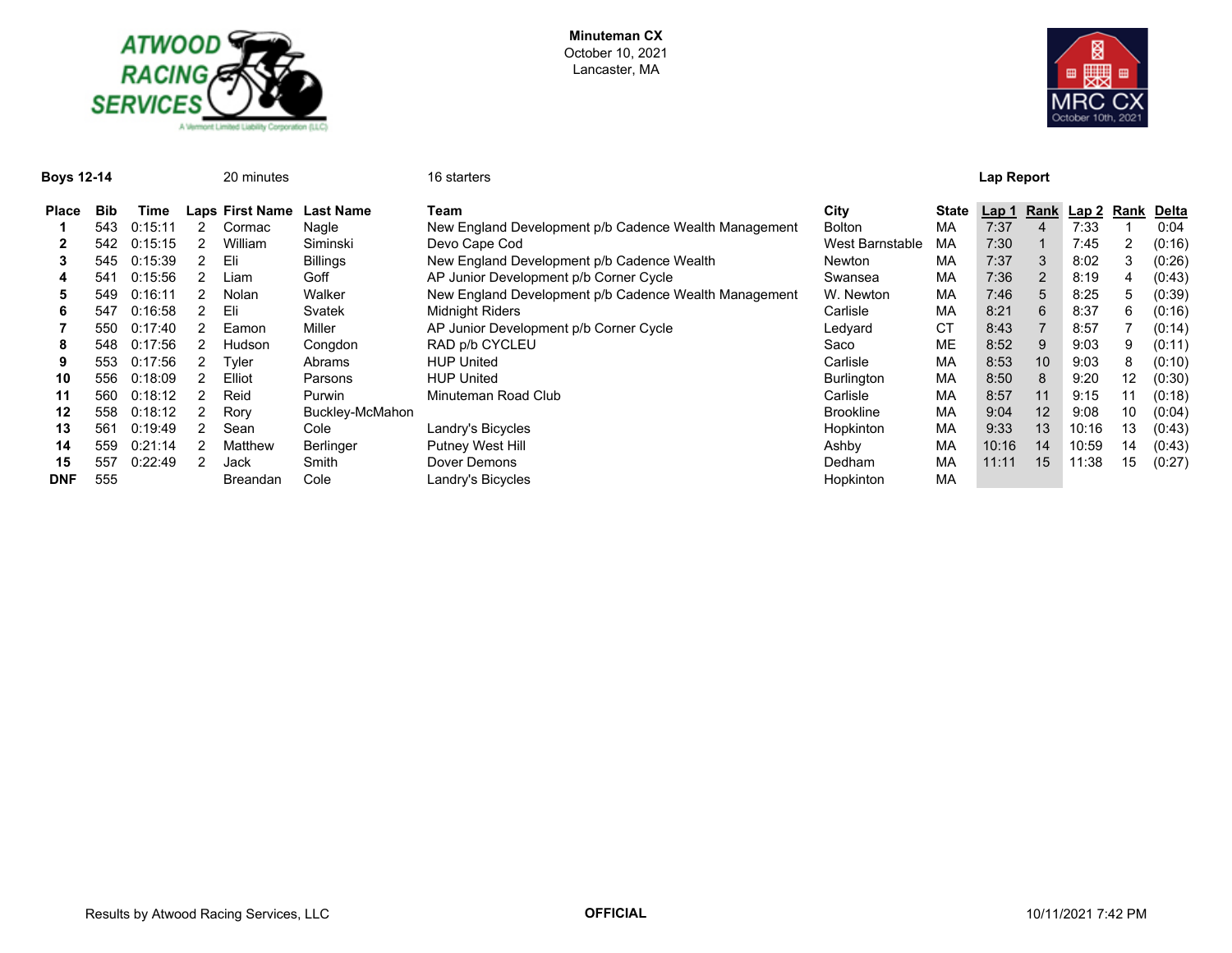



| <b>Girls 12-14</b><br>20 minutes |            |         |   |           |                                | 5 starters                  |                | Lap Report   |                             |                |       |  |        |  |
|----------------------------------|------------|---------|---|-----------|--------------------------------|-----------------------------|----------------|--------------|-----------------------------|----------------|-------|--|--------|--|
| <b>Place</b>                     | <b>Bib</b> | Time    |   |           | Laps First Name Last Name Team |                             | City           | <b>State</b> | Lap 1 Rank Lap 2 Rank Delta |                |       |  |        |  |
|                                  | 544        | 0:17:01 | 2 | Caitlin   | Craddock                       | DEVO cycling Cape Cod       | Marstons Mills | МA           | 8:31                        |                | 8:29  |  | 0:02   |  |
|                                  | 546.       | 0:17:10 | 2 | Annabelle | Norris                         | Colavita-Cowbell Racing     | Lebanon        | <b>NH</b>    | 8:32                        | $\overline{2}$ | 8:39  |  | (0:07) |  |
| 3                                | 552.       | 0:20:46 | 2 | Hanalei   | Streuli                        | <b>Aquidneck Cyclocross</b> | Newport        | RI           | 9:58                        | 3              | 10:47 |  | (0:49) |  |
| 4                                | 554        | 0:23:34 | 2 | Willa     | Harple                         | <b>Aquidneck Cyclocross</b> | Portsmouth     | RI           | 11:21                       | $\overline{4}$ | 12:14 |  | (0:53) |  |
| <b>DNF</b>                       | 551        |         |   | Anna      | OLeary                         | Riverside                   | Manchester     | МA           |                             |                |       |  |        |  |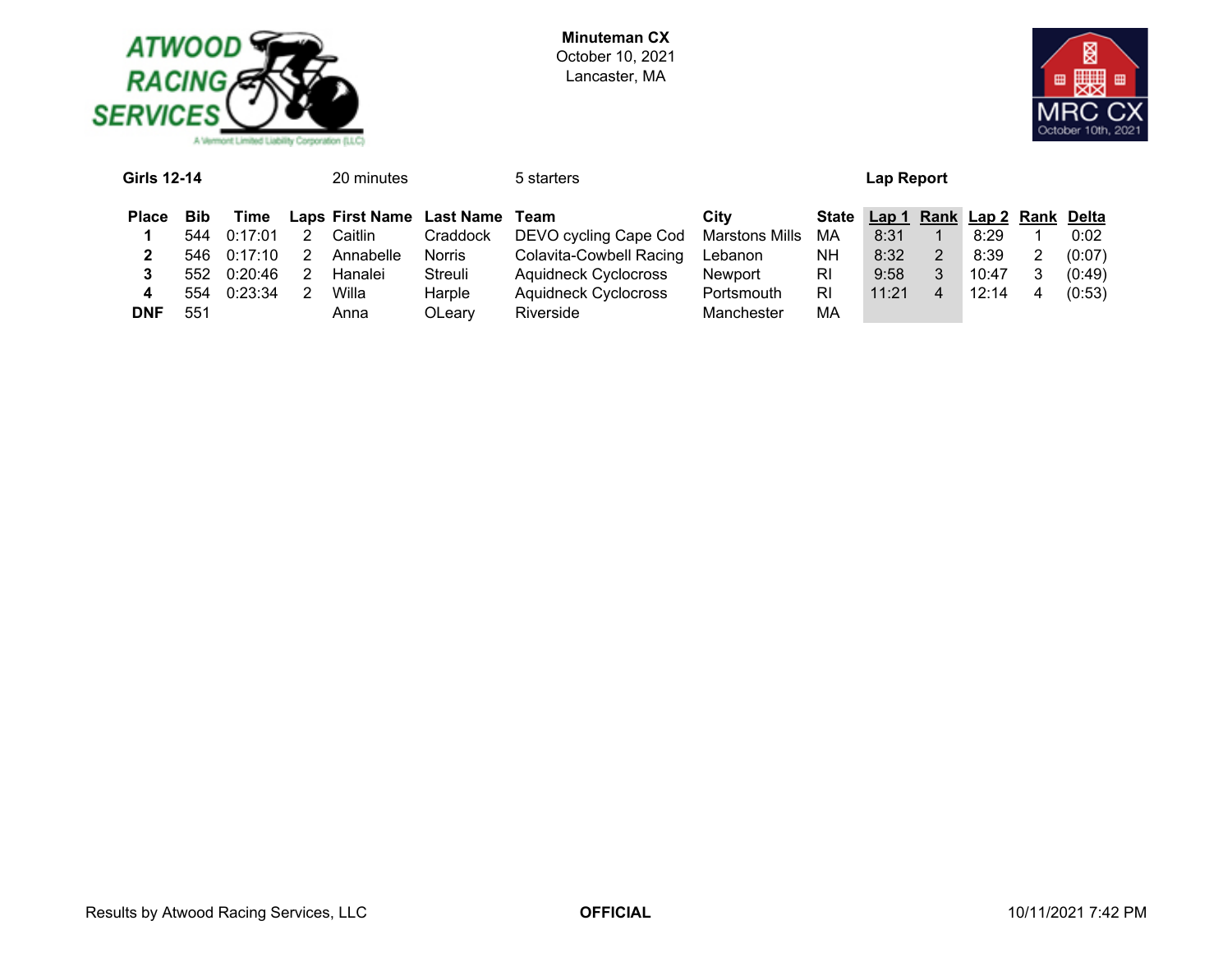



| State Lap 1 Rank Lap 2 Rank Delta<br>Laps First Name Last Name<br><b>Place</b><br>City<br><b>Bib</b><br>Time<br>Team        |        |
|-----------------------------------------------------------------------------------------------------------------------------|--------|
| Colavita-Cowbell Racing Lebanon<br>Anderson<br>NH.<br>9:19<br>8:52<br>Norris<br>0:18:11<br>80                               | 0:27   |
| Harple<br><b>Aquidneck Cyclocross</b><br>Portsmouth RI<br>9:49<br>9:51<br>Huxley<br>2<br>0:19:40<br>82<br>$\mathbf{2}$<br>2 | (0:02) |
| Aquidneck Cyclocross Portsmouth RI<br>11:18<br>Pakenham<br>11:17<br>0:22:35<br>3<br>Jackson<br>84                           | (0:02) |
| 11:24<br>Zanconato<br>11:21<br>0:22:45<br>МA<br>419.<br>David<br>Sutton<br>4<br>4                                           | 0:03   |
| Milford<br>Hornberger<br>МA<br>12:37<br>12:39<br>Blake<br>5<br>0:25:16<br>99<br>5<br>5                                      | (0:02) |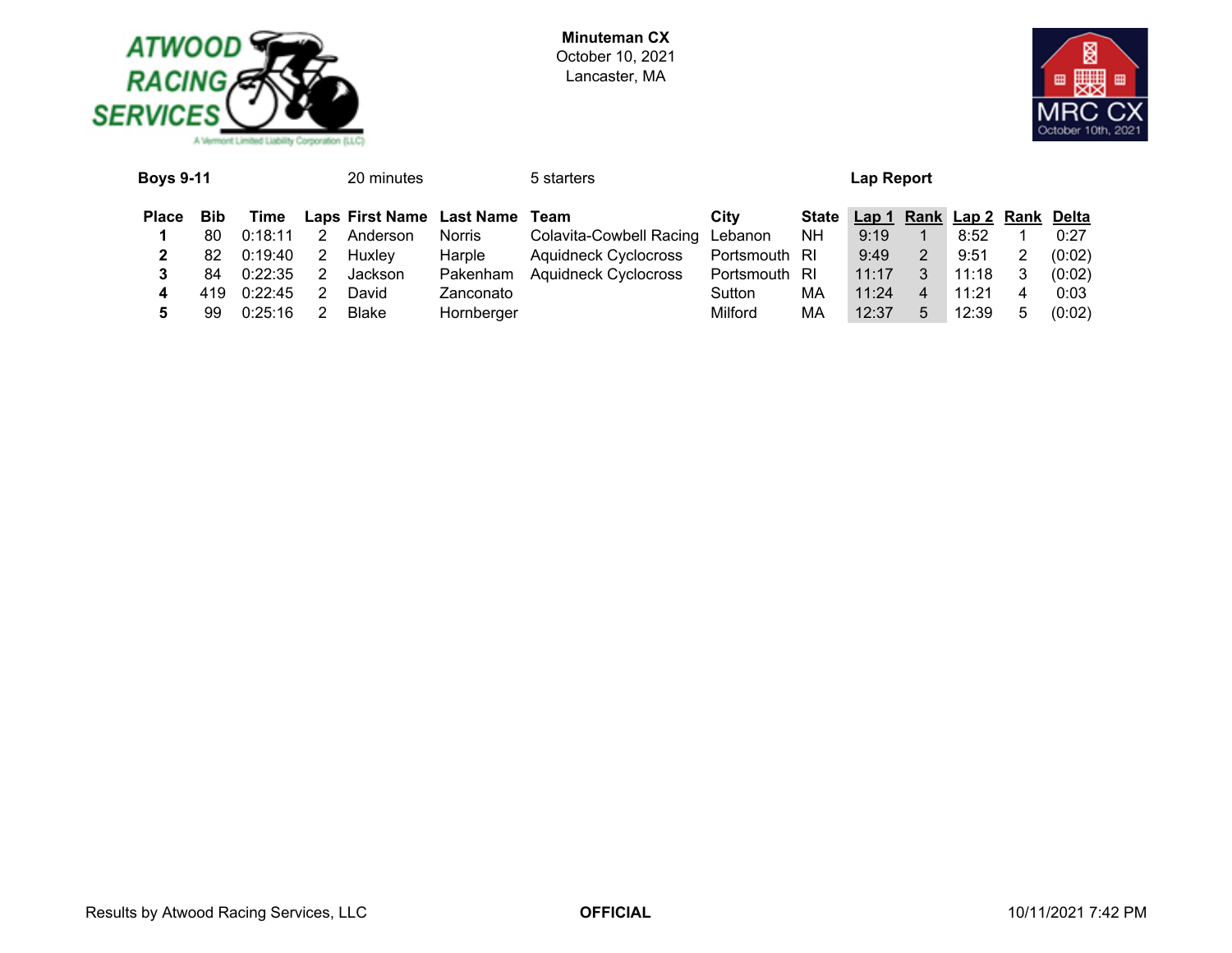



| <b>Girls 9-11</b> |            |         | 20 minutes     |                           | 5 starters                   |               |    | Lap Report                        |   |       |        |
|-------------------|------------|---------|----------------|---------------------------|------------------------------|---------------|----|-----------------------------------|---|-------|--------|
| <b>Place</b>      | <b>Bib</b> | Time    |                | Laps First Name Last Name | Team                         | City          |    | State Lap 1 Rank Lap 2 Rank Delta |   |       |        |
|                   | 81         | 0:19:52 | Tori           | Svatek                    | <b>Carlisle Veterinary</b>   | Carlisle      | МA | 10:00                             |   | 9:52  | 0:08   |
|                   | 83         | 0:24:50 | Trista         | Purwin                    | Minuteman Road Club Carlisle |               | МA | 12:28                             | 2 | 12:23 | 0:05   |
|                   | 86         | 0:25:16 | Ania           | Parsons                   | Hup United                   | Burlington MA |    | 12:37                             | 3 | 12:39 | (0:02) |
| 4                 | 85         | P&P     | Genevieve      | Goldschmidt               |                              | <b>Newton</b> | MA | 14:36                             | 4 |       |        |
|                   | 87         | P&P     | <b>Natalie</b> | Silva                     | Minuteman Road Club          | Bedford       | МA | 15:09                             | 5 |       |        |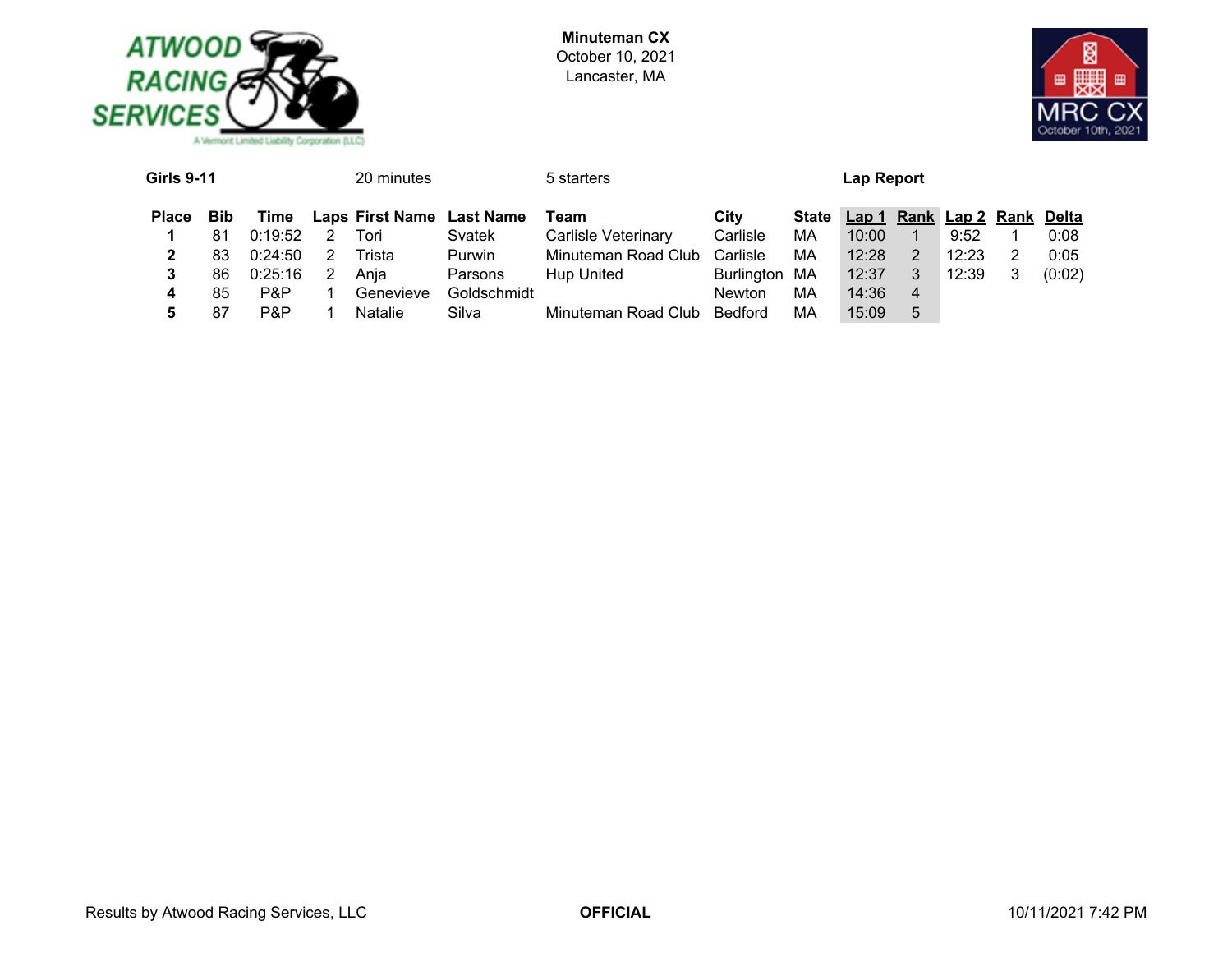



| <b>Single Speed Men</b> |            |         |   | 40 minutes                |                 | 29 starters                          |                     |                |
|-------------------------|------------|---------|---|---------------------------|-----------------|--------------------------------------|---------------------|----------------|
| <b>Place</b>            | <b>Bib</b> | Time    |   | Laps First Name Last Name |                 | Team                                 | City                | <b>State</b>   |
| 1                       | 500        | 0:40:36 | 6 | Patrick                   | Collins         | <b>Assabet River Bicycles</b>        | Worcester           | МA             |
| 2                       | 503        | 0:40:42 | 6 | Michael                   | Wissell         | B2C2 p/b JRA Cycles                  | Greenfield          | MA             |
| 3                       | 505        | 0:40:42 | 6 | <b>Nick</b>               | Weigel          | <b>Wellness In Motion Boston</b>     | Cambridge           | МA             |
| 4                       | 501        | 0:40:43 | 6 | Donny                     | Green           | 1 PVD Cycling                        | Providence          | R <sub>l</sub> |
| 5                       | 510        | 0:42:30 | 6 | Tim                       | Mitchell        | <b>CCB Racing</b>                    | Ashland             | МA             |
| 6                       | 504        | 0:42:41 | 6 | <b>Brian</b>              | Anderson        | Minuteman Road Club                  | Ashland             | МA             |
| 7                       | 508        | 0:42:49 | 6 | Shane                     | Black-Macken    | pedalpowertraining.com               | Arlington           | MA             |
| 8                       | 509        | 0:43:05 | 6 | Kevin                     | Orlowski        | <b>Chainline Cycles</b>              | Sanbornton          | <b>NH</b>      |
| 9                       | 511        | 0:43:17 | 6 | Chris                     | Mitchell        | Minuteman Road Club                  | Uxbridge            | MA             |
| 10                      | 507        | 0:43:34 | 6 | Eric                      | Wyzga           | Severed Hands p/b Stitches & Rx Meds | East Greenwich      | <b>RI</b>      |
| 11                      | 532        | 0:44:48 | 6 | Matthew                   | Good            | Corner Cycle Cape Cod                | Falmouth            | ME             |
| 12                      | 529        | 0:45:16 | 6 | Chase                     | Kerzel          | Sea Sports Cyclery                   | Chatham             | МA             |
| 13                      | 531        | 0:45:28 | 6 | Michael                   | Chiauzzi        | Minuteman Road Club                  | Acton               | MA             |
| 14                      | 515        | 0:45:48 | 6 | <b>Brian</b>              | Massey          | Minuteman Road Club                  | Marlborough         | МA             |
| 15                      | 514        | 0:45:51 | 6 | Derek                     | Griggs          | <b>Recycled Sports</b>               | Seabrook            | <b>NH</b>      |
| 16                      | 516        | 0:46:05 | 6 | Noah                      | Hallisey        | <b>Mythic Bike Works</b>             | Kingston            | <b>RI</b>      |
| 17                      | 512        | 0:46:51 | 6 | Jason                     | Behringer       | <b>NBX</b>                           | North Kingstown     | R <sub>l</sub> |
| 18                      | 527        | 0:48:01 | 6 | David                     | <b>Skrocki</b>  |                                      | Keene               | NH             |
| 19                      | 517        | 0:48:23 | 6 | Joshua                    | Calvi           | Fritz's Bicycle Shop                 | Worcester           | MA             |
| 20                      | 530        | 0:48:31 | 6 | Colin                     | <b>Rich</b>     | Riverside Racing                     | <b>West Newbury</b> | MA             |
| 21                      | 518        | 0:48:37 | 6 | William                   | <b>Skirkey</b>  | Fritz's Bicycle Shop                 | Pepperell           | MA             |
| 22                      | 520        | lapped  | 5 | Anthony                   | Craig           | Fritz's Bike Shop                    | Holden              | MA             |
| 23                      | 521        | lapped  | 5 | David                     | Howland         | Fritz's Bicycle Shop                 | Worcester           | МA             |
| 24                      | 525        | lapped  | 5 | Eric                      | <b>Stratton</b> | Fritz's Bicycle Shop                 | Worcester           | MA             |
| 25                      | 522        | lapped  | 5 | Lawrence                  | Purtill         | Stedmans/MeltSnow Racing             | Narragansett        | <b>RI</b>      |
| 26                      | 519        | lapped  | 5 | Craig                     | Dionne          | Fritz's Bicycle Shop                 | Jefferson           | MA             |
| 27                      | 526        | lapped  | 5 | Skyler                    | Fugelso         |                                      | Portland            | MЕ             |
| 28                      | 524        | lapped  | 4 | Robert                    | Doucette        | Fritz's Bicycle Shop                 | Worcester           | MA             |
| <b>DNF</b>              | 528        |         |   | Josh                      | Merchant        | The Break Bike Shop                  | Fitchburg           | MA             |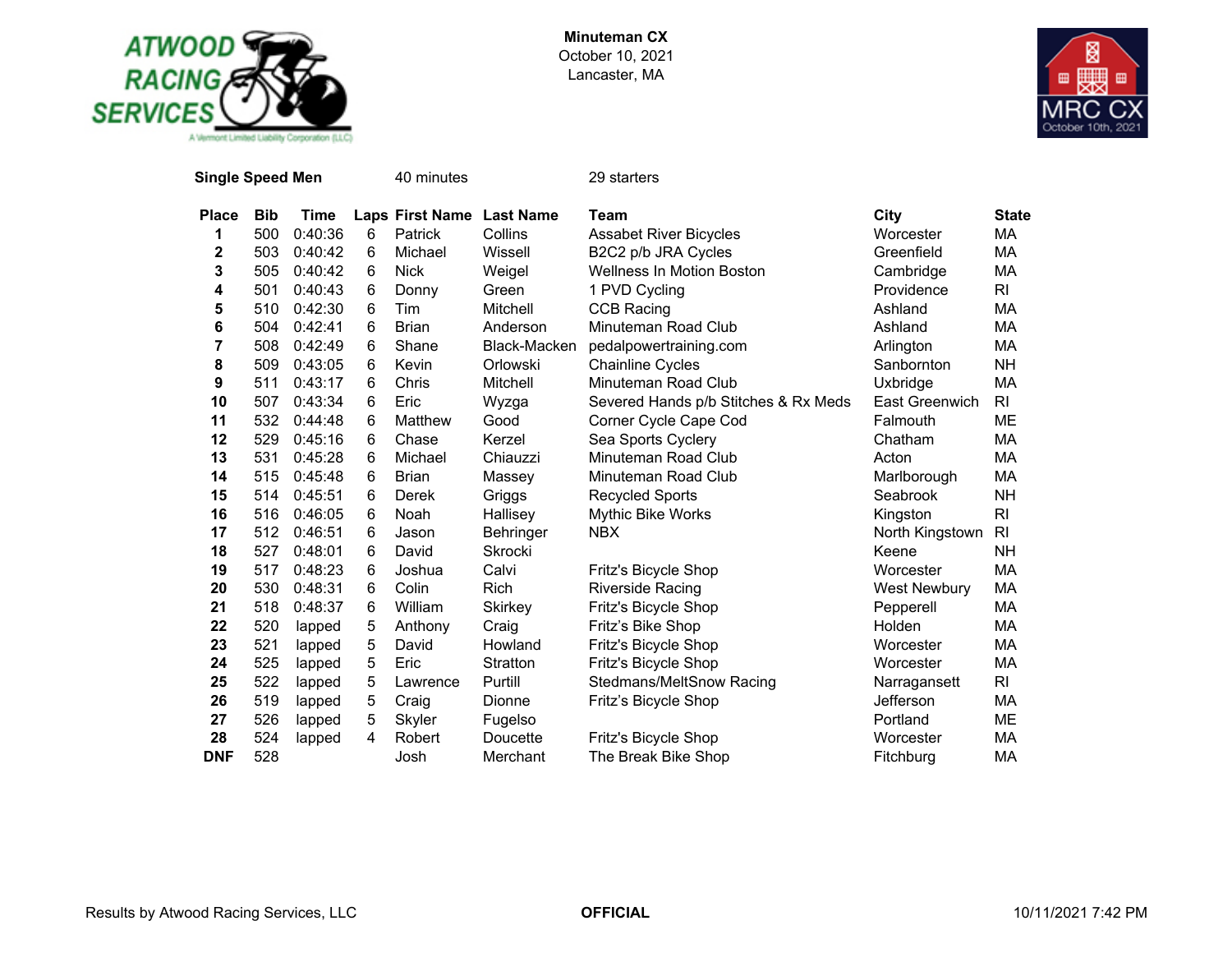



**Single Speed Men Lap Report**

| <b>Bib First</b> | Last         | Lap 1 | Rank           | Lap2  | <u>Rank</u> | <u>Delta</u> | Lap3  | Rank        | Delta  | Lap 4 | <u>Rank</u> | Delta  | Lap <sub>5</sub> | <b>Rank</b> | <b>Delta</b> | Lap6 | Rank | <b>Delta</b> |
|------------------|--------------|-------|----------------|-------|-------------|--------------|-------|-------------|--------|-------|-------------|--------|------------------|-------------|--------------|------|------|--------------|
| 500 Patrick      | Collins      | 6:47  | $\overline{4}$ | 6:47  | 3           | 0:01         | 6:45  | $\mathbf 1$ | 0:01   | 6:53  | 1           | (0:08) | 6:41             | 1           | 0:12         | 6:42 | 1    | (0:01)       |
| 503 Michael      | Wissell      | 6:45  | 1              | 6:47  | 4           | (0:02)       | 6:46  | 3           | 0:00   | 6:54  | 2           | (0:07) | 6:43             | 2           | 0:11         | 6:47 | 4    | (0:04)       |
| 505 Nick         | Weigel       | 6:47  | 2              | 6:45  | 1           | 0:01         | 6:46  | 3           | (0:01) | 6:54  | 3           | (0:08) | 6:45             | 4           | 0:09         | 6:45 | 2    | (0:00)       |
| 501 Donny        | Green        | 6:47  | 3              | 6:46  | 2           | 0:01         | 6:46  | 2           | 0:01   | 6:54  | 3           | (0:09) | 6:44             | 3           | 0:10         | 6:46 | 3    | (0:02)       |
| 510 Tim          | Mitchell     | 7:05  | 7              | 7:01  | 5           | 0:04         | 7:02  | 5           | (0:00) | 7:06  | 5           | (0:04) | 7:09             | 6           | (0:03)       | 7:06 | 5    | 0:03         |
| 504 Brian        | Anderson     | 7:07  | 9              | 7:05  | 6           | 0:02         | 7:06  | 6           | (0:02) | 7:09  | 7           | (0:03) | 7:06             | 5           | 0:03         | 7:09 | 6    | (0:03)       |
| 508 Shane        | Black-Macken | 7:00  | 6              | 7:05  | 7           | (0:05)       | 7:06  | 7           | (0:01) | 7:12  | 8           | (0:05) | 7:11             | 7           | 0:00         | 7:14 | 7    | (0:03)       |
| 509 Kevin        | Orlowski     | 6:56  | 5              | 7:09  | 10          | (0:13)       | 7:14  | 10          | (0:05) | 7:09  | 6           | 0:05   | 7:15             | 8           | (0:07)       | 7:22 | 9    | (0:07)       |
| 511 Chris        | Mitchell     | 7:07  | 10             | 7:08  | 9           | (0:01)       | 7:12  | 9           | (0:04) | 7:16  | 9           | (0:04) | 7:16             | 9           | 0:00         | 7:17 | 8    | (0:01)       |
| 507 Eric         | Wyzga        | 7:06  | 8              | 7:07  | 8           | (0:00)       | 7:12  | 8           | (0:05) | 7:19  | 10          | (0:07) | 7:20             | 10          | (0:01)       | 7:31 | 11   | (0:10)       |
| 532 Matthew      | Good         | 7:18  | 11             | 7:18  | 11          | (0:00)       | 7:26  | 12          | (0:08) | 7:32  | 12          | (0:05) | 7:37             | 12          | (0:05)       | 7:36 | 12   | 0:01         |
| 529 Chase        | Kerzel       | 7:29  | 13             | 7:20  | 12          | 0:09         | 8:11  | 19          | (0:51) | 7:25  | 11          | 0:46   | 7:25             | 11          | (0:00)       | 7:27 | 10   | (0:02)       |
| 531 Michael      | Chiauzzi     | 7:38  | 17             | 7:29  | 13          | 0:09         | 7:23  | 11          | 0:06   | 7:35  | 13          | (0:12) | 7:40             | 13          | (0:05)       | 7:42 | 14   | (0:02)       |
| 515 Brian        | Massey       | 7:33  | 15             | 7:30  | 14          | 0:02         | 7:35  | 13          | (0:04) | 7:40  | 15          | (0:05) | 7:43             | 14          | (0:04)       | 7:47 | 16   | (0:04)       |
| 514 Derek        | Griggs       | 7:37  | 16             | 7:33  | 15          | 0:04         | 7:37  | 15          | (0:04) | 7:41  | 16          | (0:04) | 7:44             | 15          | (0:03)       | 7:39 | 13   | 0:05         |
| 516 Noah         | Hallisey     | 7:27  | 12             | 7:51  | 18          | (0:24)       | 7:36  | 14          | 0:15   | 7:38  | 14          | (0:02) | 7:45             | 16          | (0:07)       | 7:47 | 15   | (0:02)       |
| 512 Jason        | Behringer    | 7:30  | 14             | 7:43  | 17          | (0:13)       | 7:44  | 16          | (0:00) | 7:51  | 17          | (0:07) | 8:01             | 17          | (0:10)       | 8:02 | 18   | (0:01)       |
| 527 David        | Skrocki      | 8:00  | 20             | 7:40  | 16          | 0:21         | 7:58  | 17          | (0:18) | 8:03  | 18          | (0:05) | 8:10             | 21          | (0:08)       | 8:11 | 21   | (0:00)       |
| 517 Joshua       | Calvi        | 8:00  | 19             | 7:57  | 20          | 0:02         | 8:06  | 18          | (0:09) | 8:11  | 20          | (0:05) | 8:07             | 20          | 0:04         | 8:01 | 17   | 0:06         |
| 530 Colin        | <b>Rich</b>  | 7:57  | 18             | 8:01  | 21          | (0:04)       | 8:13  | 20          | (0:12) | 8:09  | 19          | 0:04   | 8:06             | 19          | 0:03         | 8:04 | 19   | 0:01         |
| 518 William      | Skirkey      | 8:04  | 22             | 7:53  | 19          | 0:11         | 8:16  | 22          | (0:23) | 8:12  | 21          | 0:04   | 8:04             | 18          | 0:07         | 8:07 | 20   | (0:03)       |
| 520 Anthony      | Craig        | 8:02  | 21             | 8:08  | 22          | (0:07)       | 8:26  | 23          | (0:17) | 8:36  | 23          | (0:10) | 8:36             | 23          | 0:00         |      |      |              |
| 521 David        | Howland      | 8:31  | 25             | 8:25  | 23          | 0:06         | 8:14  | 21          | 0:11   | 8:30  | 22          | (0:16) | 8:15             | 22          | 0:15         |      |      |              |
| 525 Eric         | Stratton     | 8:16  | 24             | 8:30  | 24          | (0:14)       | 8:36  | 24          | (0:06) | 8:54  | 26          | (0:18) | 9:05             | 26          | (0:11)       |      |      |              |
| 522 Lawrence     | Purtill      | 8:37  | 26             | 8:42  | 26          | (0:05)       | 8:38  | 25          | 0:04   | 8:51  | 25          | (0:13) | 8:39             | 24          | 0:12         |      |      |              |
| 519 Craig        | Dionne       | 8:09  | 23             | 8:38  | 25          | (0:28)       | 11:23 | 27          | (2:46) | 8:39  | 24          | 2:44   | 8:51             | 25          | (0:11)       |      |      |              |
| 526 Skyler       | Fugelso      | 9:07  | 27             | 9:12  | 27          | (0:05)       | 9:14  | 26          | (0:02) | 9:26  | 27          | (0:12) | 9:30             | 27          | (0:04)       |      |      |              |
| 524 Robert       | Doucette     | 11:06 | 28             | 12:07 | 28          | (1:01)       | 12:54 | 28          | (0:48) | 11:55 | 28          | 0:59   |                  |             |              |      |      |              |
| 528 Josh         | Merchant     |       |                |       |             |              |       |             |        |       |             |        |                  |             |              |      |      |              |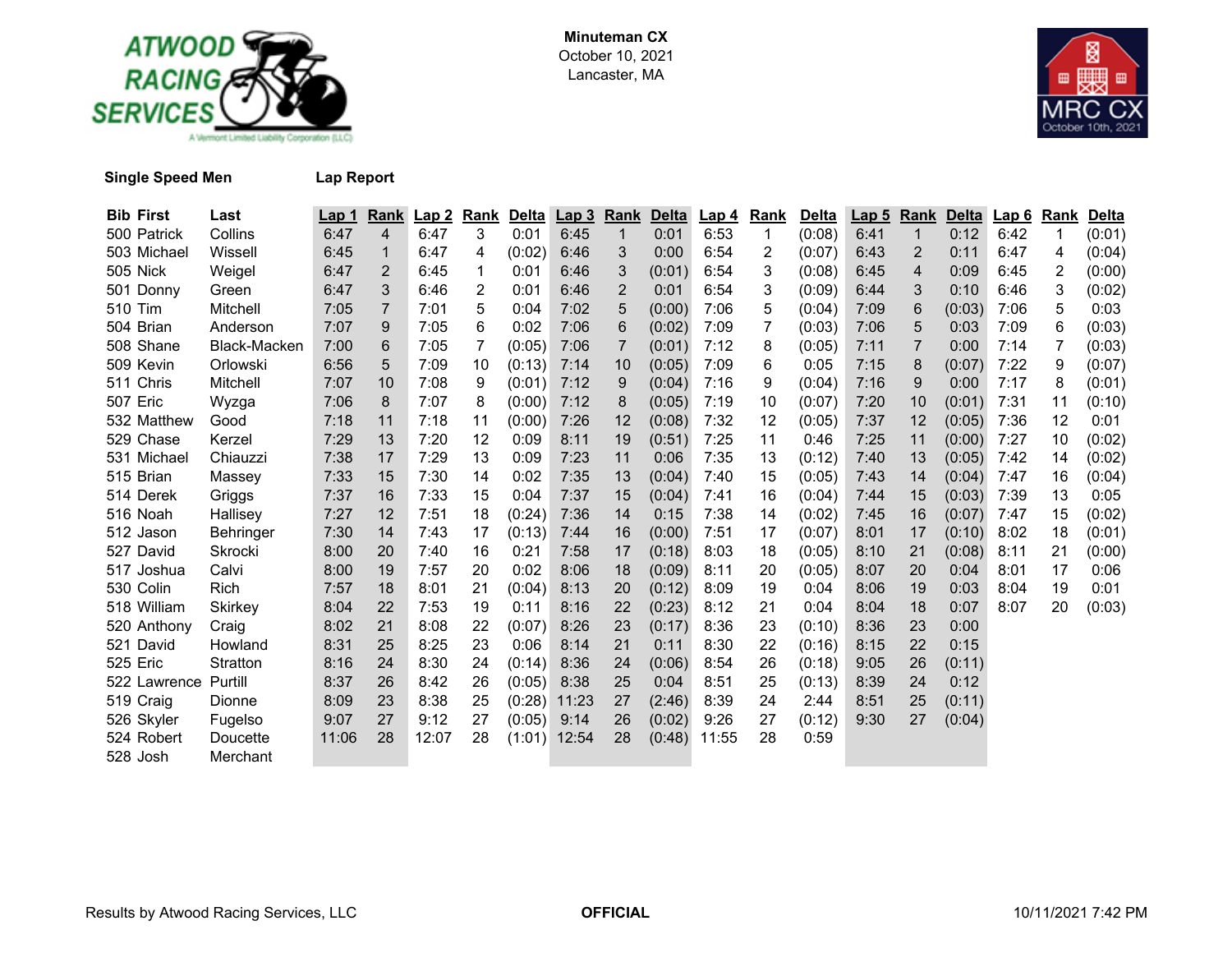



| <b>Single Speed Women</b> |            |         |   | 40 minutes |                                | 10 starters                 |                 |              |
|---------------------------|------------|---------|---|------------|--------------------------------|-----------------------------|-----------------|--------------|
| <b>Place</b>              | <b>Bib</b> | Time    |   |            | Laps First Name Last Name Team |                             | City            | <b>State</b> |
| 1                         | 422        | 0:38:28 | 5 | Leslie     | Lupien                         |                             | Medford         | МA           |
| $\mathbf{2}$              | 490        | 0:40:21 | 5 | Jenny      | Wojewoda                       | pedalpowertraining.com      | Arlington       | MA           |
| 3                         | 491        | 0:41:54 | 5 | Stephanie  | Makoujy                        |                             | Portland        | ME           |
| 4                         | 494        | 0:44:24 | 5 | Diana      | <b>Burk</b>                    |                             | <b>Bethesda</b> | MD           |
| 5                         | 493        | 0:46:09 | 5 | Karen      | Purtill                        | Stedmans/MeltSnow Racing    | Narragansett RI |              |
| 6                         | 498        | 0:46:36 | 5 | Sheaumie   | Tsai                           | <b>HUP United</b>           | Salem           | MA           |
| 7                         | 492        | 0:47:55 | 5 | Jenn       | Minery                         | <b>Pedal Power Training</b> | Salem           | МA           |
| 8                         | 495        | lapped  | 4 | Lesli      | Cohen                          | Fritz's Bicycle Shop        | Worcester       | МA           |
| 9                         | 499        | lapped  | 3 | Hilary     | Finnegan                       | <b>MRC</b>                  | Weymouth        | MA           |
| <b>DNF</b>                | 496        |         |   | Katherine  | Rusch                          | <b>BikeReg/Share Coffee</b> | New Haven       | СT           |